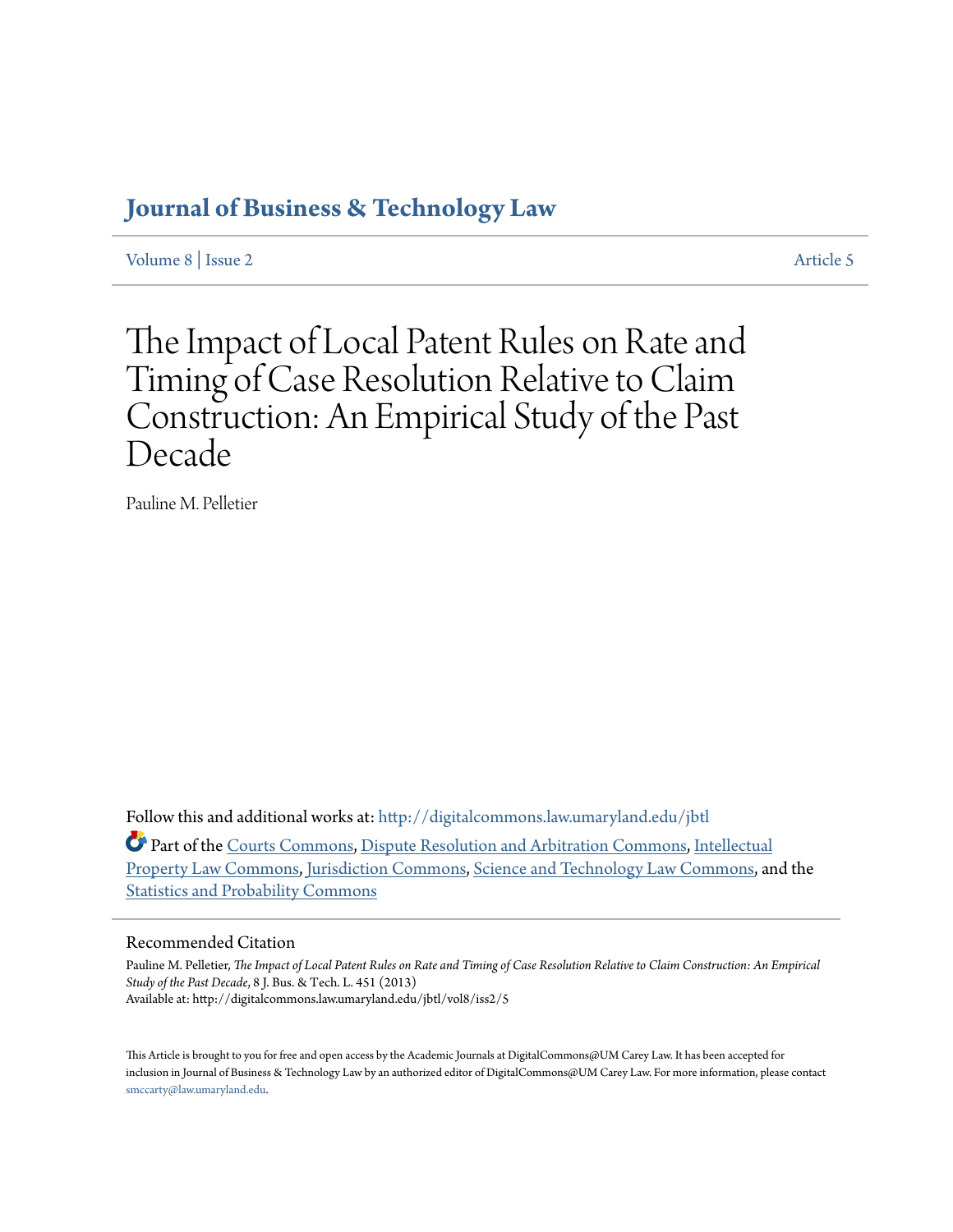# **The Impact of Local Patent Rules on Rate and Timing of Case Resolution Relative to Claim Construction: An Empirical Study of the Past Decade**

### **Introduction**

- Table 1.A. Comparison of the Percentage of Cases to Reach Claim Construction Between High Volume Jurisdictions with and Without Local Patent Rules
- Table 1.B. Comparison of Average Number of Years to Reach Claim Construction Between High Volume Jurisdictions with and Without Local Patent Rules
- Table 2.A. Comparison of Rates of Determination (i.e., Win Result) Between High Volume Jurisdictions with and Without Local Patent Rules
- Table 2.B. Comparison of Rates of Resolution (i.e., Settlement/Consent/Procedural) Between High Volume Jurisdictions with and Without Local Patent Rules
- Table 3.A. Comparison of Rates of Claimant Win Outcomes Between High Volume Jurisdictions with and Without Local Patent Rules

Table 3.B. Comparison of Rates of Defendant Win Outcomes Between High Volume Jurisdictions with and Without Local Patent Rules

#### **I. Local Patent Rules**

- *A. Local Patent Rules Embody a Policy of Promoting Early Crystallization of Theories with Serious Consequences for Failing to Make Initial Disclosures when Required*
- *B. District of Maryland Is the Nineteenth Jurisdiction to Adopt Local Patent Rules and Was Chosen for a Pilot Program to Enhance Judicial Patent Expertise*

<sup>© 2013</sup> Pauline M. Pelletier

 <sup>\*</sup> J.D. 2012, Pauline M. Pelletier is an associate at the law firm of Sterne, Kessler, Goldstein & Fox P.L.L.C. and received her J.D. from the University of Maryland Francis King Carey School of Law in 2012. The views expressed in this article in no way reflect those of the firm or its clients. The author thanks the *Journal* for the opportunity to develop and publish this study as well as Lex Machina for the academic license granted for purposes of this research from 2011 to 2012.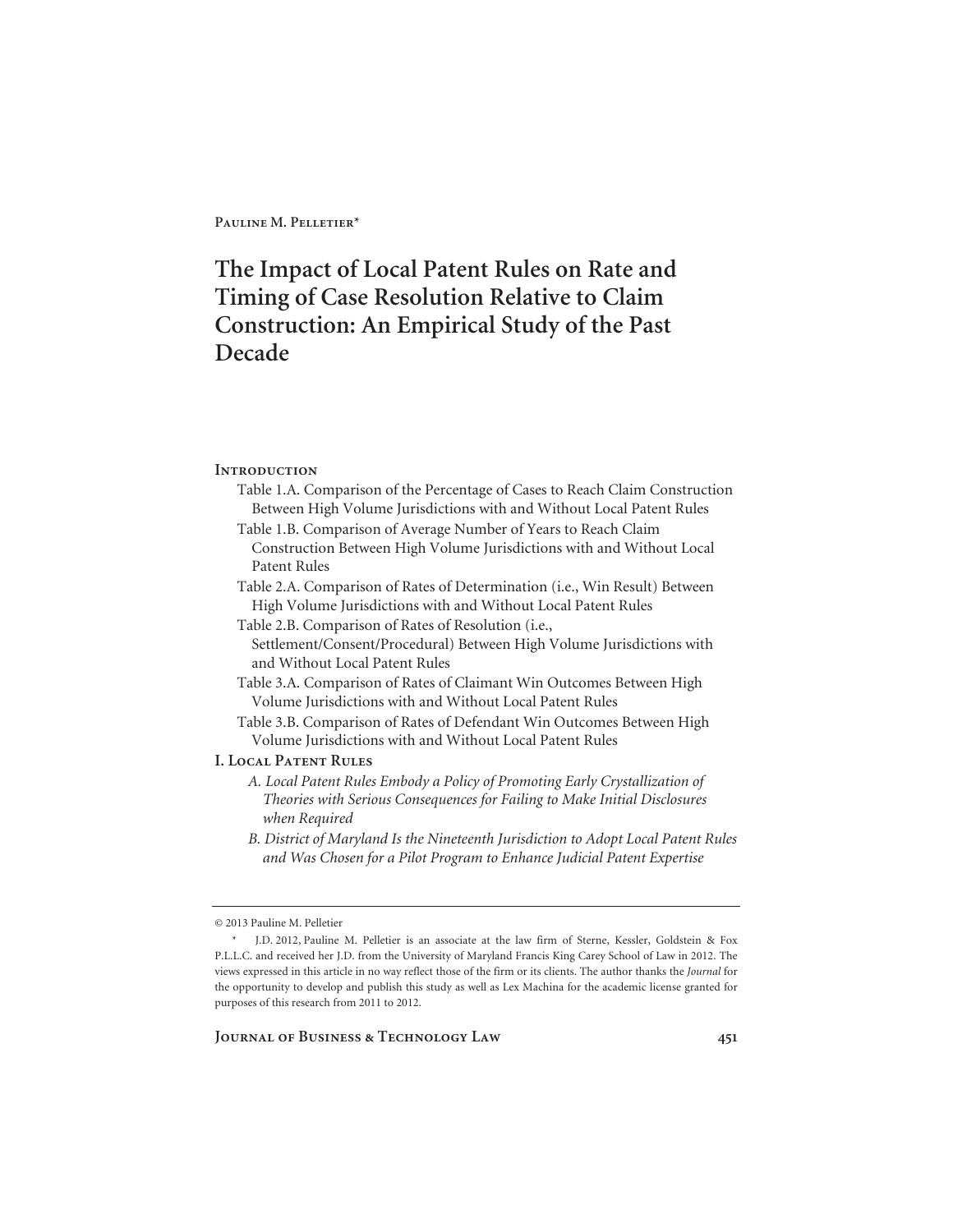| C. The Validity of Patent Rules Depends Upon Their Accordance with U.S. Patent                                     |
|--------------------------------------------------------------------------------------------------------------------|
| Law as Reviewed by the Federal Circuit, Unlike Local Rules of General                                              |
| Application                                                                                                        |
| <b>II. RATES AND TIMING</b>                                                                                        |
| Table 4. Percentage in High Volume Jurisdictions to Reach Claim                                                    |
| Construction                                                                                                       |
| Table 5.A. High Volume Jurisdictions with and Without Local Patent                                                 |
| Rules                                                                                                              |
| Table 5.B. Unpaired T-Test - Percentage of Cases to Reach Claim                                                    |
| Construction                                                                                                       |
| Table 5.C. Unpaired T-Test - Average Years to Reach Claim<br>Construction                                          |
| Table 6. Jurisdictions Sorted by Volume with Outcomes - Wins Versus<br>Resolutions                                 |
| Table 7.A. Comparison of Outcomes (Win Result and Not Resolution)                                                  |
| Table 7.B. Comparison of Resolution (Settlement/Consent/Procedural)                                                |
| Table 7.C. Comparison of Claimant Win Outcomes (Claimant Wins)                                                     |
| Table 7.D. Comparison of Defendant Win Outcomes (Defendant Wins)                                                   |
| A. Comparing Local Patent Rules and Predicting Effects on Timing of Resolution                                     |
| Likely to Result from Scheduling, Initial Disclosures, and Claim Construction                                      |
| 1. Comparison of Local Patent Rules                                                                                |
| Chart 1. Northern District of California v. Eastern District of Texas                                              |
| 2. Overview of Pendency by Percentage                                                                              |
| Chart 2. Overview of Pendency - Northern District of California                                                    |
| Chart 3. Overview of Pendency - District of Delaware                                                               |
| Chart 4. Overview of Pendency - Eastern District of Texas                                                          |
| 3. Ten Year Filing Trends and Pendency by Percentage                                                               |
| a. Northern District of California                                                                                 |
| Chart 5. Northern District of California - Ten Year Filing                                                         |
| Trends                                                                                                             |
| Table 8. Northern District of California - Timing Relative to                                                      |
| <b>Claim Construction</b>                                                                                          |
| Chart 6. Northern District of California - Overview of                                                             |
| Pendency by Percentage<br>b. District of Delaware                                                                  |
|                                                                                                                    |
| Chart 7. District of Delaware - Ten Year Filing Trends<br>Table 9. District of Delaware - Timing Relative to Claim |
| Construction                                                                                                       |
| Chart 10. District of Delaware - Overview of Pendency by                                                           |
| Percentage                                                                                                         |
|                                                                                                                    |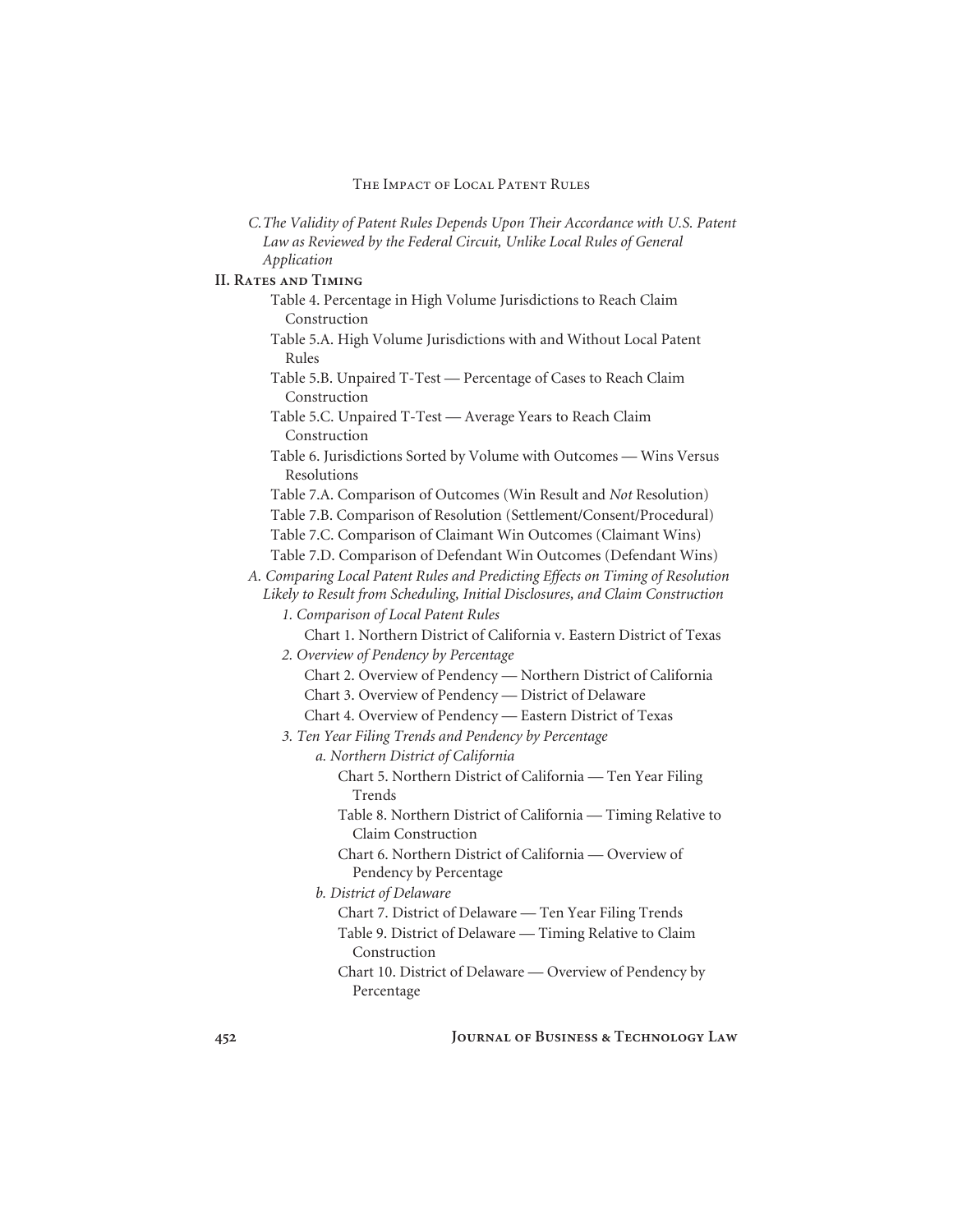*c. Eastern District of Texas* 

- Chart 11. Eastern District of Texas Ten Year Filing Trends
- Table 10. Eastern District of Texas Timing Relative to Claim Construction
- Chart 12. Eastern District of Texas Overview of Pendency by Percentage
- *B. Litigants Often Select Venue Based on the Speed with Which They Perceive a Case Will Proceed to Trial, but Ninety Percent Do Not Reach* Markman *and Sevent-Five Percent Are Resolved*
- *C. Claim Construction Defines the Scope of Claims and "Is Often the Difference Between Infringement and Non-Infringement, or Validity and Invalidity"*
- *D. The U.S. Patent & Trademark Office Has Demonstrated a Willingness to Construe Disputed Claim Terms in Decisions Instituting New Trial-Like Review Proceedings*

**Conclusion** 

#### **Appendix A**

#### **Introduction**

As recognition of the value of patents has increased dramatically over the past decade, so too has the amount of litigation associated with patent enforcement and validity challenges before U.S. district courts, the U.S. International Trade Commission (USITC), and before the U.S. Patent & Trademark Office (USPTO).<sup>1</sup> In response to this ramp up, both in terms of volume and complexity, tribunals have come to recognize the substantive, procedural, and administrative challenges posed by patent litigation. These challenges include the scope of discovery implicated when, for example, multinational technology companies sue one another for patent infringement over a blockbuster product.<sup>2</sup> Another challenge is the technical nature of the subject matter, which can range from pharmaceuticals to semiconductors.<sup>3</sup> Yet another challenge includes the additional pressure of resolving disputes between two or more often highly

<sup>1.</sup> PRICEWATERHOUSECOOPERS, 2012 PATENT LITIGATION STUDY 3, 6 (2012), *available at* http://www.pwc.com/en\_US/us/forensic-services/publications/assets/2012-patent-litigation-study.pdf (explaining that "litigation continues to rise amid growing awareness of patent value").

<sup>2.</sup> *See, e.g.*, Nick Wingfield, *Jury Awards \$1 Billion to Apple in Samsung Patent Case*, N.Y. TIMES, Aug. 24, 2012, at A1 (highlighting the high stakes and complexities of an exemplary dispute involving dozens of cases being fought in multiple countries and before multiple tribunals); *see also* Apple, Inc. v. Samsung Elecs. Co., No. 11-CV-01846-LHK, 2013 WL 412862 (N.D. Cal. Jan. 29, 2013).

<sup>3.</sup> *See, e.g.*, Bronwyn H. Hall, *Exploring the Patent Explosion* (Nat'l Bureau of Econ. Research, Working Paper No. 10605, 2004), *available at* http://www.nber.org/papers/w10605.pdf (explaining motivation for patenting in technologically complex industries, including semiconductors and pharmaceuticals).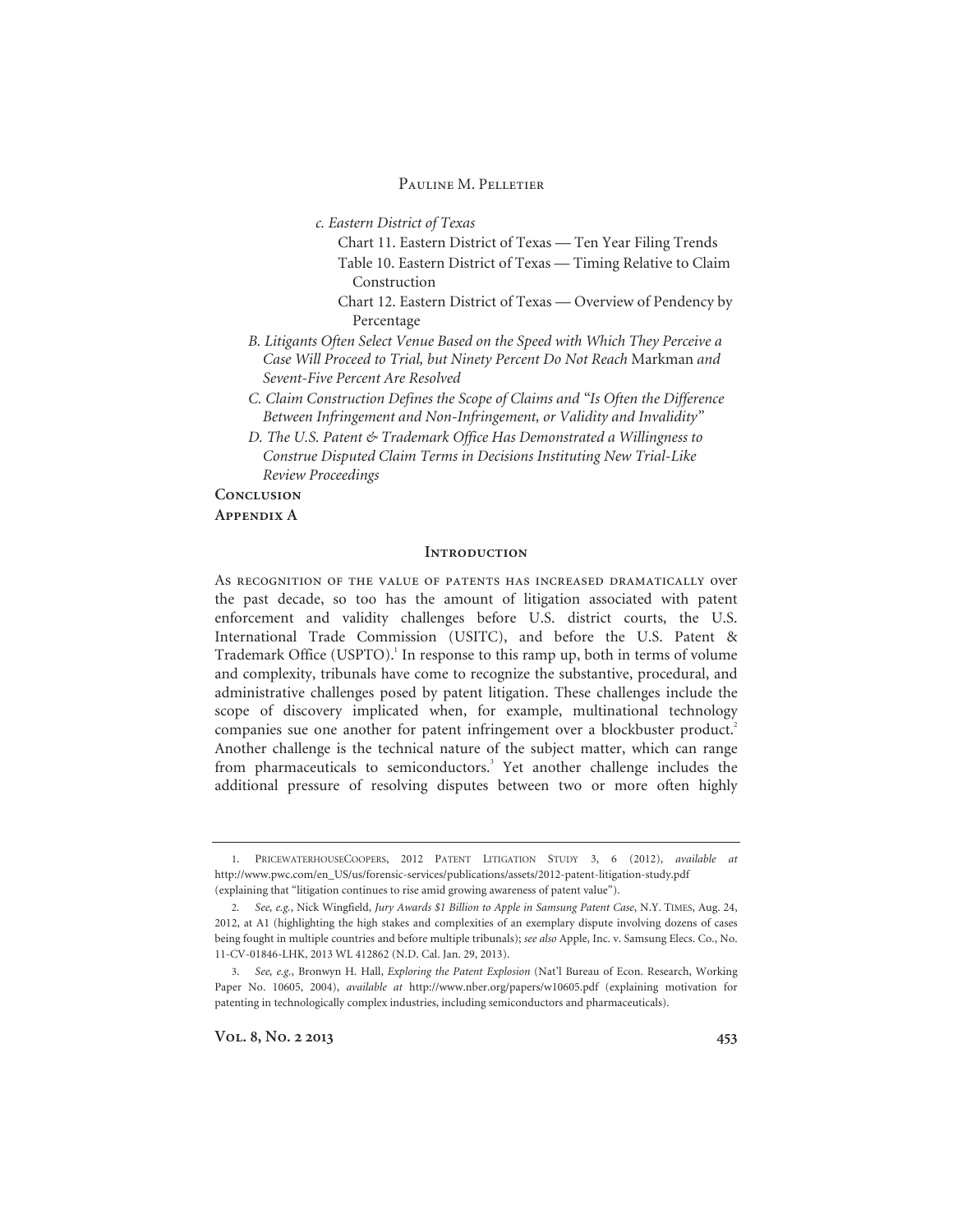sophisticated competitors with seemingly bottomless war chests.<sup>4</sup> For the many district courts whose dockets are already overflowing,<sup>5</sup> the notion of bringing all resources to bear on a dramatically increasing class of complex, high stakes, and technically demanding disputes raises serious questions about judicial resource management.

These issues command an appreciation for what patent dispute resolution entails. First, patent litigation has a number of characteristics which make it amenable to streamlining.<sup>6</sup> That is, while the subject matter itself may appear inherently complicated, judgment often turns on a short but critical list of dispositive issues (e.g., is the claim valid, what is the scope of the claim, does the accused product infringe the claim).<sup>7</sup> For any practitioner or decision-maker it would be absurd to characterize these issues as simple; however, that does not necessarily mean they cannot be judicially addressed in a manner that is procedurally systematic, orderly, and subject to reasonable limitations.

Second, as this Article goes to press, at least twenty-four U.S. district courts have adopted "patent local rules" or "local patent rules" establishing procedures to handle litigation involving patent-related enforcement activities and declaratory judgment actions.<sup>8</sup> These rules typically establish timetables and disclosure

6. Randall R. Rader, Chief Justice, U.S. Court of Appeals for the Fed. Circuit, Remarks at the Eastern District of Texas Judicial Conference: The State of Patent Litigation 9 (Sept. 27, 2011), *available at*  http://www.patentlyo.com/files/raderstateofpatentlit.pdf (indicating that "core documentation" targeted by the discovery process is primarily directed to the patent at issue, the accused products, and the prior art).

<sup>4.</sup> *See, e.g.*, Thomas H. Chia, *Fighting the Smartphone Patent War with RAND-Encumbered Patents*, 27 BERKELEY TECH. L.J. 209, 213–14 (2013) (describing a recent "smartphone patent war" that included multiple patent infringement disputes raging among competitors in an increasingly competitive industry); Larry Popelka, *Only Lawyers Win in Patent Wars*, BLOOMBERG BUSINESSWEEK (Apr. 24, 2012), http://www.businessweek.com/printer/articles/21616-only-lawyers-win-in-patent-wars (listing sophisticated competitors involved in patent wars including Oracle, Google, Microsoft, Yahoo!, and IBM, to name a few).

<sup>5.</sup> JOHN G. ROBERTS, 2010 YEAR-END REPORT ON THE FEDERAL JUDICIARY, APP: THE FEDERAL DISTRICT COURTS (2010), *available at* http://www.uscourts.gov/news/TheThirdBranch/11-01-01/2010\_Year-End\_Report\_ on\_the\_Federal\_Judiciary.aspx (citing that in 2010 nearly all major areas of the federal judiciary had increasing caseloads, including a two percent increase in the civil docket, a two percent increase in federal question cases, a four percent increase in diversity cases, a two percent increase in criminal cases, a nine percent increase in immigration, and a twelve percent increase in fraud cases).

<sup>7.</sup> *Cf.* FEDERAL CIRCUIT ADVISORY COUNCIL: E-DISCOVERY COMMITTEE, AN E-DISCOVERY MODEL ORDER 2 (2011), *available at* http://www.cafc.uscourts.gov/images/stories/announcements/Ediscovery\_Model\_ Order.pdf (explaining that most discovery in patent litigation is focused on the text of the patent at issue, operation of the accused product, and the prior art).

<sup>8.</sup> *See infra* Part I. As of January 12, 2013, the list includes: Northern District of California (Adopted 2000); District of Minnesota (Adopted 2005); Western District of Pennsylvania (Adopted 2005); Eastern District of Texas (Adopted 2005); Southern District of California (Adopted 2006); Northern District of Georgia (Adopted 2004); Eastern District of North Carolina (Adopted 2007); District of Massachusetts (Adopted 2008); Southern District of Texas (Adopted 2008); Northern District of Illinois (Adopted 2009); District of New Jersey (Adopted 2009); Northern District of Ohio (Adopted 2009); Western District of Washington (Adopted 2009); Southern District of Indiana (Adopted 2009); District of Idaho (Adopted 2009); Northern District of Texas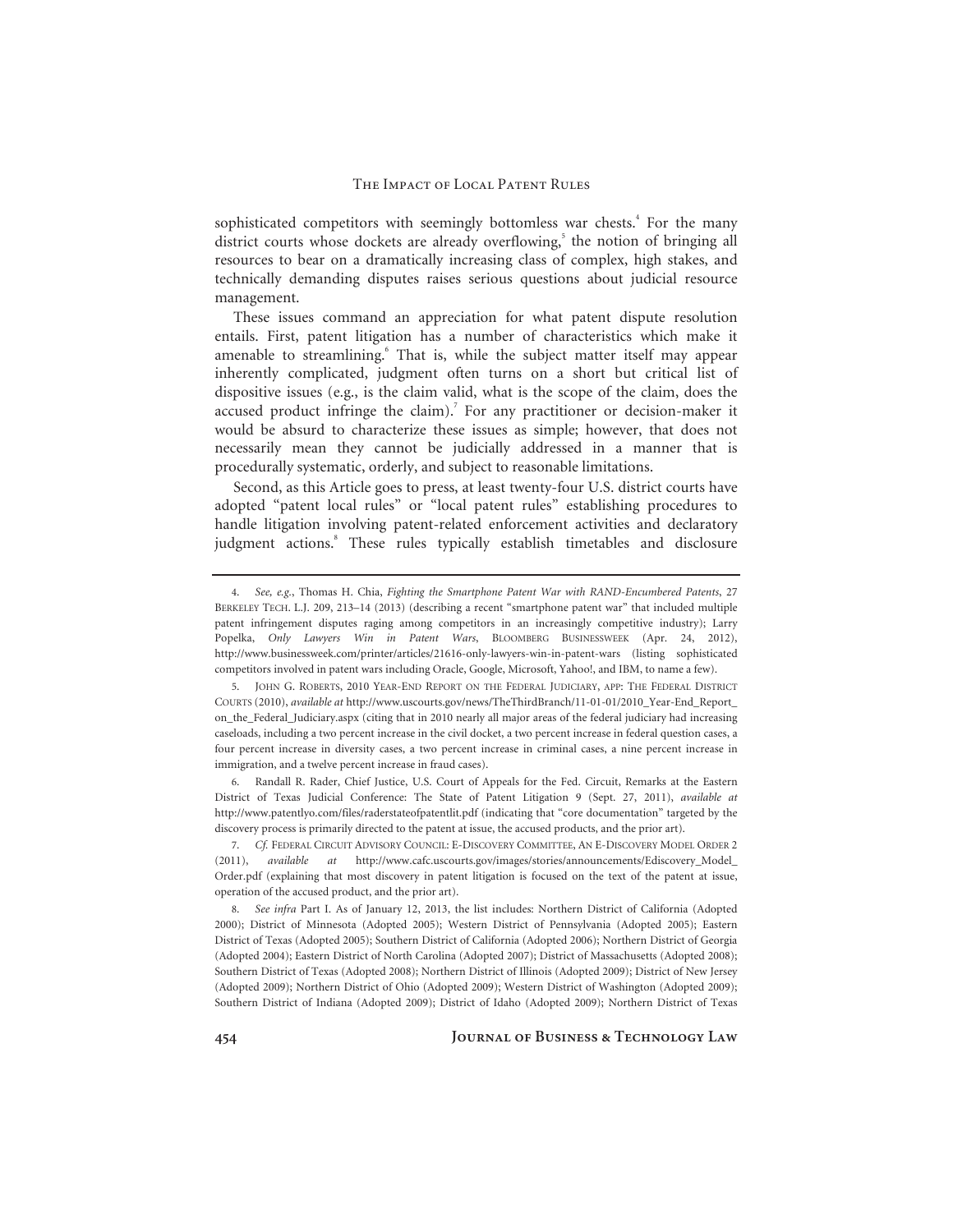requirements for framing a patent dispute in terms of the infringement contentions, invalidity contentions, and proposed constructions of specific claim terms.<sup>9</sup>

This study seeks to analyze the impact of local patent rules on rates and timing of case resolution in patent litigation. What follows is a series of high level observations regarding: (1) whether local patent rules are associated with higher rates of case "resolution" — i.e., termination without a judgment on the merits (e.g., settlement, consent order, dismissal) — as opposed to case "determination" — i.e., a judgment in favor of one party or the other (e.g., plaintiff win, defendant win); (2) whether the presence of local patent rules is associated with higher rates of outcomes favoring a win for either a plaintiff or a defendant (i.e., suggesting a bias for either plaintiffs or defendants); and (3) whether there is any statistically significant difference between jurisdictions with local patent rules and those without local patent rules in terms of (i) the number of years it takes from the date of filing to issuance of a claim construction order; and (ii) the percentage of cases filed that even reached this critical milestone  $-$  i.e., claim construction.<sup>10</sup>

Third, the optimal timing of claim construction has been the subject of much debate over the past decade and is, not surprisingly, a central feature of local patent rules. Thus, a hypothesis to be tested is that the strict initial disclosure requirements and predictable scheduling of claim construction reflected in the majority of local patent rules yields efficient and *merits-motivated* case resolution — i.e., once claims are construed, parties know where they stand.<sup>11</sup> By extension this should lower the uncertainty associated with litigation and make it more predictable.

In this discussion, the reader may either accept or reject the premise that *the merits* in a patent case, whether with respect to infringement or validity, revolve around issues of claim construction. As Judge Moore of the Court of Appeals for the Federal Circuit noted in her dissent to denial of a petition for rehearing en banc in *Retractable Techs. v. Becton, Dickinson & Co.*: "[c]laim construction is the single most important event in the course of a patent litigation. It defines the scope of the property right being enforced, and is often the difference between infringement and

<sup>(2009) (</sup>noting that procedures are not found in rules per se, but in Amended Miscellaneous Order No. 62); Southern District of Ohio (Adopted 2010); Eastern District of Washington (Adopted 2010); Eastern District of Missouri (Adopted 2011); Western District of North Carolina (Adopted 2011); District of Maryland (Adopted 2011); District of Nevada (Adopted 2011); District of New Hampshire (Adopted 2011); Western District of Tennessee (Adopted 2011); Northern District of New York (Adopted 2012); and Middle District of North Carolina (Adopted 2012). *See infra* Part 1.

<sup>9.</sup> James Ware & Brian Davy, *The History, Content, Application and Influence of the Northern District of California's Patent Local Rules*, 25 SANTA CLARA COMPUTER & HIGH TECH. L.J. 965, 965, 984 (2009) (providing an overview of the scope and focus of local patent rules, as exemplified by those of the U.S. District Court for the Northern District of California); *see infra* Part I.

<sup>10.</sup> *See infra* Part II.

<sup>11.</sup> *See* Mark Lemley, *Where to File Your Patent Case*, 38 AIPLA Q.J. 401, 405 & n.12 (2010) (analyzing results in districts that resolved twenty-five or more cases "on the merits" not including consent judgments and settlements).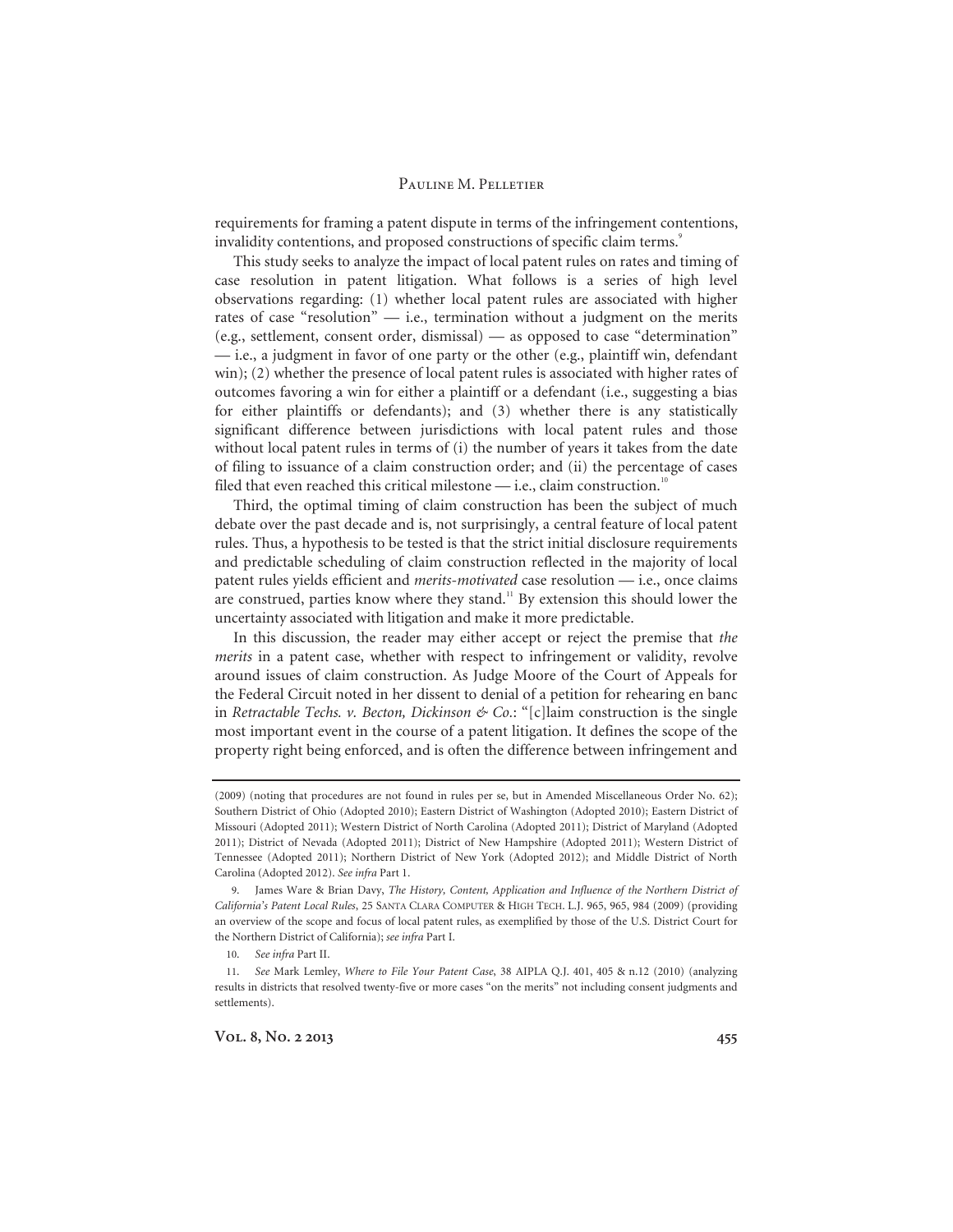non-infringement, or validity and invalidity."<sup>12</sup> Thus, to briefly illustrate how this hypothesis may come into play, assume a patent owner argues for a claim construction which covers the accused product and assume an accused infringer argues for a claim construction where (a) the accused product does not infringe and/or (b) prior art reads on the claim. Assume a judge, after hearing such argument, then decides, as a matter of law, the "meaning" of the claims.<sup>13</sup> Such a decision, while not a final judgment, would no doubt make a profound impression on both parties, whether that impression removes any appetite for further expense and delay or instead inspires renewed commitment to get the case before a jury. To a practitioner this is painfully obvious to suggest, but surprisingly enough, such a characterization (as a real dynamic in litigation) appears largely unaccounted for in the vast body of scholarship on claim construction.

Data analyzed in this study reveals that a relatively small percentage of cases only ten percent — proceed to a decision on claim construction and, of those that do, a majority are resolved within a year of that milestone.<sup>14</sup> Regarding the impact of local patent rules on claim construction, this study observes that, on average, more cases proceed to a decision on claim construction in jurisdictions *with local patent rules*, fourteen percent, than in jurisdictions without them, eight percent.<sup>15</sup> This difference, when analyzed using an unpaired t-test to compare the highest volume jurisdictions without local patent rules against the highest volume jurisdictions with local patent rules, has a two-tailed p-value of 0.0696, which is very close to satisfying conventional criteria for statistical significance — i.e., a p-value below  $0.0500.<sup>1</sup>$ 

<sup>12.</sup> Retractable Techs., Inc. v. Becton, Dickinson & Co., 659 F.3d 1369, 1370 (Fed. Cir. 2011) (en banc) (Moore, J., dissenting) (per curiam) (advocating en banc review on the amount of deference that should be given to the district court on issues of claim construction); *see also* Lighting Ballast Control LLC v. Philips Elecs. N. Am. Corp., Nos. 2012-1014, 2012-1015, 2013 WL 1035092, at \*1 (Fed. Cir. Mar. 15, 2013) (per curiam) (granting petition for rehearing en banc on the issue of whether the Federal Circuit should afford any deference to district court rulings on claim construction and to reconsider the Federal Circuit's ruling in *Cybor*); Flo Healthcare v. Kappos & Rioux Vision, 697 F.3d 1367, 1376 (Fed. Cir. 2012) (Plager, J., concurring) (arguing that Federal Circuit precedent about appellate review of USPTO claim construction is unclear); Cybor Corp. v. FAS Techs., Inc., 138 F.3d 1448, 1451 (Fed. Cir. 1998) (en banc) (setting Federal Circuit precedent for de novo review of district court claim construction "as a purely legal issue"); *see infra* Part II.C (presenting a discussion of the claim construction milestone).

<sup>13.</sup> Markman v. Westview Instruments, 517 U.S. 370, 372 (1996) ("The question here is whether the interpretation of a so called patent claim, the portion of the patent document that defines the scope of the patentee's rights, is a matter of law reserved entirely for the court, or subject to a Seventh Amendment guarantee that a jury will determine the *meaning* of any disputed term of art about which expert testimony is offered. We hold that the construction of a patent, including terms of art within its claim, is exclusively within the province of the court." (emphasis added)); *see also infra* Part II.C.

<sup>14.</sup> *See infra* Part II.A.3.

<sup>15.</sup> *See infra* Table 1.A.

<sup>16.</sup> *See infra* Table 1.A.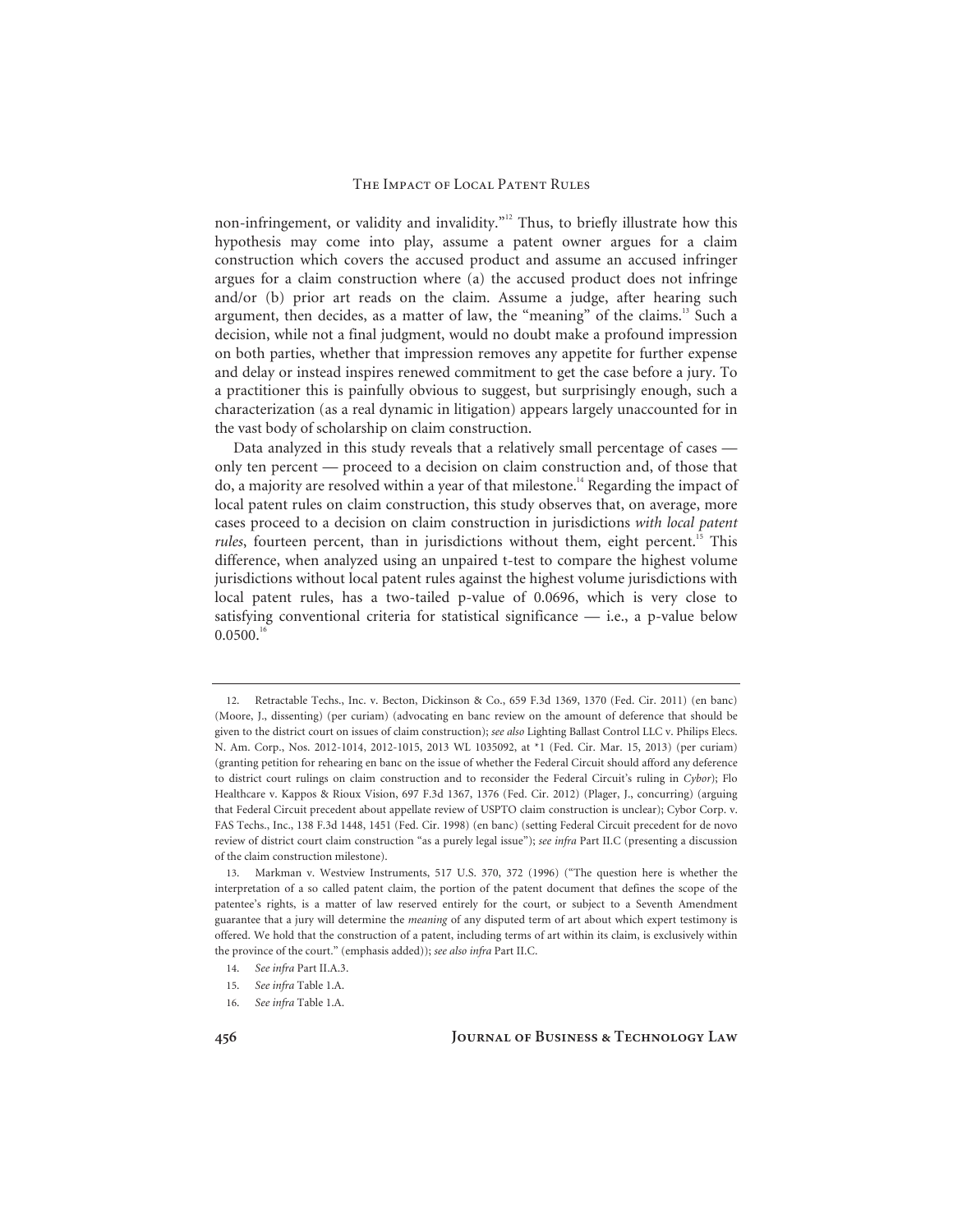Thus, if claim construction is "the single most important event in the course of a patent litigation,"<sup>17</sup> then it is interesting that there is a borderline statistically significant difference in this respect between the highest volume patent venues with local patent rules and those without local patent rules. Notably, more than twice the overall average reach a claim construction in the Eastern District of Texas, 23.7%, and the Northern District of California, 22.7%.<sup>18</sup> That is, courts in these jurisdictions decide issues of claim construction in a much higher percentage of cases than the average court. It is reasonable to infer that this dynamic is influenced (or reinforced) by the structure and enforcement of local patent rules in these jurisdictions. Thus, if an aim of local patent procedure is to deliver a decision on claim scope before, or in anticipation of, committing the parties to present evidence consistent with the court's interpretation, then rules that operate similar to those of the Northern District of California's appear to obtain that result.<sup>19</sup>

Tables 1 through 3 below summarize statistical analysis of the data collected in this study. $20$ 

<sup>17.</sup> *Retractable Techs., Inc.*, 659 F.3d at 1370 (Moore, J., dissenting) ("Claim construction is the single most important event in the course of a patent litigation. It defines the scope of the property right being enforced, and is often the difference between infringement and non-infringement, or validity and invalidity.").

<sup>18.</sup> *See infra* Table 1.A.

<sup>19.</sup> *See infra* Table 1.A; *see also* Ware & Davy*, supra* note 9, at 965 (explaining how the rules are tailored to address unique aspects of patent litigation, e.g., to specifically address pretrial discovery, to encourage detailed and early disclosure of infringement and invalidity theories, and to clarify claim construction early in the litigation); *infra* Part I (providing more detailed discussion of local patent rules across various jurisdictions).

<sup>20.</sup> This analysis is limited to jurisdictions where more than 500 patent cases have been filed between 2000 and 2010 and jurisdictions which adopted local patent rules no later than 2008. Cases filed in 2011, 2012, and 2013 were not analyzed as they were deemed unlikely to have reached a significant milestone when this data was viewed and analyzed in October of 2011 using the data service Lex Machina. Mark A. Lemley & Joshua H. Walker, *Intellectual Property Litigation Clearinghouse: Data Overview* (2007 Kauffman Symposium on Entrepreneurship and Innovation Data & Stanford Public Law, Working Paper No. 1024032, 2007), *available at* http://papers.ssrn.com/sol3/papers.cfm?abstract\_id=1024032&download=yes (providing a general description of the data service at its inception); *see infra* Part II (providing a complete description of the methodology employed in this study).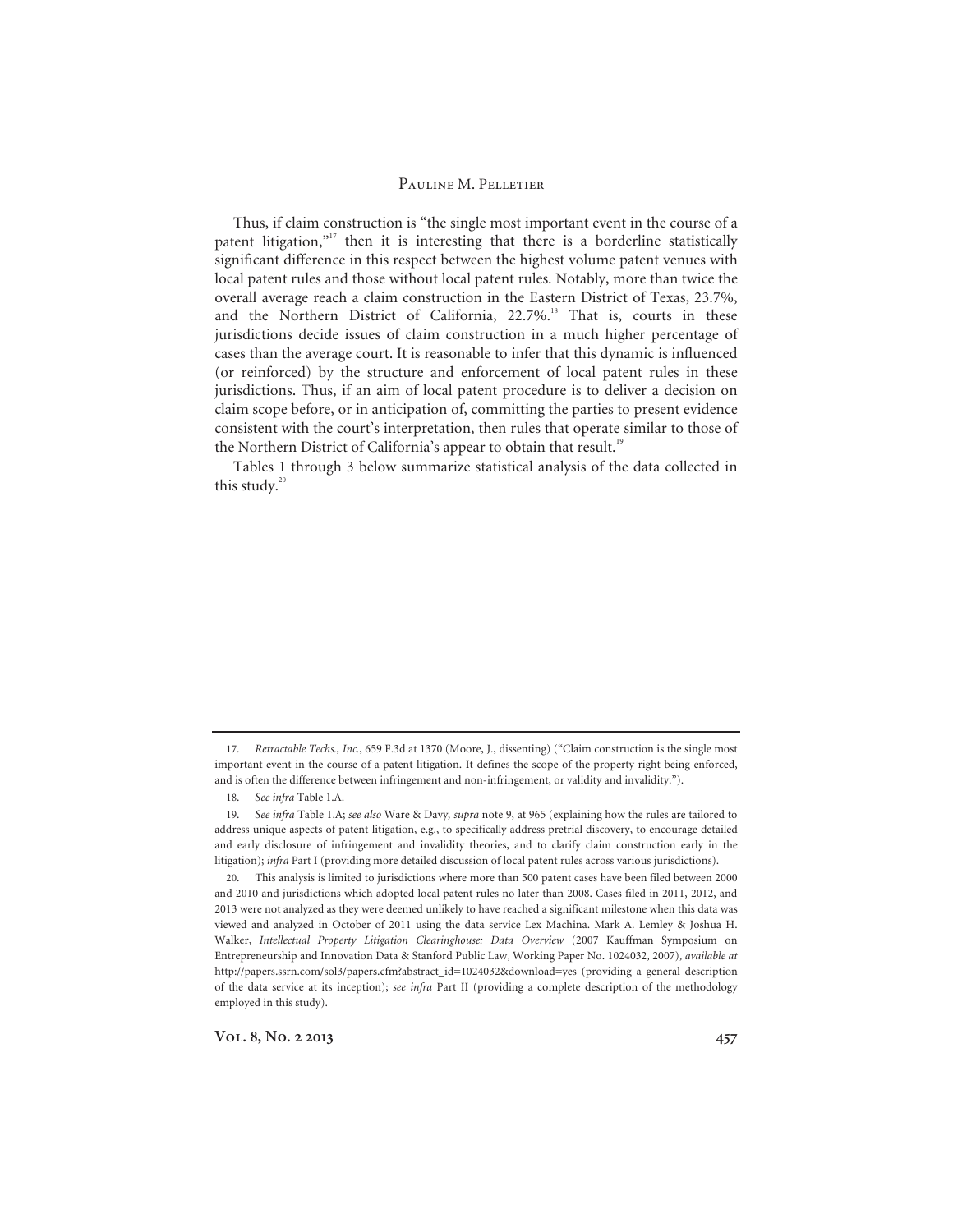| Table 1.A. Comparison of the Percentage of Cases to Reach Claim Construction        |  |
|-------------------------------------------------------------------------------------|--|
| Between High Volume Jurisdictions with and Without Local Patent Rules <sup>21</sup> |  |

|                                 | <b>Local Patent Rules Percent to Reach</b>                     |                                        | No Local Patent Rules Percent to |
|---------------------------------|----------------------------------------------------------------|----------------------------------------|----------------------------------|
|                                 | <b>Claim Construction</b>                                      |                                        | <b>Reach Claim Construction</b>  |
| Northern District of California |                                                                | 22.69% Central District of California  | 7.98%                            |
| District of Minnesota           |                                                                | 7.31% District of Delaware             |                                  |
| Eastern District of Texas       |                                                                | 23.70% Southern District of New York   | 5.37%                            |
| Southern District of California |                                                                | 16.72% Eastern District of Michigan    | 8.09%                            |
| Northern District of Georgia    |                                                                | 5.98% Southern District of Florida     | 7.39%                            |
| District of Massachusetts       |                                                                | 8.01% Eastern District of Pennsylvania | 6.80%                            |
|                                 |                                                                | Middle District of Florida             | 6.83%                            |
| Group                           | <b>Local Patent Rules</b>                                      |                                        | No Local Patent Rules            |
| Mean                            | 14.07                                                          |                                        | 7.78                             |
| <b>SD</b>                       | 8.02                                                           |                                        | 2.07                             |
| <b>SEM</b>                      |                                                                | 3.28                                   |                                  |
|                                 |                                                                |                                        | $\overline{7}$                   |
|                                 | P value and statistical significance:                          |                                        |                                  |
|                                 | The two-tailed P value equals 0.0696                           |                                        |                                  |
|                                 | Difference is almost conventionally statistically sianificant. |                                        |                                  |

As an initial observation, the data indicates that there is no statistically significant difference between the average number of years to reach claim construction between high volume jurisdictions with and without local patent rules of the ten percent, on average, to reach that milestone.<sup>22</sup>

### **Table 1.B. Comparison of Average Number of Years to Reach Claim Construction**  Between High Volume Jurisdictions with and Without Local Patent Rules<sup>23</sup>

|                                 | Local Patent Rules Average Number<br>of Years to Reach |                                       | No Local Patent Rules Average<br><b>Number of Years to Reach</b> |
|---------------------------------|--------------------------------------------------------|---------------------------------------|------------------------------------------------------------------|
| Northern District of California |                                                        | 1.79 Central District of California   | 1.67                                                             |
| District of Minnesota           | 1.77 District of Delaware                              |                                       | 1.88                                                             |
| Eastern District of Texas       |                                                        | 1.81 Southern District of New York    | 1.99                                                             |
| Southern District of California |                                                        | 1.51 Eastern District of Michigan     | 1.96                                                             |
| Northern District of Georgia    |                                                        | 1.88 Southern District of Florida     | 1.59                                                             |
| District of Massachusetts       |                                                        | 1.75 Eastern District of Pennsylvania | 1.53                                                             |
|                                 |                                                        | Middle District of Florida            | 1.42                                                             |
| Group                           | Local Patent Rules                                     |                                       | No Local Patent Rules                                            |
| Mean                            | 1.75                                                   |                                       | 1.72                                                             |
| SD                              | 0.13                                                   |                                       | 0.22                                                             |
| <b>SEM</b>                      | 0.05                                                   |                                       | 0.08                                                             |
| lΝ                              |                                                        |                                       |                                                                  |
|                                 | P value and statistical significance:                  |                                       |                                                                  |
|                                 | The two-tailed P value equals 0.7656                   |                                       |                                                                  |
|                                 | Difference is not statistically significant.           |                                       |                                                                  |

<sup>21.</sup> Pauline M. Pelletier, Compendium of Exhibits Containing Original Collection and Analysis of Litigation Data, Exhibit A1, at 2 (Jan. 2013) [hereinafter "Compendium"] (unpublished data compilation and analysis using Lex Machina, also known as the Intellectual Property Litigation Clearinghouse (IPLC)) (on file with author).

<sup>22.</sup> *See infra* Table 1.B; *infra* Part II, Table 4; Compendium, *supra* note 21, Exhibit B3, at 87 (showing that overall on average ten percent of cases in high volume patent litigation jurisdictions reach the claim construction milestone, regardless whether or not the jurisdiction has formally adopted local patent rules).

<sup>23.</sup> Compendium, *supra* note 21, Exhibit A1, at 3.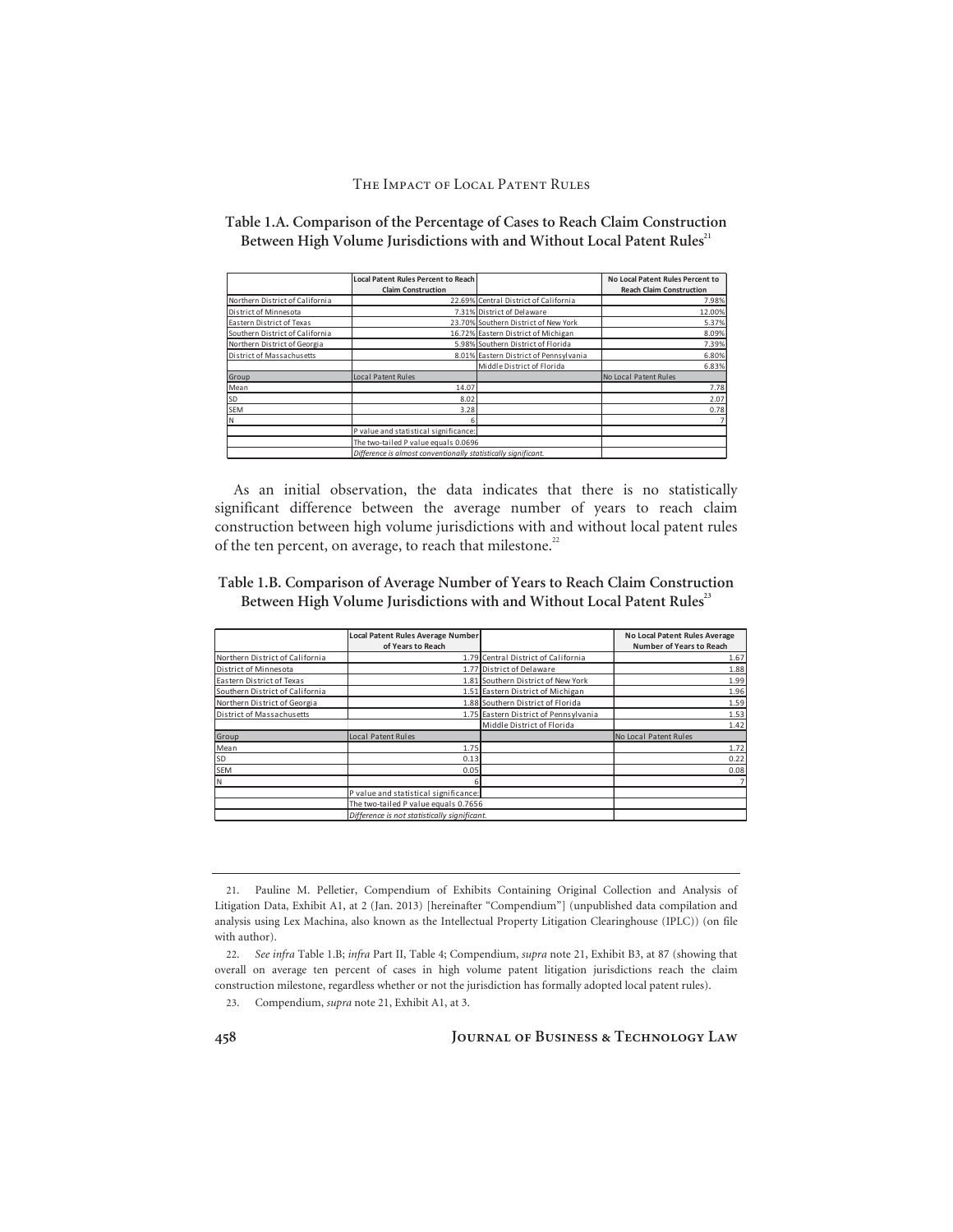The data also indicates that there is not a statistically significant difference between jurisdictions with and without local patent rules with respect to yielding a "resolution" without judgment on the merits versus a determination in clear favor of one party or the other.<sup>24</sup>

### **Table 2.A. Comparison of Rates of Determination (i.e., Win Result) Between High**  Volume Jurisdictions with and Without Local Patent Rules<sup>25</sup>

|                                 | <b>Local Patent Rules Percent</b>            |                                        | <b>No Local Patent Rules Percent</b> |
|---------------------------------|----------------------------------------------|----------------------------------------|--------------------------------------|
|                                 | "Win" Result                                 |                                        | "Win" Result                         |
| District of Massachusetts       |                                              | 18.3% Central District of California   | 14.7%                                |
| Eastern District of Texas       |                                              | 11.4% District of Delaware             | 14.2%                                |
| Southern District of California |                                              | 13.8% Southern District of New York    | 13.1%                                |
| Northern District of Georgia    |                                              | 14.5% Eastern District of Michigan     | 13.8%                                |
| District of Minnesota           |                                              | 13.2% Southern District of Florida     | 18.6%                                |
| Northern District of California |                                              | 14.9% Eastern District of Pennsylvania | 11.3%                                |
|                                 |                                              | Middle District of Florida             | 13.3%                                |
| Group                           | Local Patent Rules                           |                                        | No Local Patent Rules                |
| Mean                            | 14.35                                        |                                        | 14.14                                |
| SD.                             | 2.29                                         |                                        | 2.24                                 |
| <b>SEM</b>                      | 0.94                                         |                                        | 0.85                                 |
| lΝ                              | 6                                            |                                        | 7                                    |
|                                 | P value and statistical significance:        |                                        |                                      |
|                                 | The two-tailed P value equals 0.8724         |                                        |                                      |
|                                 | Difference is not statistically sianificant. |                                        |                                      |

### **Table 2.B. Comparison of Rates of Resolution (i.e., Settlement/Consent/Procedural) Between High Volume Jurisdictions with and Without Local Patent Rules<sup>26</sup>**

|                                 | <b>Local Patent Rules Percent</b><br>"Resolve" Result |                                        | <b>No Local Patent Rules Percent</b><br>"Resolve" Result |
|---------------------------------|-------------------------------------------------------|----------------------------------------|----------------------------------------------------------|
| District of Massachusetts       |                                                       | 81.7% Central District of California   | 85.3%                                                    |
| Eastern District of Texas       | 88.6% District of Delaware                            |                                        | 85.8%                                                    |
| Southern District of California |                                                       | 86.2% Southern District of New York    | 86.9%                                                    |
| Northern District of Georgia    |                                                       | 85.5% Eastern District of Michigan     | 86.2%                                                    |
| District of Minnesota           |                                                       | 86.8% Southern District of Florida     | 81.4%                                                    |
| Northern District of California |                                                       | 85.1% Eastern District of Pennsylvania | 88.7%                                                    |
|                                 |                                                       | Middle District of Florida             | 86.7%                                                    |
| Group                           | Local Patent Rules                                    |                                        | No Local Patent Rules                                    |
| Mean                            | 85.65                                                 |                                        | 85.86                                                    |
| lsd.                            | 2.29                                                  |                                        | 2.24                                                     |
| <b>SEM</b>                      | 0.94                                                  |                                        | 0.85                                                     |
| ΙN                              | 6                                                     |                                        | $\overline{7}$                                           |
|                                 | P value and statistical significance:                 |                                        |                                                          |
|                                 | The two-tailed P value equals 0.8724                  |                                        |                                                          |
|                                 | Difference is not statistically sianificant.          |                                        |                                                          |

<sup>24.</sup> Lemley, *supra* note 11, at 405 & n.12 (clarifying that Lex Machina distinguishes outcome data between cases decided "on the merits" and those resolved through consent judgments or settlements, and that "resolution" not on the merits includes both consent judgments and outright settlements). For purposes of this study, cases not decided on the merits encompass those resolved through settlement, consent judgment, and/or through procedural dismissal. The dichotomy goes to whether or not substantive issues related to enforcement of the patent right have been decided by the court.

<sup>25.</sup> Compendium, *supra* note 21, Exhibit A1, at 4.

<sup>26.</sup> Compendium, *supra* note 21, Exhibit A1, at 5.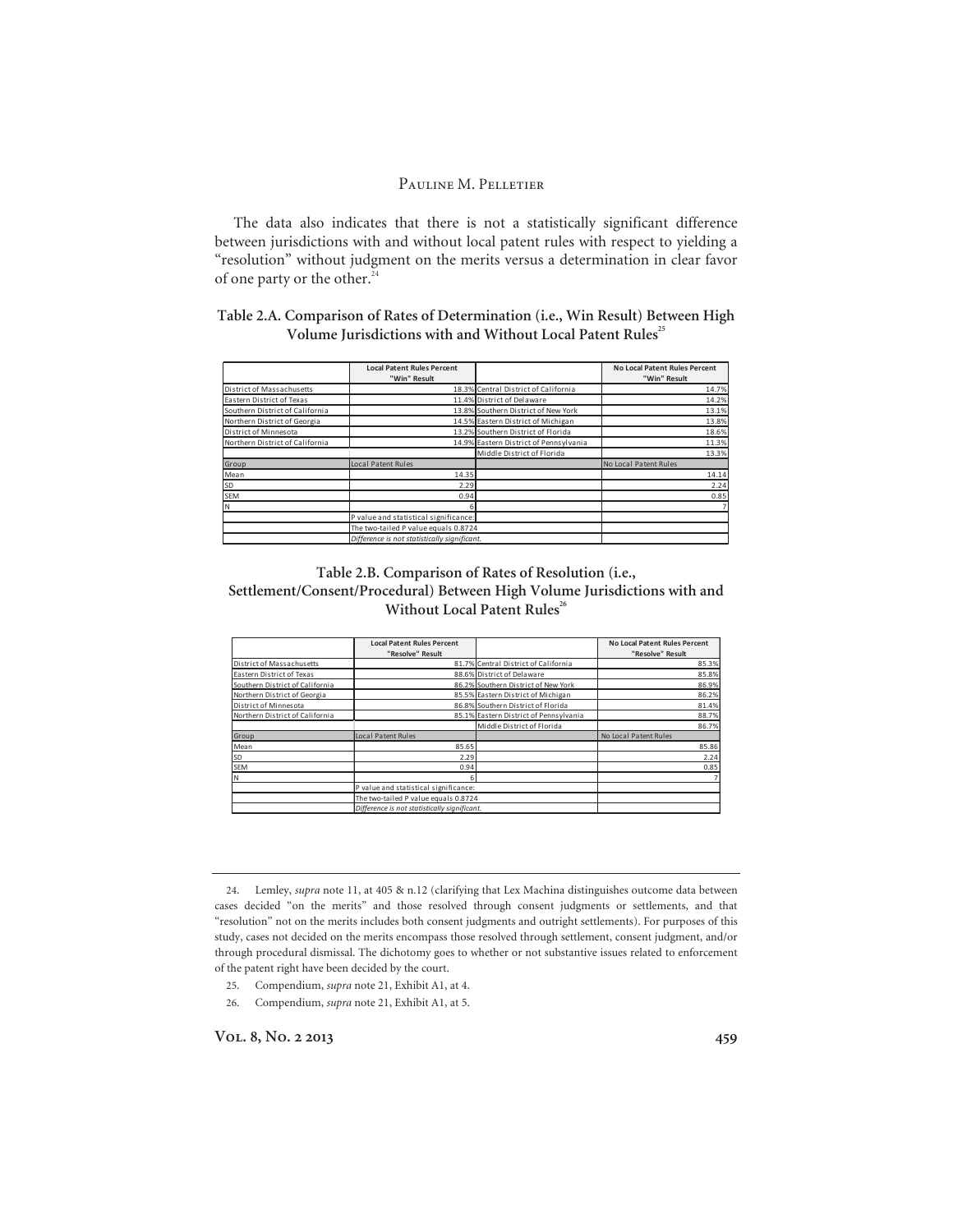Lastly, the data also indicates that there is not a statistically significant difference between jurisdictions with and without local patent rules with respect to yielding outcomes in favor of either plaintiffs or defendants.<sup>27</sup> Thus, the data does not support the contention that local patent rules result in outcomes that favor one party or the other.<sup>28</sup>

### **Table 3.A. Comparison of Rates of Claimant Win Outcomes Between High**  Volume Jurisdictions with and Without Local Patent Rules<sup>29</sup>

|                                 | <b>Local Patent Rules Percent of</b>         |                                       | No Local Patent Rules Percent of |
|---------------------------------|----------------------------------------------|---------------------------------------|----------------------------------|
|                                 | <b>Claimant Wins</b>                         |                                       | <b>Claimant Wins</b>             |
| Northern District of California |                                              | 4.3% Central District of California   | 5.1%                             |
| District of Minnesota           |                                              | 4.5% District of Delaware             | 6.1%                             |
| Eastern District of Texas       |                                              | 4.3% Southern District of New York    | 4.6%                             |
| Southern District of California |                                              | 3.7% Eastern District of Michigan     | 3.9%                             |
| Northern District of Georgia    |                                              | 3.3% Southern District of Florida     | 6.2%                             |
| District of Massachusetts       |                                              | 6.5% Eastern District of Pennsylvania | 3.0%                             |
|                                 |                                              | Middle District of Florida            | 6.7%                             |
| Group                           | Local Patent Rules                           |                                       | No Local Patent Rules            |
| Mean                            | 4.43                                         |                                       | 5.09                             |
| <b>SD</b>                       | 1.11                                         |                                       | 1.35                             |
| <b>SEM</b>                      | 0.45                                         |                                       | 0.51                             |
| lΝ                              |                                              |                                       | $\overline{7}$                   |
|                                 | P value and statistical significance:        |                                       |                                  |
|                                 | The two-tailed P value equals 0.3658         |                                       |                                  |
|                                 | Difference is not statistically significant. |                                       |                                  |

<sup>27.</sup> *See infra* Tables 3.A–B (showing a two tailed p-value of substantially greater than 0.05 in unpaired ttests comparing whether or not jurisdictions with and without local patents rules have demonstrated statistically significant differences in rates of claimant/defendant wins).

<sup>28.</sup> *See, e.g.*, Sam Williams, *A Haven for Patent Pirates*, MIT TECH. REV. (Feb. 3, 2006), http://www.technologyreview.com/news/405259/a-haven-for-patent-pirates/ ("In one federal court in East Texas, plaintiffs have such an easy time winning patent-infringement lawsuits against big-tech companies that defendants often choose to settle rather than fight."); Julie Creswell, *So Small a Town, So Many Patent Suits*, N.Y. TIMES, Sept. 24, 2006, § 3, at 1 (stating that the EDTX's "mushrooming" patent docket with "hungry plaintiffs' lawyers, speedy judges and plaintiff-friendly juries" is "encouraging an excess of expensive litigation that is actually stifling innovation"); *see also infra* Part II.B.

<sup>29.</sup> Compendium, *supra* note 21, Exhibit A1, at 6.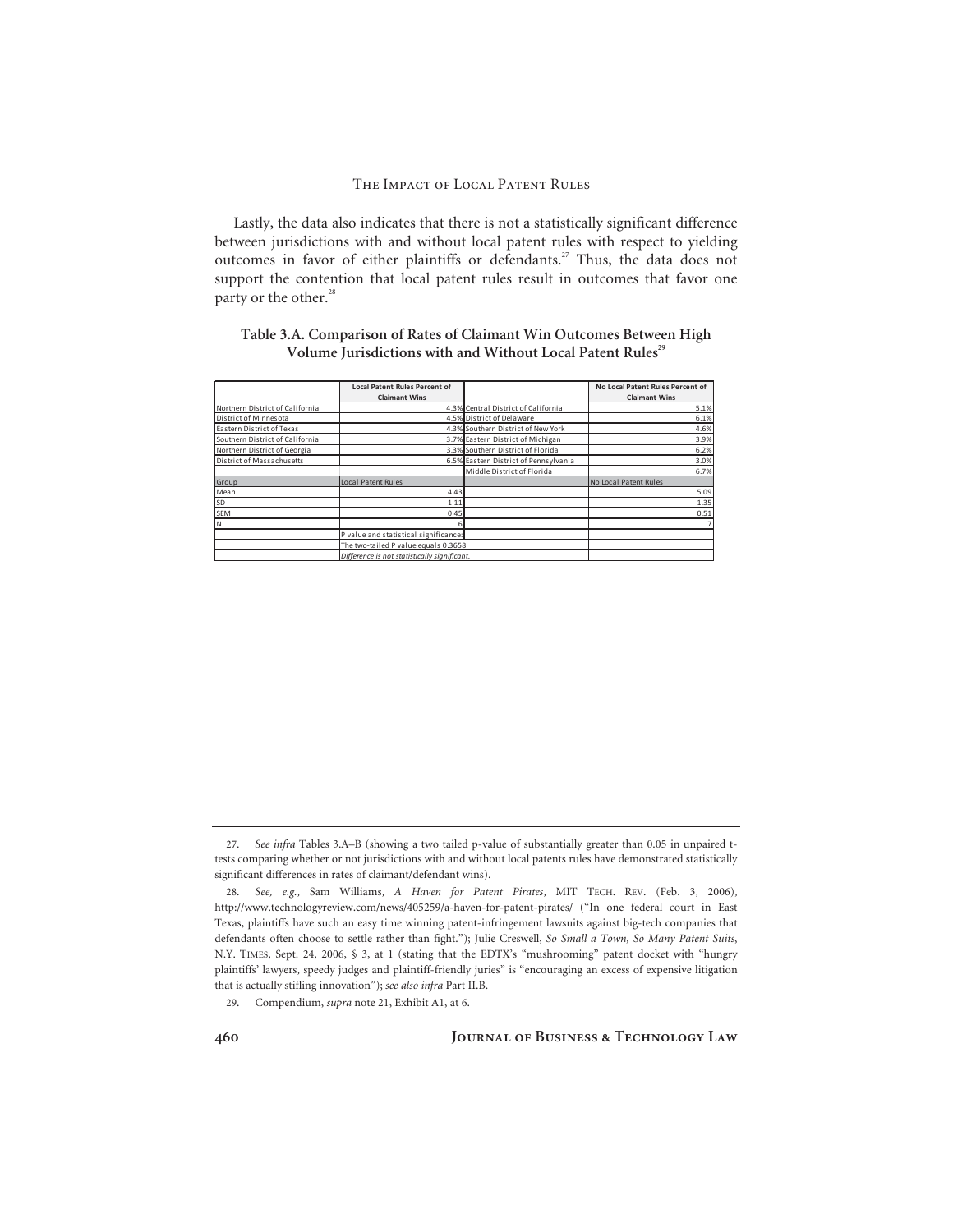|                                 | <b>Local Patent Rules Percent of</b>         |                                        | No Local Patent Rules Percent of |
|---------------------------------|----------------------------------------------|----------------------------------------|----------------------------------|
|                                 | <b>Claim Defendant Wins</b>                  |                                        | <b>Claim Defendant Wins</b>      |
| Northern District of California |                                              | 10.7% Central District of California   | 9.6%                             |
| District of Minnesota           |                                              | 8.7% District of Delaware              | 8.2%                             |
| Eastern District of Texas       |                                              | 7.1% Southern District of New York     | 8.5%                             |
| Southern District of California |                                              | 10.2% Eastern District of Michigan     | 10.0%                            |
| Northern District of Georgia    |                                              | 11.2% Southern District of Florida     | 12.4%                            |
| District of Massachusetts       |                                              | 11.8% Eastern District of Pennsylvania | 8.3%                             |
|                                 |                                              | Middle District of Florida             | 6.5%                             |
| Group                           | Local Patent Rules                           |                                        | No Local Patent Rules            |
| Mean                            | 9.95                                         |                                        | 9.07                             |
| SD                              | 1.75                                         |                                        | 1.85                             |
| <b>SEM</b>                      | 0.71                                         |                                        | 0.70                             |
| ΙN                              | 6                                            |                                        |                                  |
|                                 | P value and statistical significance:        |                                        |                                  |
|                                 | The two-tailed P value equals 0.4001         |                                        |                                  |
|                                 | Difference is not statistically significant. |                                        |                                  |

### **Table 3.B. Comparison of Rates of Defendant Win Outcomes Between High**  Volume Jurisdictions with and Without Local Patent Rules<sup>30</sup>

Thus, all the points of comparison referred to in this section — with the exception of the percentage of cases to reach claim construction — fail to show a statistically significant difference between jurisdictions with and without local patent rules.<sup>31</sup> However, one positive way to state this conclusion is that local patent rules are notably *not* associated with an outcome bias, either with respect to producing resolution without judgment on the merits or with respect to favoring either plaintiffs or defendants. The lack of a statistically significant difference suggests neutrality.<sup>32</sup> From a policy perspective, confirmation of neutrality should alleviate suspicion that local patent rules create an imbalance between the relative positions of parties. This observation should be weighed in the dialogue on forum shopping which, in recent years, has taken on an increasingly hostile tenor even as the number of jurisdictions adopting local patent rules continues to rise.<sup>33</sup>

33. *See infra* Part II.B.

Vol. 8, No. 2 2013 **461** 

<sup>30.</sup> Compendium, *supra* note 21, Exhibit A1, at 7.

<sup>31.</sup> To briefly summarize the criteria considered in this analysis of the data: (1) a comparison of the percentage of cases to reach a claim construction ruling between high volume jurisdictions with and without local patent rules revealed a border-line statistically significant difference; (2) the average number of years to reach such a claim construction ruling, as between high volume jurisdictions with and without local patent rules, did not differ to a statistically significant degree; (3) moreover, rates of cases determined "on the merits" versus "resolved" through settlement, consent judgment, or procedural dismissal, as between high volume jurisdictions with and without local patent rules, were not found to differ to a statistically significant degree; and (4) perhaps most importantly, no statistically significant differences in claimant or defendant win rates were detected as between high volume jurisdictions with and without local patent rules.

<sup>32.</sup> To clarify, the term "neutrality" does *not* refer to impartiality as traditionally conceived in the context of judicial administration. Rather, the term as used here is intended to convey the relationship between win rates and the presence or absence of criteria such as local patent rules. As will be discussed below in Part II.B, various factors may affect choice of forum as well as outcome. The choices of litigants no doubt shape the data. However, taken at face value, this analysis suggests that overall, all other factors assumed to be equal, there is not a statistically significant difference in win rates (i.e., for claimants or defendants) between *the group* of high volume jurisdictions with local patent rules and *the group* of high volume jurisdictions without them.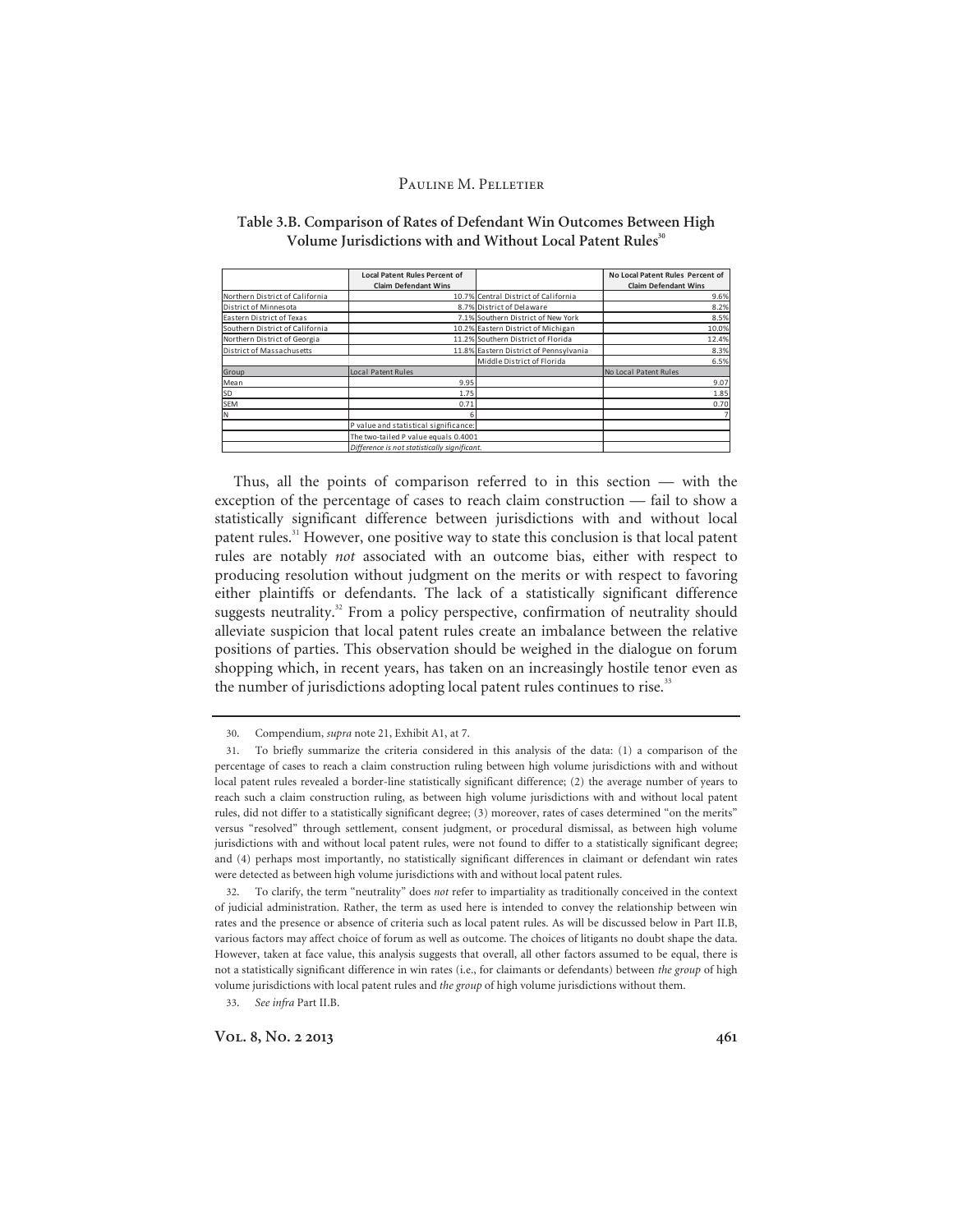What follows is an overview of the origins and policies embodied in local patent rules, a discussion of the data collected and analyzed in this study, and a commentary on the impact of local patent rules which the reader will find relevant to the ongoing dialogue on forum shopping and the centrality of claim construction in patent dispute resolution.

### **I. Local Patent Rules**

Chief Judge Rader of the Court of Appeals for the Federal Circuit has stated that one of the greatest challenges in patent law is "the expense and delay of the litigation system."<sup>34</sup> Indeed, discovery drives the cost of patent litigation to levels widely acknowledged as disproportionately high,<sup>35</sup> given that judgment often turns on a short but critical list of issues — e.g., the text and file history of the patent, how the accused products operate, what prior art discloses, and damages.<sup>36</sup>

The potential harm resulting from abuse of the discovery process and tactical subversion of the burden it places on litigants threatens an already complex and expensive process for enforcing and challenging patent rights. $37$  For example, parties may consent to unfavorable terms if threatened with suit or settle early to escape costs associated with electronic discovery and protracted litigation.<sup>38</sup> Indeed, most agree that litigation costs should not unduly interfere with the availability of courts to resolve such disputes on the merits because enforcement and declaratory relief are vital to our system of intellectual property.<sup>39</sup>

<sup>34.</sup> Randall R. Rader, *Transcript: The Honorable Judge Randall R. Rader, Chief Judge of the Court of Appeals for the Federal Circuit Court of Appeals: The Most Pressing Issues in IP Law Today*, 2 CYBARIS 1, 1 (2011).

<sup>35.</sup> EMERY G. LEE III & THOMAS E. WILLGING, FED. JUDICIAL CTR., LITIGATION COSTS IN CIVIL CASES: MULTIVARIATE ANALYSIS 8 (2010), *available at* http://www.fjc.gov/public/pdf.nsf/lookup/costciv1.pdf/\$file/ costciv1.pdf (noting that intellectual property cases demonstrate costs almost sixty-two percent higher than the baseline categories, all other factors being equal); THOMAS E. WILLGING ET AL., FED. JUDICIAL CTR., DISCOVERY AND DISCLOSURE PRACTICE, PROBLEMS, AND PROPOSALS FOR CHANGE: A CASE-BASED NATIONAL SURVEY OF COUNSEL IN CLOSED FEDERAL CIVIL CASES 39 (1997), *available at* http://www.fjc.gov/public/pdf.nsf/lookup/ discovry.pdf/\$file/discovry.pdf (noting intellectual property cases were among the most remarkable for high costs associated with discovery).

<sup>36.</sup> FEDERAL CIRCUIT ADVISORY COUNCIL: E-DISCOVERY COMMITTEE, *supra* note 7, at 2 (explaining that a large proportion of discovery in patent litigation is focused on the text of the patent at issue, operation of the accused product, and the prior art).

<sup>37.</sup> Rader, *supra* note 34, at 1–3.

<sup>38.</sup> Rader, *supra* note 6, at 20 (explaining the threat of expense as driving parties to settlement when unjustified and noting that successful dispute resolution centers on settlement that occurs on "fair, neutral, and justified economic terms, not as the result of stratagems, threats, or fears").

<sup>39.</sup> *See* Jay P. Kesan & Gwendolyn G. Ball, *How Are Patent Cases Resolved? An Empirical Examination of the Adjudication and Settlement of Patent Disputes*, 84 WASH. U. L. REV. 237, 243 (2006); Ranganath Sudarshan, *Nuisance-Value Patent Suits: An Economic Model and Proposal*, 25 SANTA CLARA COMPUTER & HIGH TECH. L.J. 159, 160, 169 (2009).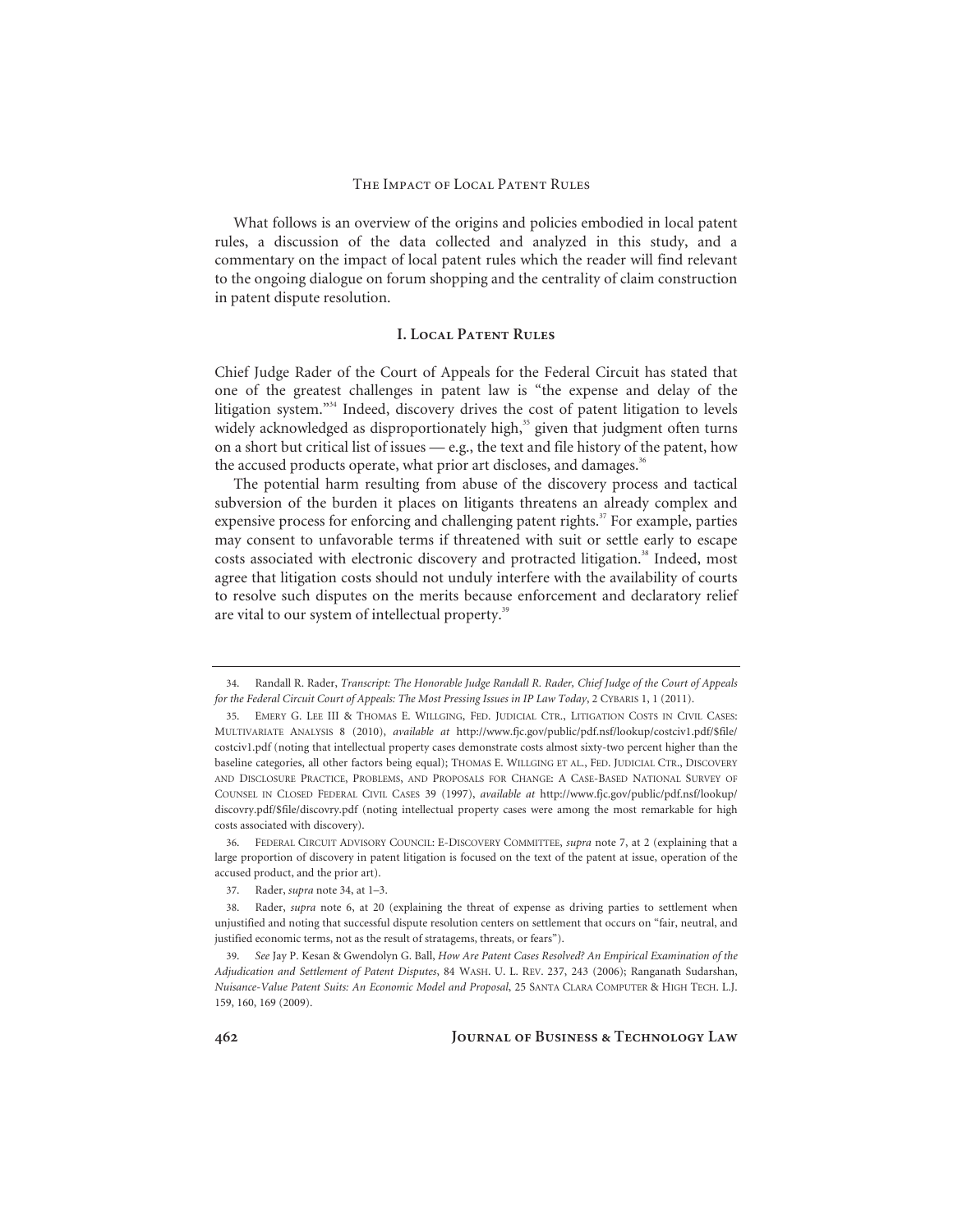Perhaps out of similar concerns for efficiency and quality, several district courts have undertaken initiatives over the past decade to institute practices or adopt formal rules to manage and streamline patent litigation.<sup>40</sup> These local patent rules often set schedules for discovery, order early submission of infringement and invalidity contentions, direct claim construction proceedings, and create opportunities before trial for parties to negotiate settlement.41 Among the benefits of patent rules include: (a) relatively standard case management within jurisdictions, (b) predictable timing with respect to claim construction and trial, and (c) increased efficiency and quality given the specialized nature of the subject matter.<sup>42</sup> To a similar end, Congress enacted Pub. L. No. 111–349 in 2011, instituting a tenyear pilot program intended to enhance the patent expertise of selected federal judges serving among the fifteen most patent-active district courts in 2010, as well as to courts adopting or certifying their intention to adopt local patent rules.<sup>43</sup>

<sup>40.</sup> *See generally* Grace Pak, *Balkanization of the Local Patent Rules and a Proposal to Balance Uniformity and Local Experimentation*, AM. U. INTELL. PROP. BRIEF, Spring 2011, at 44 (describing use of local patent rules to "regulate many crucial issues in patent litigation" and thus "manage the complexity of patent cases" and "provide a standard structure and promote consistency and certainty").

<sup>41.</sup> John E. Schneider, *Local Patent Rules: The Devil is in the Details*, AIPLA SPRING MEETING, 2, 5–8, 13, 18 (May 6, 2010), http://www.aipla.org/learningcenter/library/papers/SM/2010-Spring-Meeting-Speaker-Materials/Documents/ED\_2010\_SM\_Schneider\_PPR.pdf (outlining why the milestones addressed by local patent rules are significant to the parties and how the rules further judicial economy).

<sup>42.</sup> *See* Pak*, supra* note 40, at 54 ("The local patent rules have brought many benefits to the patent system. Within a particular forum, the local patent rules permit litigants and the courts to predict the procedural progression of a case with some certainty. The local patent rules also reduce inefficiencies within one forum because they eliminate the need to readdress procedural issues that frequently recur in each case."); O2 Micro Int'l Ltd. v. Monolithic Power Sys., 467 F.3d 1355, 1363 (Fed. Cir. 2006) ("[T]he [local patent] rules are essentially a series of case management orders . . . ."); D. MINN. LR 2005 Patent Advisory Committee's Preface at xvi (2013), *available at* http://www.mnd.uscourts.gov/local\_rules/Local-Rules-Master.pdf (listing the motivating factors considered in adopting local patent rules, among them the opportunity to "ease, simplify, and reduce the cost of patent practice" and "streamline the pre-trial and claim construction processes"). *See generally* Ware & Davy, *supra* note 9, at 965.

<sup>43.</sup> Patent Pilot Program, Pub. L. No. 111–349, 124 Stat. 3674 (2011) (stating purpose as to enhance "expertise in patent cases among district court judges"); *see also* Press Release, U.S. Courts, *District Courts Selected for Patent Pilot Program* (June 2011), *available a*t http://www.uscourts.gov/News/NewsView/11-06- 07/District\_Courts\_Selected\_for\_Patent\_Pilot\_Program.aspx. Participants were chosen in June of 2011, including: Eastern District of New York, Southern District of New York, Western District of Pennsylvania, District of New Jersey, District of Maryland, Northern District of Illinois, Southern District of Florida, District of Nevada, Eastern District of Texas, Northern District of Texas, Western District of Tennessee, Central District of California, Northern District of California, and Southern District of California. Patent Pilot Program, Pub. L. No. 111–349, 124 Stat. 3674 (2011)*; see also* Press Release, U.S. COURTS, *Pilot Program to Enhance Expertise in Patent Cases* (Feb. 2011), *available at* http://www.uscourts.gov/News/TheThirdBranch/11-02-01/Pilot\_ Program\_to\_Enhance\_Expertise\_in\_Patent\_Cases.aspx (explaining that the law grew out of a hearing during the 109th Congress directed to improving federal court adjudication of patent cases in response to high rates of reversal). *But see* Jeff Becker, *On Creating Specialized Patent District Courts: Why H.R. 34 Does Not Go Far Enough to Address Reversal Rates in District Courts*, 61 SMU L. REV. 1607, 1608 (2008) (arguing that similar legislation proposed in 2007 inadequately addressed claim construction reversal rates).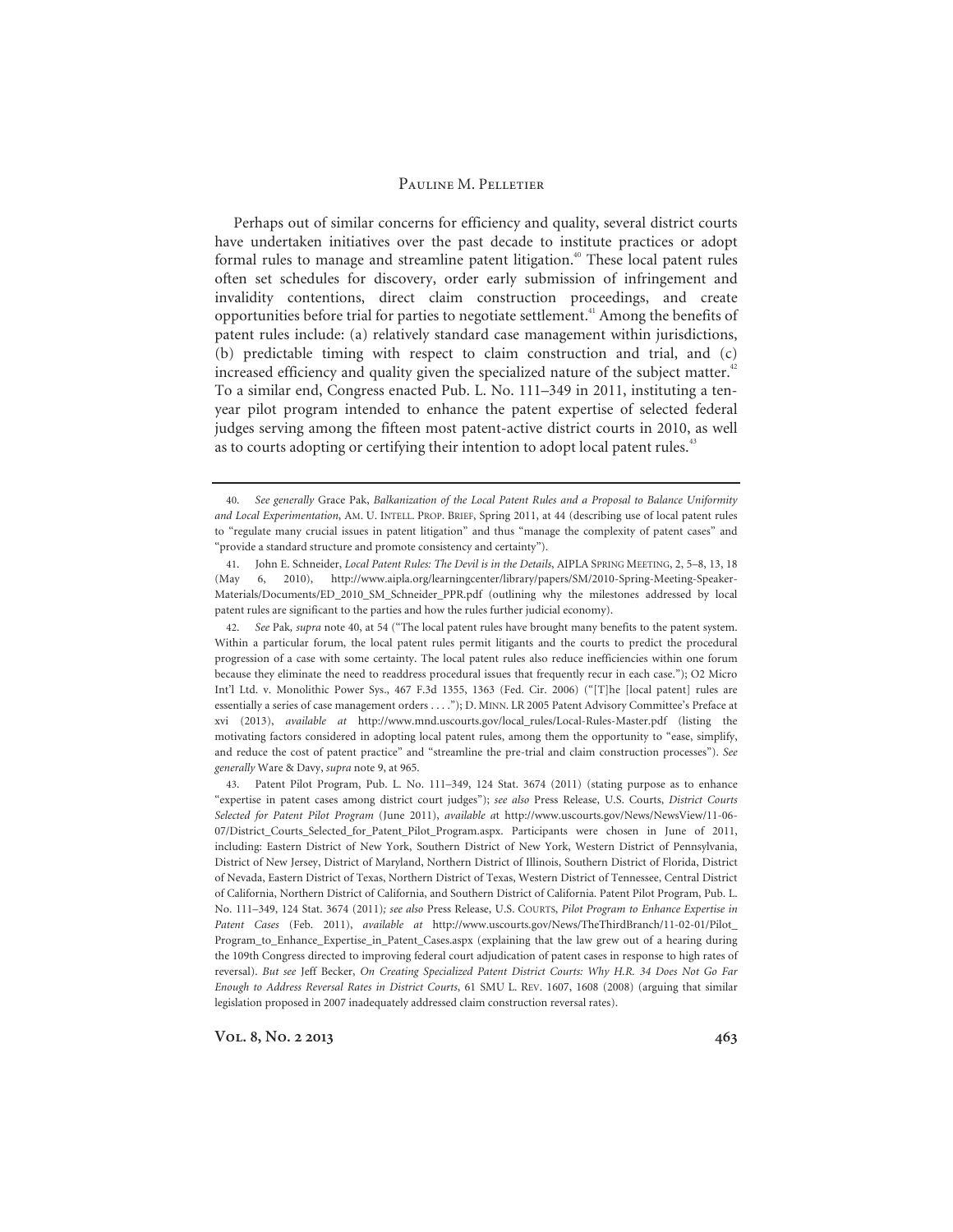One issue to be considered by the pilot will likely include the fact that local procedures vary widely among the at least twenty-four district courts currently having formally adopted patent rules since the Northern District of California became the first in 2000.44 The increasing number of jurisdictions adopting local patent rules demonstrates widespread and growing acceptance; however, incremental growth also raises concerns about the potential for balkanization<sup>45</sup> and forum shopping, as noted by several commentators.<sup>46</sup>

### *A. Local Patent Rules Embody a Policy of Promoting Early Crystallization of Theories with Serious Consequences for Failing to Make Initial Disclosures when Required*

Despite the unitary Court of Appeals for the Federal Circuit (Federal Circuit) having exclusive jurisdiction over patent appeals from all 94 U.S. district courts,<sup>47</sup> some observe that the disunity inevitably resulting from isolated and uncoordinated efforts to institute local patent rule regimes may yield legal clutter, undue complexity, and unfairness.<sup>48</sup> On the other hand, the variety of rules has also produced innovations in, among other things, case management, claim

45. Pak, *supra* note 40, at 44 (noting that local patent rules tend to vary widely among jurisdictions, arguing that such "balkanization" may produce negative effects, and suggesting a balance between experimentation and standardization).

47. *See* 28 U.S.C. §§ 1295(a)(1), 1338(a) (2006) (giving power to exercise exclusive jurisdiction over patent appeals from final decisions issued by a U.S. district court to the Court of Appeals for the Federal Circuit).

48. Pak, *supra* note 40, at 44.

**464 Journal of Business & Technology Law** 

<sup>44.</sup> As of January 12, 2013, the list included: Northern District of California (Adopted 2000); District of Minnesota (Adopted 2005); Western District of Pennsylvania (Adopted 2005); Eastern District of Texas (Adopted 2005); Southern District of California (Adopted 2006); Northern District of Georgia (Adopted 2004); Eastern District of North Carolina (Adopted 2007); District of Massachusetts (Adopted 2008); Southern District of Texas (Adopted 2008); Northern District of Illinois (Adopted 2009); District of New Jersey (Adopted 2009); Northern District of Ohio (Adopted 2009); Western District of Washington (Adopted 2009); Southern District of Indiana (Adopted 2009); District of Idaho (Adopted 2009); Northern District of Texas (2009) (noting that Texas' procedures are provided not by rules but by Amended Miscellaneous Order No. 62, *available at*  http://www.txnd.uscourts.gov/pdf/misc\_orders/misc62\_11-17-09.pdf); Southern District of Ohio (Adopted 2010); Eastern District of Washington (Adopted 2010); Eastern District of Missouri (Adopted 2011); Western District of North Carolina (Adopted 2011); District of Maryland (Adopted 2011); District of Nevada (Adopted 2011); District of New Hampshire (Adopted 2011); Western District of Tennessee (Adopted 2011); Northern District of New York (Adopted 2012); and Middle District of North Carolina (Adopted 2012).

<sup>46.</sup> *See, e.g.*, Lemley, *supra* note 11, at 405 (noting that "forum shopping is alive and well in patent law"); Yan Leychkis, *Of Fire Ants and Claim Construction: An Empirical Study of the Meteoric Rise of the Eastern District of Texas as a Preeminent Forum for Patent Litigation*, 9 YALE J.L. & TECH. 193, 193 (2007) (arguing that the Eastern District of Texas has become a haven for patentee plaintiffs and alleging that "in recent years, there has been an increase in forum shopping by patentee plaintiffs"); Kimberly A. Moore, *Forum Shopping in Patent Cases: Does Geographic Choice Affect Innovation?* 83 J. PAT. & TRADEMARK OFF. SOC'Y 558, 558 (2001) (detailing empirical evidence that forum shopping plays a "critical role in the outcome of patent litigation" while noting jurisdictional differences in the administration of patent cases and pointing out the negative connotations of forum shopping as associated with bias towards one party); Alisha Kay Taylor, *What Does Forum Shopping in the Eastern District of Texas Mean for Patent Reform?*, 6 J. MARSHALL REV. INTELL. PROP. L. 570, 582 (2007).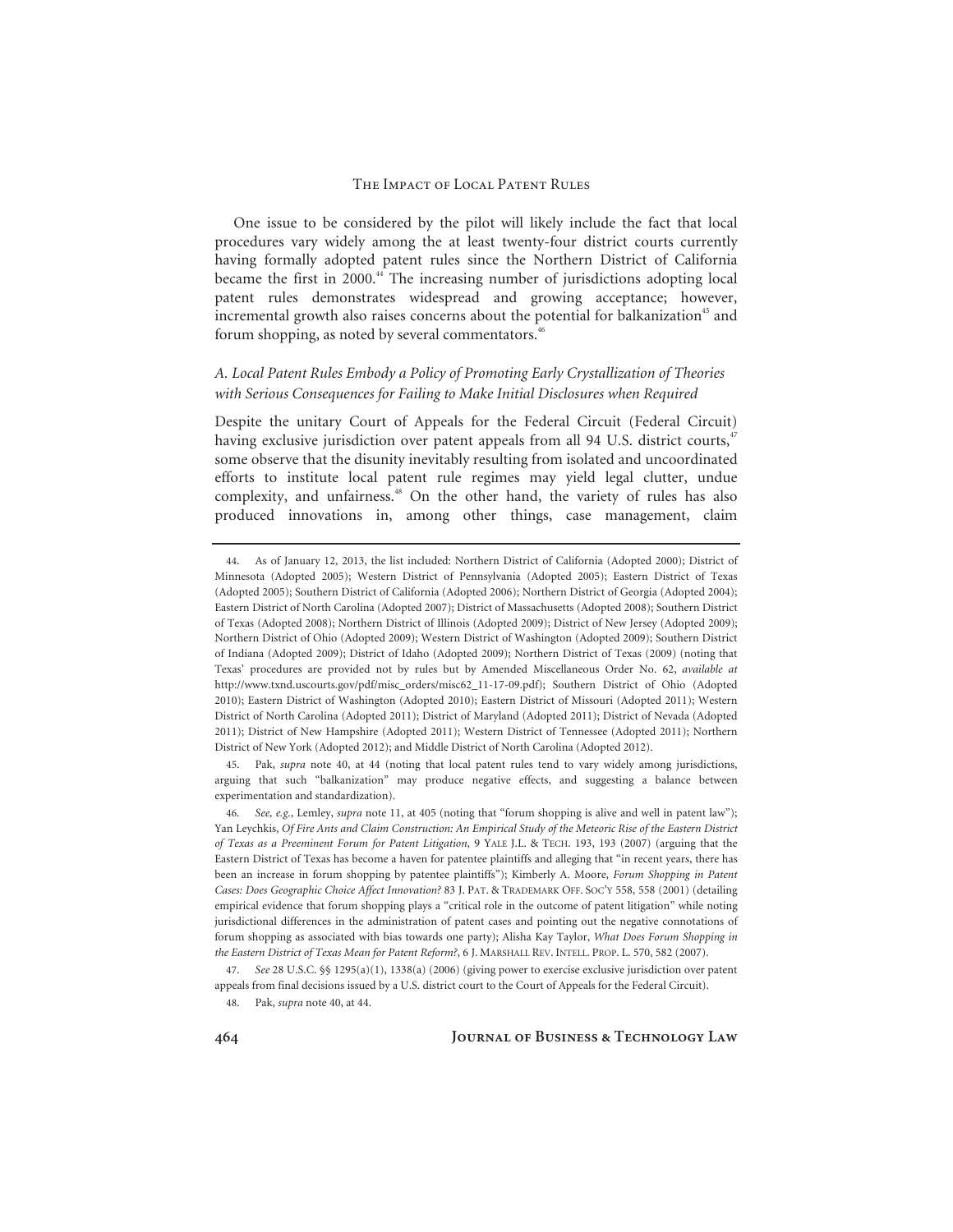construction briefing, and limited but effective discovery.<sup>49</sup> Here, it is worth considering the policies underlying local patent rule adoption as the foundation for their particular restrictions on timing, disclosure, and claim construction. Once these policies have been examined, it can be determined whether or not local rules should yield to this purported need for greater uniformity.

The U.S. District Court for the Northern District of California's Patent Local Rules here serve as the acknowledged model for the structure and focus of several others that follow their example.<sup>50</sup> First, the rules set forth general provisions addressing issues important in most patent cases — e.g., confidentiality and protective orders, certification of pleadings and claim charts, claim construction proceedings, and the identification of testifying experts.<sup>51</sup> These provisions also state the relationship between the Federal Rules of Civil Procedure and local patent rules. $52$ 

Second, the Patent Local Rules for the Northern District of California require initial disclosure of plaintiffs' infringement contentions and defendants' invalidity contentions.53 Infringement contentions are served by the plaintiff shortly after the case management conference and must include all the asserted claims and applicable subsections of 35 U.S.C.  $\frac{6}{5}$  271 under which infringement is alleged.<sup>54</sup> They must list, relative to each claim, the accused instrumentality attributable to the defendant — e.g., apparatus, product, device, process, method, or act. Plaintiff must further state whether alleged infringement is literal or by doctrine of equivalents, the basis for any allegation of willfulness, and any theory relating to indirect infringement including description of the role of each accused party.<sup>55</sup> The accused infringer must serve invalidity contentions within forty-five days of being served with the plaintiff's infringement contentions.<sup>56</sup> Invalidity contentions generally must include each item of prior art that allegedly anticipates each asserted claim or renders it obvious; the identification of any combinations of prior art showing obviousness; an explanation of why the combination renders the claim

<sup>49.</sup> *Id.* at 44.

<sup>50.</sup> *See, e.g.*, D.N.J. L. PAT. R. Committee Explanatory Notes at 32 (2008) (explicitly adopting rules based on the rules adopted in the Northern District of California). *See generally* Ware & Davy*, supra* note 9, at 965 (providing an overview of the scope and focus of local patent rules, as exemplified by those of the N.D. Cal.).

<sup>51.</sup> *E.g.*, N.D. CAL. PATENT L.R. 2-1 to 2-5, 4-1 to 4-7 (2010).

<sup>52.</sup> *E.g.*, N.D. CAL. PATENT L.R. 2-5 (2010) (providing that federal rules supersede North Dakota Patent Local Rules in the event of conflict).

<sup>53.</sup> *E.g.*, N.D. CAL. PATENT L.R. 3-1 (2010) (requiring parties to identify "as specific as possible," the grounds of their claims and defenses); N.D. CAL. P.R. 3-3 (2010) (reviewing the standard for invalidity contentions).

<sup>54.</sup> N.D. CAL. PATENT L.R. 3-1 (2010); 35 U.S.C. § 271 (2006) (containing the infringement provisions of the patent code).

<sup>55.</sup> *E.g.*, N.D. CAL. PATENT L.R. 3-1 (2010).

<sup>56.</sup> *See, e.g.*, N.D. CAL. PATENT L.R. 3-3 (2010) (requiring submission not later than forty-five days after service upon it of the plaintiff's "Disclosure of Asserted Claims and Infringement Contentions").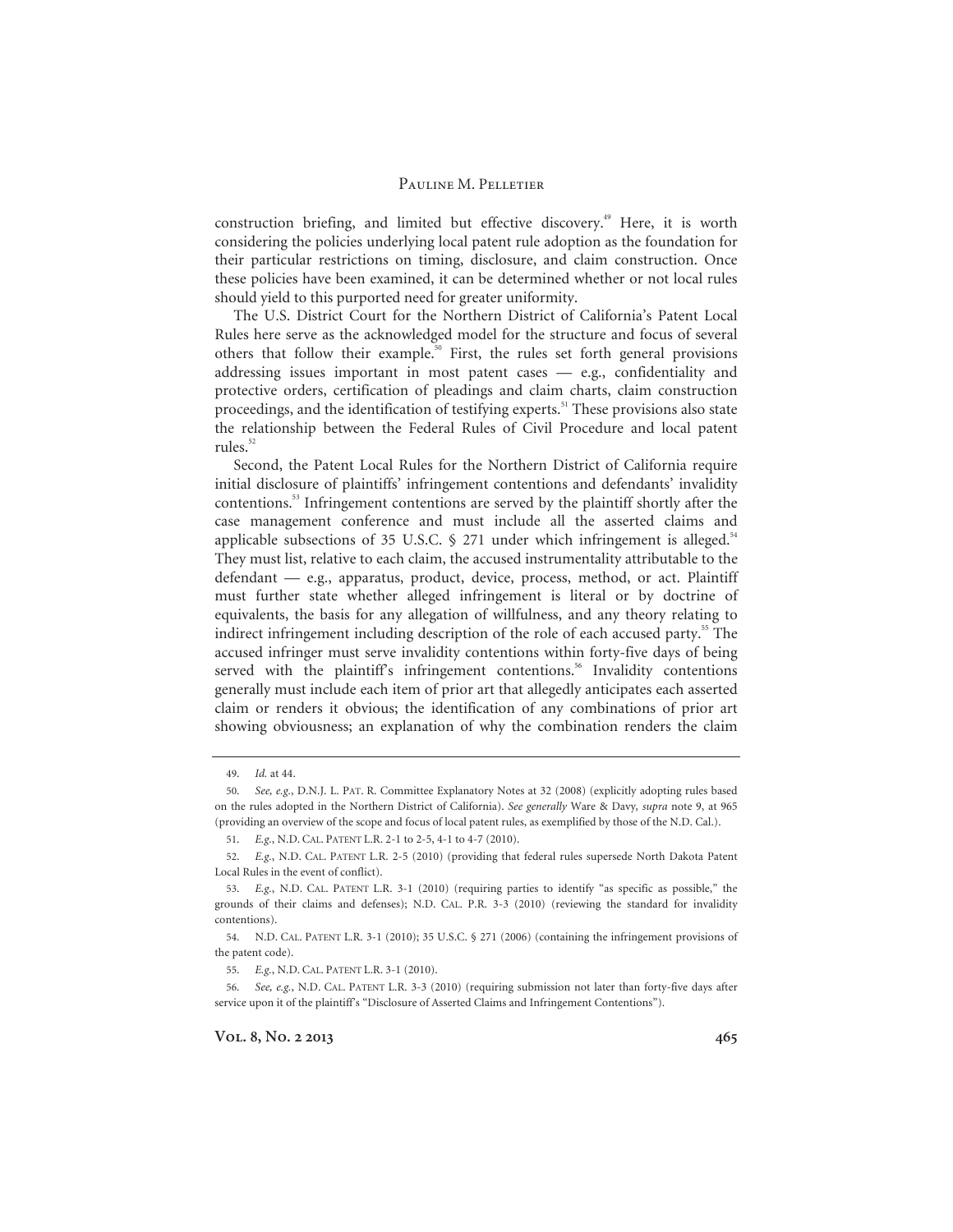obvious; and any grounds of invalidity based on 35 U.S.C. § 101, indefiniteness under 35 U.S.C. § 112(2), or enablement or written description under 35 U.S.C. §  $112(1)$ .<sup>57</sup> Both sets of contentions require corresponding document production and service of detailed claim charts.<sup>58</sup>

As a practical matter, the degree of specificity required to satisfy the initial disclosure requirements of most local patent rules is dramatically higher than standard pleading.<sup>59</sup> While all local patent rules currently provide mechanisms for amendment,<sup>60</sup> the policy of initial disclosure is for *early submission* of detailed theories regarding both infringement claims and invalidity defenses.<sup>61</sup> As articulated in *Atmel Corp. v. Information Storage Devices, Inc.*, this framework by design requires parties to "crystallize their theories of the case early in the litigation" so as to "prevent the 'shifting sands' approach to claim construction."<sup>62</sup> Rules restricting subsequent amendment of the initial disclosures similarly advance this purpose.<sup>63</sup> The Federal Circuit has appropriated this articulation many times in upholding the validity and application of such provisions.<sup>64</sup> In fact, the Federal Circuit appears to regard local rules favorably as a means "to balance the right to develop new information in discovery with the need for certainty as to the legal theories."65 Not surprisingly, the focus of Federal Circuit case law upholding the validity of local patent rules has coalesced around denials by the trial courts to permit amendment

61. Schneider, *supra* note 41, at 5; *see also* Pak, *supra* note 40, at 47–48 (comparing various local patent rule provisions between jurisdictions and their respective requirements for initial disclosures).

62. No. 95-1987 FMS, 1998 WL 775115, at \*2–3 (N.D. Cal. 1998) (explaining that unlike the liberal pleading standard, California's patent local rules require litigants to "put all their cards on the table up front").

63. *See* N.D. CAL. PATENT L.R. 3-6 (2010).

<sup>57.</sup> *Id.*; 35 U.S.C. § 101 (2006) (governing patent eligible subject matter); § 102 (governing the novelty requirement); § 103 (governing the non-obviousness requirement); § 112 (governing written description, enablement, and definiteness requirements).

<sup>58.</sup> *See, e.g.*, N.D. CAL. PATENT L.R. 3-4 (2010).

<sup>59.</sup> Ware & Davy, *supra* note 9, at 984.

<sup>60.</sup> *See* O2 Micro Int'l Ltd. v. Monolithic Power Sys., 467 F.3d 1355, 1359–60, 1363 (Fed. Cir. 2006) (explaining that "[t]he ability of parties to amend those contentions is restricted. Apart from amendments designed to take account of the district court's claim construction, amendments are permitted only for 'good cause' even though the period allowed for discovery typically will not have expired").

<sup>64.</sup> *See, e.g.*, *O2 Micro*, 467 F.3d at 1366 ("If the parties were not required to amend their contentions promptly after discovering new information, the contentions requirement would be virtually meaningless as a mechanism for shaping the conduct for discovery and trial preparation."); Safeclick, LLC v. Visa Int'l Serv. Ass'n, 208 F. App'x 829, 834, 836 (Fed. Cir. 2006) (citing Genentech v. Amgen, 289 F.3d 761, 773–74 (Fed. Cir. 2002)); *Genentech*, 289 F.3d at 773–74 (Fed. Cir. 2002) (stating that the philosophy behind claim charts is to "prevent the 'shifting sands' approach to claim construction" (citing Atmel Corp. v. Info. Storage Devices, Inc., 1998 WL 775115, at \*2 (N.D. Cal. 1998))).

<sup>65.</sup> *O2 Micro*, 467 F.3d at 1366 (affirming summary judgment of non-infringement because plaintiff failed to provide any evidence for its "theory" of infringement).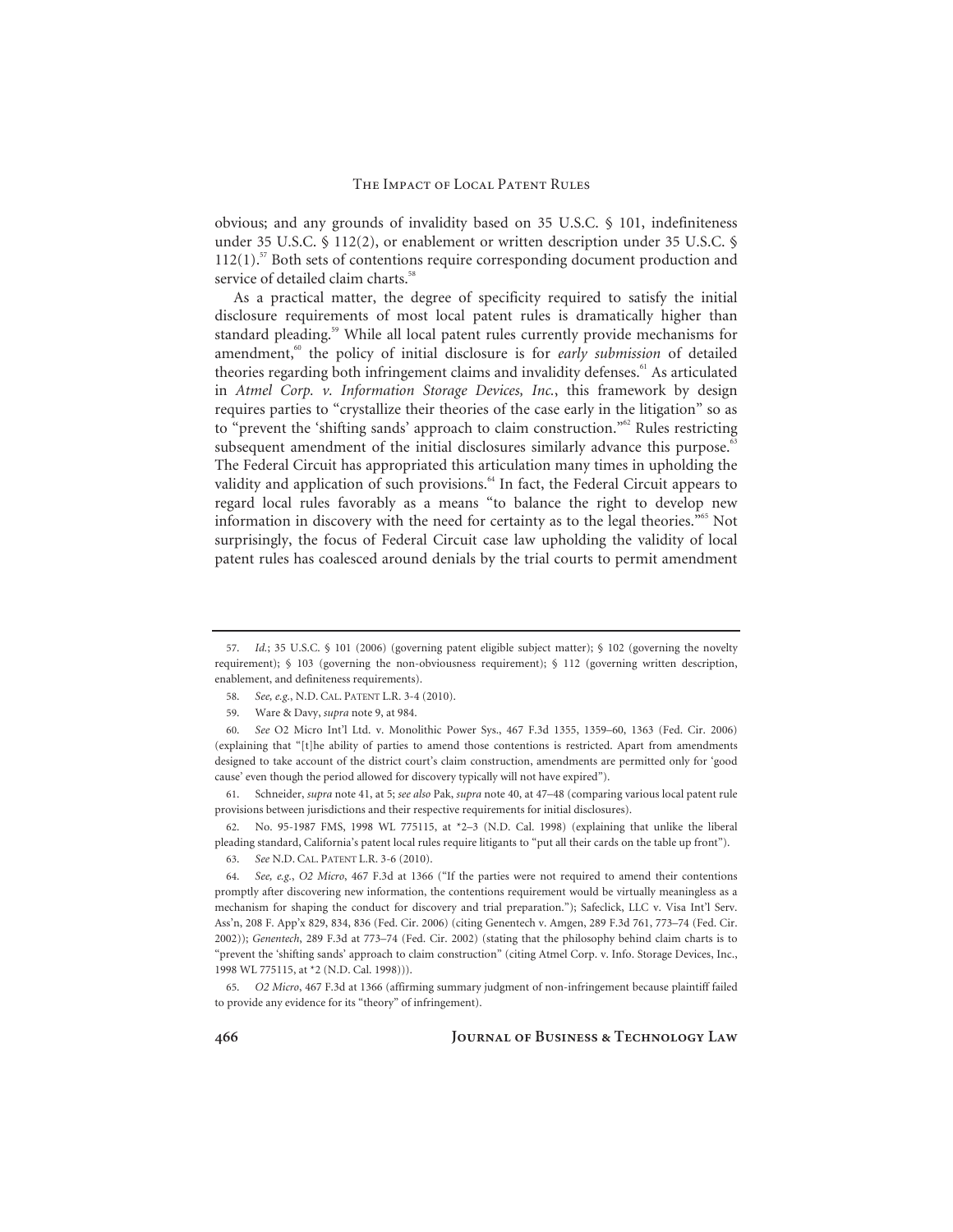of contentions established early in the litigation, in effect restricting amendment.<sup>66</sup> This case law illustrates the serious consequences of failing to adequately disclose theories when dictated by the scheduling order or local rules.<sup> $\degree$ </sup> On the one hand, these rules are not unfamiliar features of civil procedure. On the other, they suggest an underlying tension between form and substance in local patent rules.<sup>68</sup>

Lastly, local patent rules generally govern the timing and proceeding of claim construction as the milestone resulting in issuance of the court's *Markman* order(s).69 The claim construction hearing and *Markman* order — so called after the seminal case on claim construction, *Markman v. Westview Instruments*, *Inc.*<sup>70</sup> define the disputed claim terms from the perspective of one skilled in the art, in light of the patent document, prosecution history, and extrinsic evidence.<sup>71</sup> Claim construction itself arises out of the requirement in *Markman* that the district court resolve the meaning of patent claim terms as a matter of law. This requirement has resulted in a controversially high reversal rate for district courts upon *de novo* review by the Federal Circuit.<sup>72</sup> In theory, claim construction can occur at any point in the case — prior to discovery, on motions for summary judgment, or even at trial.73 However, the timing of the *Markman* order significantly impacts discovery

Vol. 8, No. 2 2013 **467** 

<sup>66.</sup> *See, e.g.*, *id.* at 1362, 1366 (upholding the district court ruling denying O2 Micro permission to add an additional infringement theory because it "unreasonably delayed" in moving to amend its contentions); *Genentech*, 289 F.3d at 774 (upholding the district court ruling precluding Genentech from proceeding on a theory of infringement under the doctrine of equivalents because Genentech did not expressly include that theory in a claim chart as strictly required under the local rules).

<sup>67.</sup> *See, e.g.*, *Safeclick*, 208 F. App'x at 834–36 (upholding, on the basis of deviation from local rules, refusal by the trial court to consider a new theory raised for the first time in a summary judgment motion); SanDisk Corp. v. Memorex Prods., Inc., 415 F.3d 1278, 1292 (Fed. Cir. 2005) (finding no abuse of discretion in refusing to entertain untimely claim construction and infringement arguments made after the relevant cut-off dates under the local rules and the trial court's scheduling order).

<sup>68.</sup> *See infra* Part I.C.

<sup>69.</sup> N.D. CAL. PATENT L.R. 4-1 to 4-6 (2010). *See generally* Markman v. Westview Instruments, 517 U.S. 370, 372 (1996) (holding that claim construction is completely under the purview of the court, not the jury).

<sup>70. 517</sup> U.S. 370 (1996).

<sup>71.</sup> Phillips v. AWH Corp., 415 F.3d 1303, 1312–15 (Fed. Cir. 2005) (en banc).

<sup>72.</sup> Becker, *supra* note 43, at 1608 n.3 (suggesting the reversal rate is commonly recognized to be fifty percent (citing Hon. Kathleen M. O'Malley et al., *A Panel Discussion: Claim Construction From the Perspective of The District Judge*, 54 CASE W. RES. L. REV. 671, 680 (2004) (suggesting a reversal rate as high as seventy percent))); Paul M. Schoenard, *Reversing the Reversal Rate: Using Real Property Principles to Guide Federal Circuit Patent Jurisprudence*, 17 FORDHAM INTELL. PROP. MEDIA & ENT. L.J. 299, 303–04 (2007).

<sup>73.</sup> MANUAL FOR COMPLEX LITIGATION (FOURTH) § 33.223 (2004) (discussing timing of the Markman hearing); John F. Anderson et al., *901 The* Markman *Hearings in Perspective*, ACCA'S 2002 ANNUAL MEETING , 5 (2002), http://www.acc.com/vl/public/ProgramMaterial/loader.cfm?csModule=security/getfile&pageid=20581 (discussing case law indicating that timing of a *Markman* hearing is within the discretion of the district court and that nothing binds the court to construe claims at either an early or later stage in the case, but also noting considerations based on stage of discovery and timing relative to summary judgment).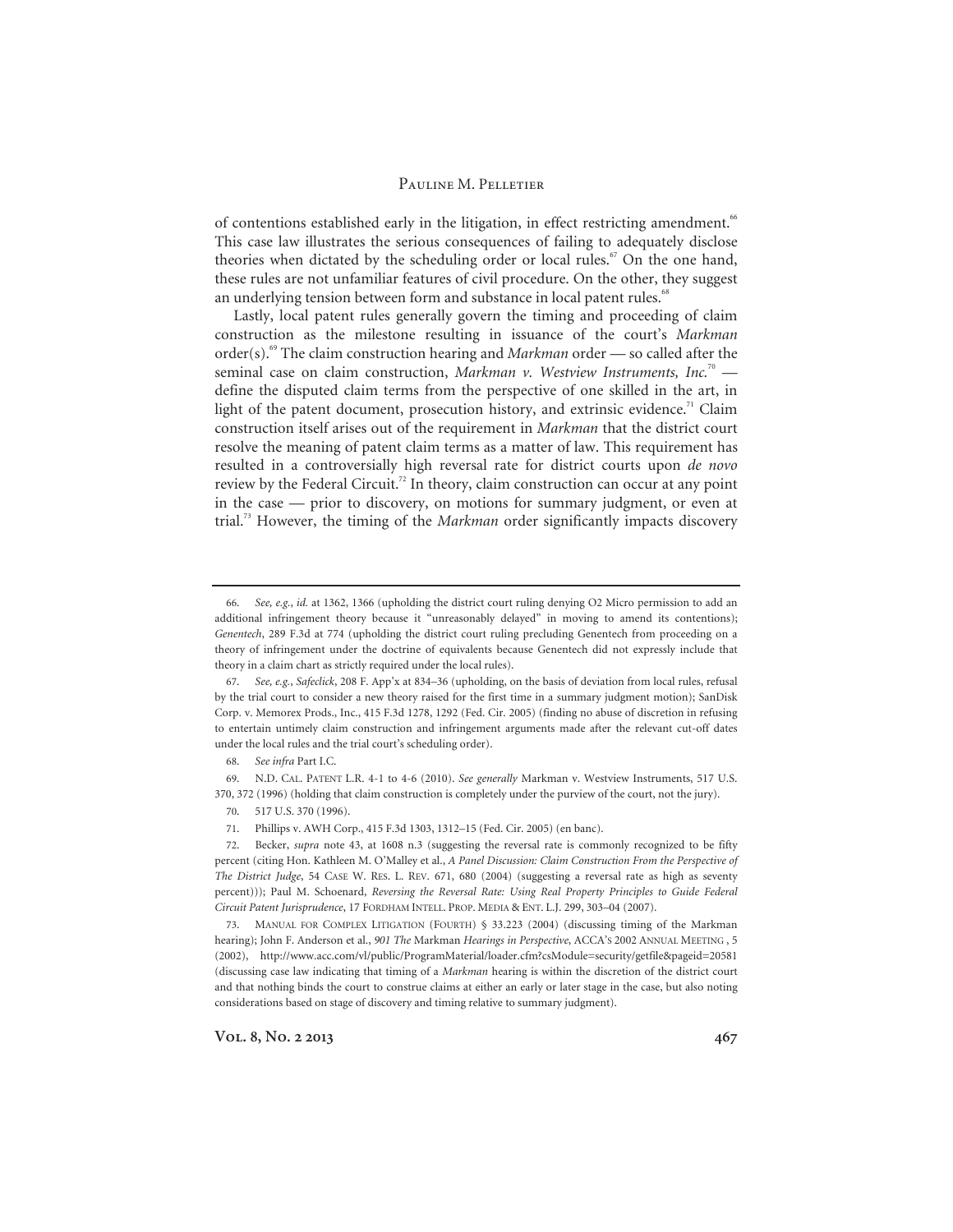and, often enough, the appetite of litigants to proceed to trial.<sup>74</sup> For this reason, early *Markmans* are generally preferred, as reflected by the structure of most local patent rules.75 This often takes the form of requiring the parties to limit the number of disputed claim terms to ten or less.76 Moreover, the parties are then required to propose claim constructions to each other and submit a "joint claim construction" to the court, usually within two months of invalidity contentions being served.<sup>77</sup> Discovery closes shortly thereafter.<sup>78</sup> As stated by the Northern District of California, the primary purpose of case management leading up to this significant milestone aims "to place the parties on an orderly pretrial track which will produce a ruling on claim construction approximately a year after the complaint is filed."<sup>79</sup>

### *B. District of Maryland Is the Nineteenth Jurisdiction to Adopt Local Patent Rules and Was Chosen for a Pilot Program to Enhance Judicial Patent Expertise*

In 2011, the U.S. District Court for the District of Maryland became the nineteenth jurisdiction to formally adopt local patent rules.<sup>80</sup> In pledging its intention to adopt local rules, the District of Maryland became eligible to participate in the patent pilot program, intended to enhance expertise and efficiency in presiding over patent litigation.<sup>81</sup> The district was selected by the Director of the Administrative Office of the United States Courts as one of fourteen federal judicial districts to become part

81. Patent Cases Pilot Program, Pub. L. No. 111–349, 124 Stat. 3674 (2011).

<sup>74.</sup> *See* Anderson et al., *supra* note 73, at 9; *see also* MANUAL FOR COMPLEX LITIGATION (FOURTH), *supra*  note 73, § 33.223 at 609; PETER MENELL ET AL., FED. JUDICIAL CTR., PATENT CASE MANAGEMENT JUDICIAL GUIDE 2–18 (2012) (noting that since claim construction may facilitate settlement, early claim construction for disputed and potentially dispositive claim terms is beneficial if followed by a settlement conference).

<sup>75.</sup> Integrated Circuit Sys., Inc. v. Realtek Semiconductor Co., 308 F. Supp. 2d 1106, 1107 (N.D. Cal. 2004); *see* MANUAL FOR COMPLEX LITIGATION (FOURTH) *supra* note 73, § 33.223 at 607-09; MENELL ET AL., *supra* note 74, at 5-5. *But see* Anderson et al., *supra* note 73, at 5 (discussing case law indicating that timing of *Markman* is within the discretion of the district court and nothing binds it to construe claims at either an early or later stage in the case).

<sup>76.</sup> N.D. CAL. PATENT L.R. 4-1(b) (2010) (requiring that the parties to jointly identify ten terms as the most significant, thereby limiting claim construction briefing to those which are likely dispositive).

<sup>77.</sup> N.D. CAL. PATENT L.R. 4-3 (2010) (requiring submission sixty days after the service of invalidity contentions).

<sup>78.</sup> N.D. CAL. PATENT L.R. 4-4 (2010) (closing discovery relating to claim construction thirty days after submission).

<sup>79.</sup> *Integrated Circuit*, 308 F. Supp. 2d at 1107. This appears to be an attainable goal. While issuing a claim construction order within a year of filing occurs in only twenty-two percent of the 209 cases documented as reaching this milestone in the Northern District of California over the past decade, another fifty-two percent receive a claim construction order within one to two years despite high volume and congestion. *See infra* Part II.A.3.a, Chart 6.

<sup>80.</sup> Standing Order 2011-03, *In Re* Pilot Program for Patent Cases, Misc. No. 1:00-MC-00308 (D. Md. Sept. 7, 2011), ECF No. 35, *available at* http://www.mdd.uscourts.gov/Misc/2011-03.pdf; Office of the Clerk for the U.S. District Court District of Maryland, *Announcement of Pilot Program for Patent Cases*, U.S. DISTRICT COURT D. MD.(2011), *available at* http://www.mdd.uscourts.gov/publications/forms/PilotPatentProgram.pdf.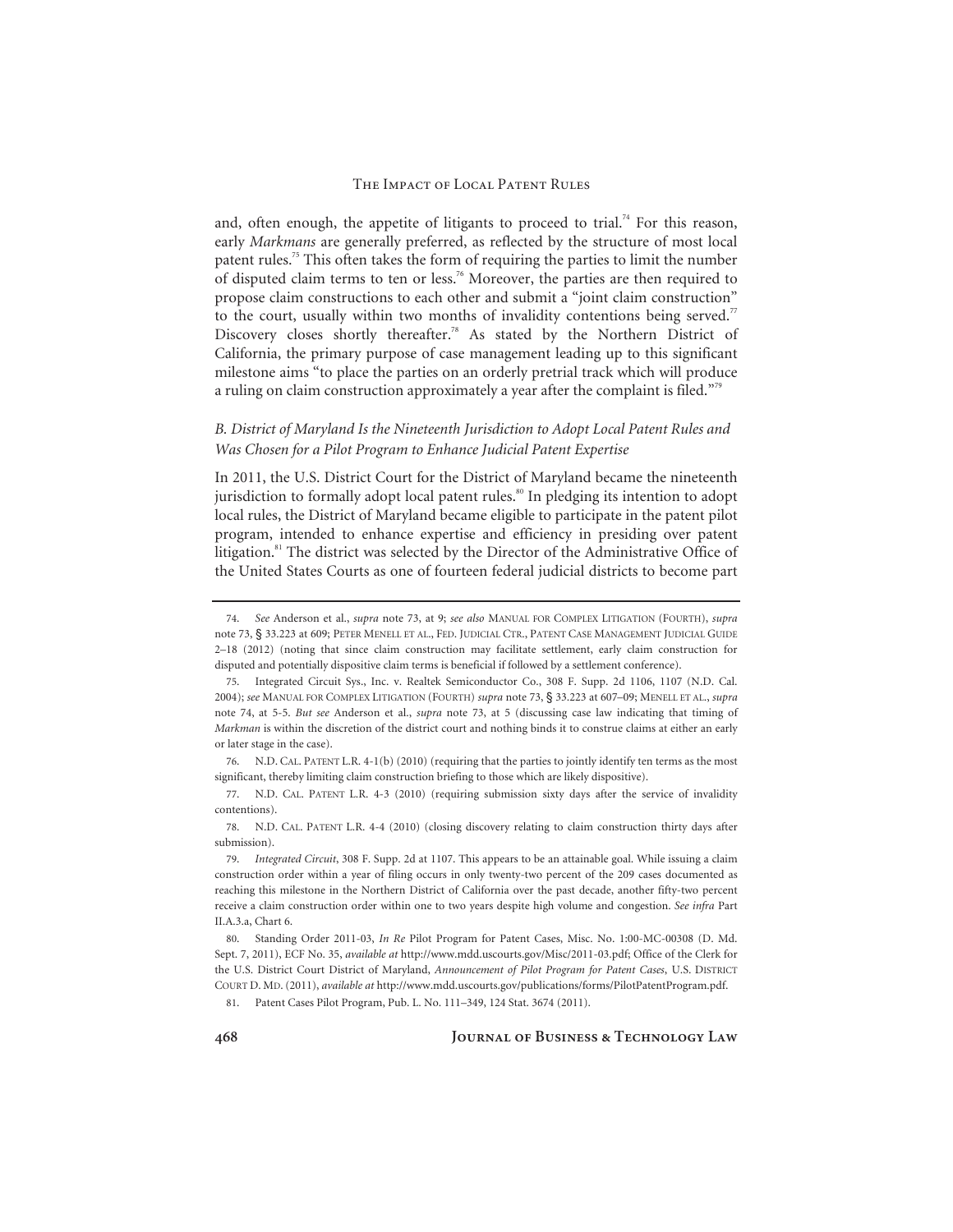of the pilot.<sup>82</sup> The new District of Maryland Local Rules provide an opportunity to examine the basic structure of local patent rules and analyze the choices made by rulemakers relative to other jurisdictions.<sup>83</sup>

The new District of Maryland Local Rules combine many features of the Northern District of California model, as endorsed by the Federal Circuit, with several notable exceptions and unique provisions.<sup>84</sup> First, the District of Maryland Local Rules instruct the plaintiff to orchestrate scheduling of the case management conference within seven days of an answer or the docketing of a transfer.<sup>85</sup> Notably, the same rule allows for "reasonable adjustments" of deadlines set by the rules when  $(1)$  all parties agree to the adjustments; (2) a case involves particularly complex technologies or a large number of patents; (3) the parties include non-U.S. entities or individuals; or (4) a substantial portion of the testimonial or documentary evidence will require translation to English."<sup>86</sup> This flexibility brings the District of Maryland Local Rules into a middle ground between set schedules — e.g., Northern District of California<sup>87</sup> and Eastern District of Texas<sup>88</sup> — and those with open dates to be established in a scheduling order at the discretion of the trial judge — e.g., Southern District of Texas.<sup>89</sup> The District of Maryland Local Rules display the format of stating a number of days in which filings become due  $-$  e.g., "(30) days from the date of the Scheduling Order, any party claiming patent infringement shall serve . . . " — but these deadlines may apparently be adjusted under Rule 802 when both parties consent to modification.<sup>90</sup>

<sup>82.</sup> Press Release, U.S. Courts, District Courts Selected for Patent Pilot Program (June 7, 2011), *available at* http://www.uscourts.gov/News/NewsView/11-06-07/District\_Courts\_Selected\_for\_Patent\_Pilot\_Program.aspx; Press Release, U.S. Courts, Pilot Program to Enhance Expertise in Patent Cases (Feb. 2011), *available at* http://www.uscourts.gov/News/TheThirdBranch/11-02-01/Pilot\_Program\_to\_Enhance\_Expertise\_in\_Patent\_ Cases.aspx.

<sup>83.</sup> *Compare* N.D. CAL. PATENT L.R. 1-2 (2010), *with* D. MD. L.R. 801 (2011) (both referring to the scope and intent of local patent rules). *See generally* D. MD. L.R. 801–07 (2011).

<sup>84.</sup> *Compare* D. MD. L.R. 805.1(g)–(h) (2011) (adopting simultaneous exchange of claim construction briefs), *with* N.D. CAL. PATENT L.R. 4-5 (2010) (providing for sequential or responsive claim construction briefing). The manner of orchestrating the claim construction briefing process has been noticeably variable between jurisdictions. Pak, *supra* note 40, at 51–52.

<sup>85.</sup> D. MD. L.R. 802 (2011).

<sup>86.</sup> *Id.*

<sup>87.</sup> N.D. CAL. PATENT L.R. 2-1(a)(1) (2010) (requiring any proposed modification to obligations or deadlines set forth in the rules to be raised during the initial case conference).

<sup>88.</sup> E.D. TEX. P. R. 2-1(a)(1) (2013) (requiring any proposed modification to obligations or deadlines set forth in the rules to be raised during the initial case conference).

<sup>89.</sup> S.D. TEX. P. R. 1-2(b) (2012) (stating that the presiding judge may "accelerate, extend, eliminate, or modify the obligations or deadlines established in these Patent Rules based on the circumstances").

<sup>90.</sup> D. MD. L.R. 804.1(a) (2011); *see also* D. MD. L.R. 802 (2011).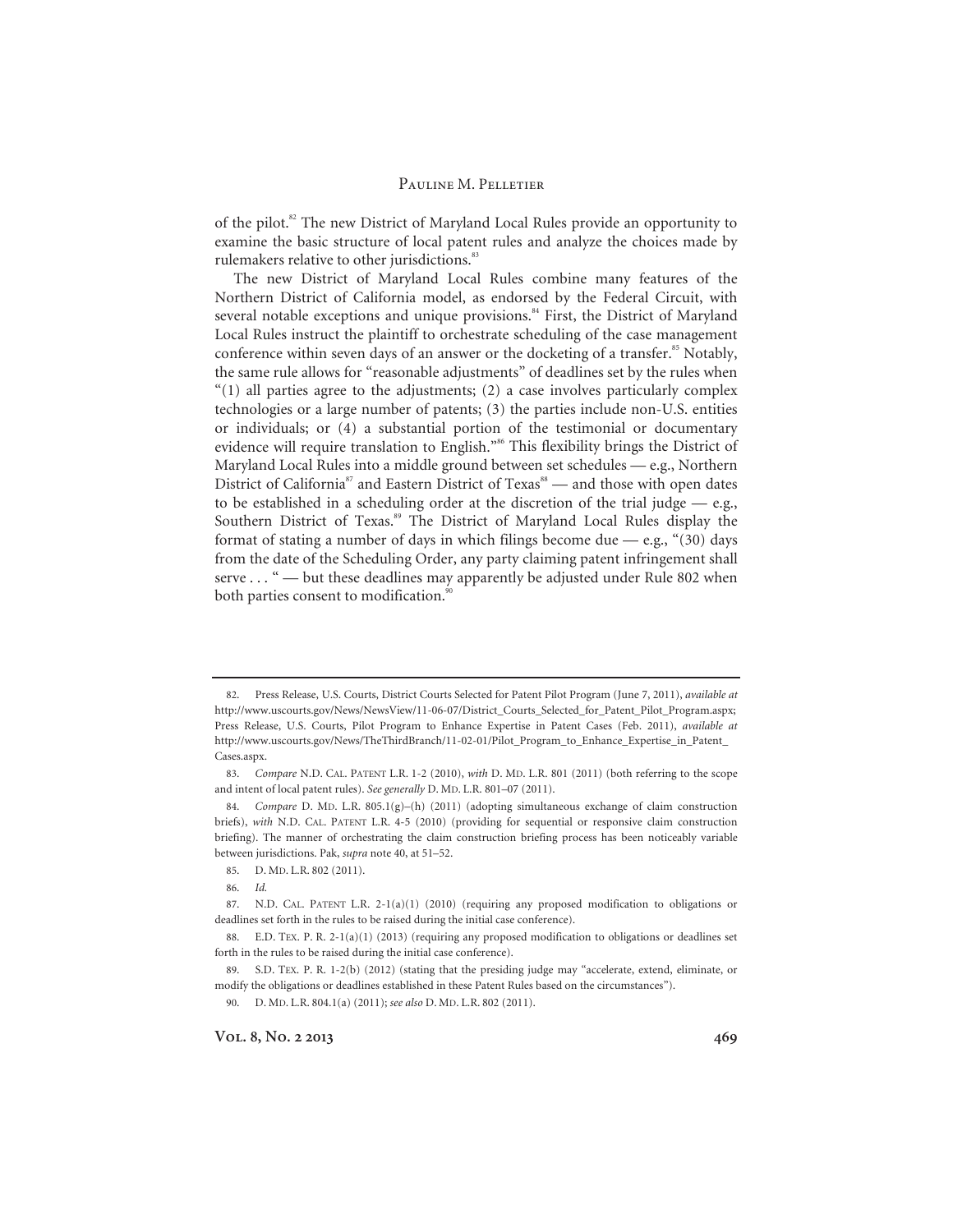First, infringement contentions come due thirty days after the date of the scheduling order $91$  and invalidity contentions come due thirty days after that, or as the rules state, sixty days from the date of the scheduling order.<sup>92</sup> Notably, the District of Maryland Local Rules do not use the phraseology "not later than" for deadlines.<sup>93</sup> In fact, the rules for submission of these initial disclosures state  $(60)$ days *from the date of the Scheduling Order*, each party opposing a claim of patent infringement, shall serve on all parties its Invalidity Contentions . . . . "<sup>94</sup> The form is unlike, for example, Local Rule 3-3 in the Eastern District of Texas which states "*[n]ot later than* 45 days after service upon it of the 'Disclosure of Asserted Claims and Infringement Contentions,' each party opposing a claim of patent infringement, shall serve on all parties its 'Invalidity Contentions' . . . ."95 The distinction could theoretically matter where a plaintiff serves infringement contentions early to reduce the overall time defendants have to prepare invalidity contentions.<sup>96</sup> In reality, such a tactic would have only a very marginal effect, if any, in the Eastern District of Texas because invalidity contentions come due ten days before the case management conference, which is close to filing.<sup>97</sup> Regardless, in the District of Maryland defendants receive a full two-month period following issuance of the scheduling order during which to review prior art, and a month to develop responses to infringement contentions after those are served.<sup>98</sup> This appears generous compared to other jurisdictions that make invalidity contentions due anywhere from fourteen to forty-five days from service of infringement contentions.<sup>99</sup>

Second, the rules set forth the standard for amendment of contentions as "upon written consent of all parties or, for good cause shown, upon leave of the Court."<sup>100</sup>

96. Plaintiffs have the advantage of knowing when they plan to file suit and can prepare substantial portions of their infringement contentions in advance. Defendants on the other hand, often taken by surprise, must develop invalidity arguments without the benefit of foresight. Local rules set contracted due dates.

97. *Compare* D. MD. L.R. 804(1)(a) (2011) (making infringement contentions due thirty days after the date of the scheduling order), *with* E.D. TEX. P. R. 3-1 (2013) (making infringement contentions due ten days before the case management conference).

98. D. MD. L.R. 804.1 (2011).

99. N.D. ILL. LPR 2.3 (2012) (allowing fourteen days to submit invalidity contentions); N.D. CAL. PATENT L.R. 3-3 (2010) (allowing forty-five days); *see also* SCHNEIDER, *supra* note 61, at 8 (noting the burden on defendants to locate and develop prior art within a specified time period after being served with infringement contentions).

100. D. MD. L.R. 804.6 (2011); D. MD. L.R. 805.1(e) (2011) (setting a modified standard for amendment of a claim chart or responsive claim chart, which requires stipulation of all parties or court order upon a showing of "excusable subsequent discovery of new information or extraordinary good cause").

<sup>91.</sup> D. MD. L.R. 804.1(a) (2011).

<sup>92.</sup> D. MD. L.R. 804.1(c) (2011).

<sup>93.</sup> *But see* E.D. TEX. P. R. 3-3 (2013).

<sup>94.</sup> D. MD. L.R. 804.1(c) (2011) (emphasis added).

<sup>95.</sup> E.D. TEX. P. R. 3-3 (2013) (emphasis added).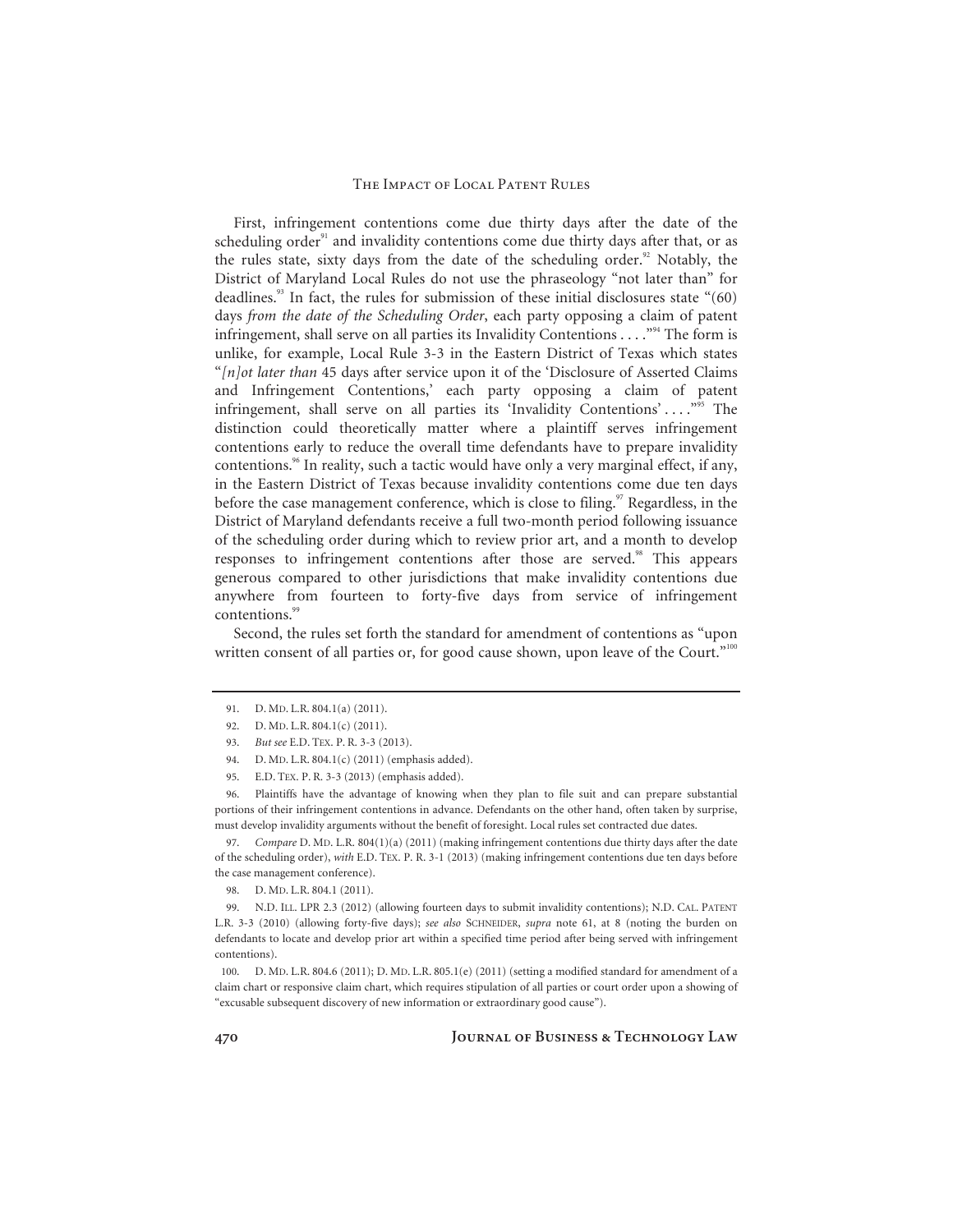This standard is by comparison stricter than jurisdictions that treat contentions as roughly equivalent to interrogatory responses, where parties are obliged to amend or supplement freely up until some cutoff — e.g., the claim construction hearing.<sup>101</sup> By contrast, the District of Maryland falls into the category of jurisdictions adopting a "good cause" standard.<sup>102</sup> Absent definition, "good cause" is likely subject to interpretation by case law. An interpretation endorsed by the Federal Circuit in upholding the validity of the Northern District of California Rules states that "good cause" may exist where a party shows it learned of the infringement or invalidity issue following service of the contentions despite diligence.<sup>103</sup> By this interpretation, a court is likely within its authority to require a proper investigation beforehand and can deny requests that it suspects are motivated by gamesmanship or intended to frustrate expectations and introduce surprise.<sup>104</sup> It is not clear if the District of Maryland Rule 804(6) will include the now common exception for instances where a claim construction ruling materially affects contentions.<sup>105</sup> Moreover, it does not appear that the District of Maryland Local Rules adopt a framework of preliminary and final contentions that allow parties to freely amend contentions within a specified period of time before claim construction.<sup>106</sup>

Third, the District of Maryland Local Rules set forth claim construction proposal and briefing procedures. The adopted framework is of the simultaneous exchange

<sup>101.</sup> *See, e.g.*, N.D. GA. PATENT L.R. 4.5(a) (2009) ("Disclosures and Responses shall have such binding effect on a party as a response to an interrogatory under Rule 33 of the Federal Rules of Civil Procedure."); D. MASS. LR APP. E LR  $16.6(A)(2)$  SUPP. (2012) ("Such disclosures may be amended and supplemented up to  $\qquad$  [30] days before the date of the *Markman* Hearing.").

<sup>102.</sup> *See also* N.D. CAL. PATENT L.R. 3-6 (2010); S.D. TEX. P. R. 3-7(a) to (b) (2012) (defining the standard for good cause). It does not appear that "good cause" is defined within the District of Maryland local rules and good cause will thus likely be governed by case law. *See infra* Part I.C.

<sup>103.</sup> O2 Micro Int'l Ltd. v. Monolithic Power Sys., 467 F.3d 1355, 1366 (Fed. Cir. 2006) (affirming district court's requirement under Northern District of California Patent Local Rule 3-6 that a party show diligence for "good cause").

<sup>104.</sup> *See, e.g.*, Finisar Corp. v. The DirecTV Grp. Inc., 424 F. Supp. 2d 896, 901–02 (E.D. Tex. 2006) ("[O]ne of the goals of the Federal Rules of Procedure and the Local Patent Rules is to speed up the litigation process and make it less expensive. A party simply can not [sic] wait until shortly before trial to prepare its case. Invalidity is an affirmative defense, and the party which does not properly investigate applicable prior art early enough to timely meet disclosure requirements risks exclusion of that evidence."); MASS Engineered Design, Inc. v. Ergotron, Inc. 250 F.R.D. 284, 286 (E.D. Tex. 2008) ("While invalidity arguments may prove to be a costly endeavor, this Court's rules oblige MASS to assert such a defense early in the litigation if it is going to assert the defense at all. MASS, as the original plaintiff, chose this forum and thus chose this forum's rules. It cannot pick and choose which rules and orders to follow and which to ignore.").

<sup>105.</sup> *See, e.g.*, E.D. TEX. P.R. 3-6(a)(1) to (2) (2013); S.D. TEX. P. R. 3-6(b) to (c) (2012). Both sets of rules state that if a party believes in good faith that the court's claim construction ruling so requires, then that party may serve amended contentions without leave of the court.

<sup>106.</sup> *See, e.g.*, S.D. OHIO PAT.L.R. 103.7 (2009) (stating that amendments are permissible without leave until sixty days after the court's claim construction but only upon a showing of good cause); N.D. OHIO L. P. R. 3.10 (2009) (stating that disclosures may be amended or supplemented without leave of the court until after final contentions come due).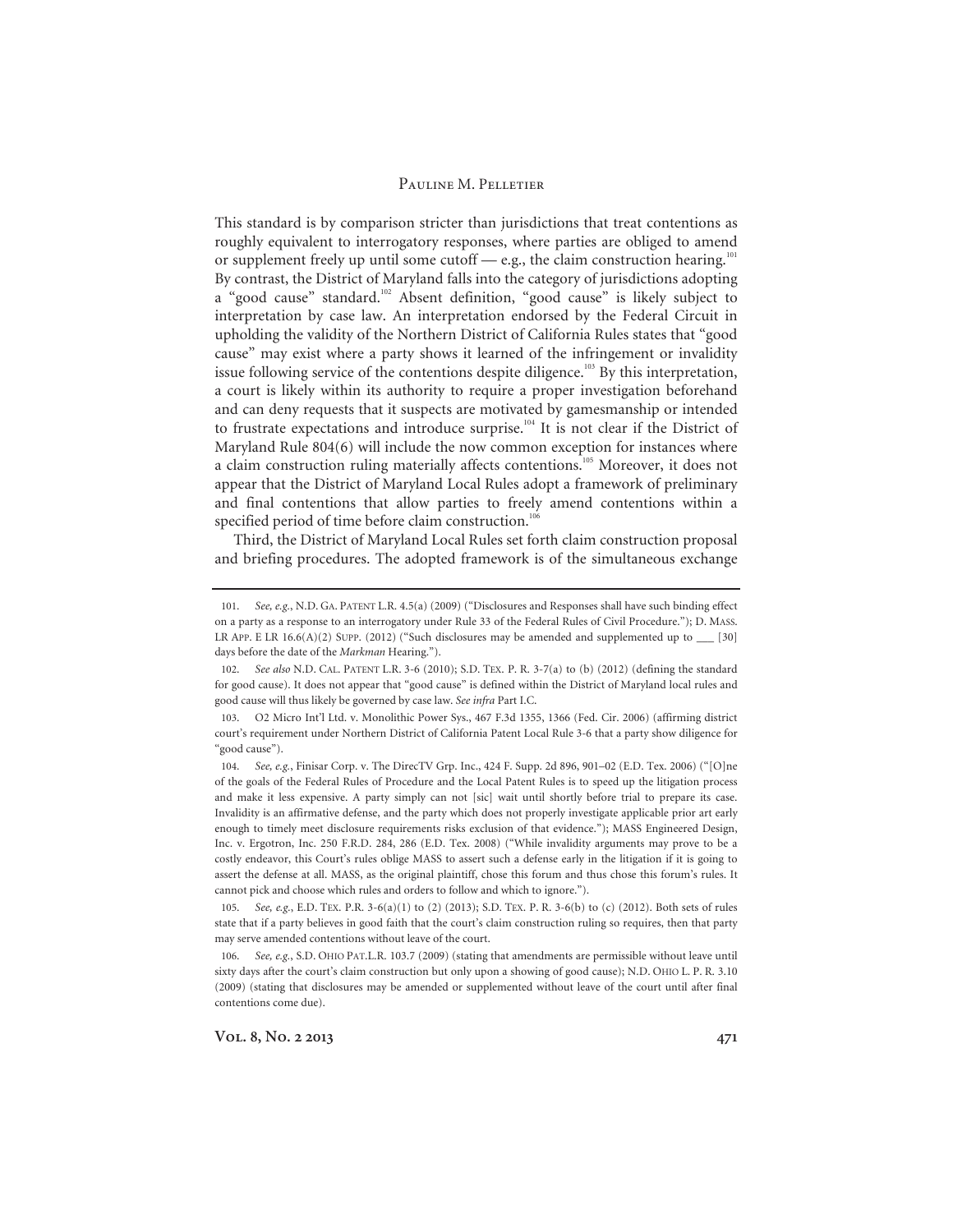variety where the parties serve each other with proposed claim constructions.<sup>107</sup> That is, sixty days from the date of the scheduling order both parties simultaneously exchange proposed claim constructions.<sup>108</sup> Notably, this is at the same due date for defendant's invalidity contentions. Thirty days after that, or ninety days from the date of the scheduling order, the parties simultaneously exchange responsive claim constructions.109 Notably, the standard for amending proposed claim constructions is higher than contentions generally and is articulated as "only on stipulation of all parties or by Order of the Court, which shall be entered only upon a showing of excusable subsequent discovery of new information or *extraordinary good cause*."110 Thirty days after that, or one hundred twenty days from the date of the scheduling order, the parties file a Joint Claim Construction Statement after a meet and confer.111 On that same date, the parties simultaneously file and serve opening claim construction briefs and supporting evidence, including a list of witnesses for any proposed claim construction hearing.<sup>112</sup> Thirty days after that, or one hundred fifty days from the date of the scheduling order, the parties simultaneously file and serve responsive claim construction briefs including rebuttals to the evidence or opposing the witness list.113 The District of Maryland Local Rules calls for simultaneous exchanging of claim construction briefs.<sup>114</sup> The rules do not suggest a particular format for the claim construction hearing itself or address its scheduling.

The rules also address issues related to patent reexamination before the United States Patent and Trademark Office (USPTO).<sup>115</sup> Specifically, Rule 807 states that no motion for a stay pending reexamination of a patent shall be considered unless accompanied by a copy of (1) the Reexamination Order and (2) the First Office

<sup>107.</sup> D. MD. L.R. 805.1(g)–(h) (2011) (providing that within 120 days of the Scheduling Order, the parties must file and serve opening briefs related to claim construction and then, within 150 days of the Scheduling Order, must file and serve any responsive briefs); *see also* N.D. CAL. PATENT L.R. 4-2(a) (2010); E.D. TEX. P. R. 4- 2(a) to (b) (2013).

<sup>108.</sup> *Compare* N.D. CAL. PATENT L.R. 4-5 (2010) (requiring the party claiming infringement to first serve and file an opening claim construction brief on the opposing party, followed within fourteen days by opposing party's response), *with* N.D. GA. PATENT L.R. 6.5 (2009) (providing that not later than thirty days after serving and filing the Joint Claim Construction, each party serves and files an opening brief and then, twenty days after service of opening briefs, each party serves and files responsive briefs).

<sup>109.</sup> D. MD. L.R. 805.1(c)–(d).

<sup>110.</sup> D. MD. L.R. 805.1(e) (emphasis added).

<sup>111.</sup> D. MD. L.R. 805.1(f).

<sup>112.</sup> D. MD. L.R. 805.1(g).

<sup>113.</sup> D. MD. L.R. 805.1(h).

<sup>114.</sup> D. MD. L.R. 805.1(g)–(h) (providing that 120 days from the date of the Scheduling Order the parties are required to file and serve opening briefs related to claim construction and then, 150 days from the date of the Scheduling Order, the parties are required to file and serve any responsive briefs).

<sup>115.</sup> N.D. ILL. LPR 3.5 (2012) (explicitly providing that absent "exceptional circumstances," no stay pending reexamination will be granted after the parties serve their final contentions).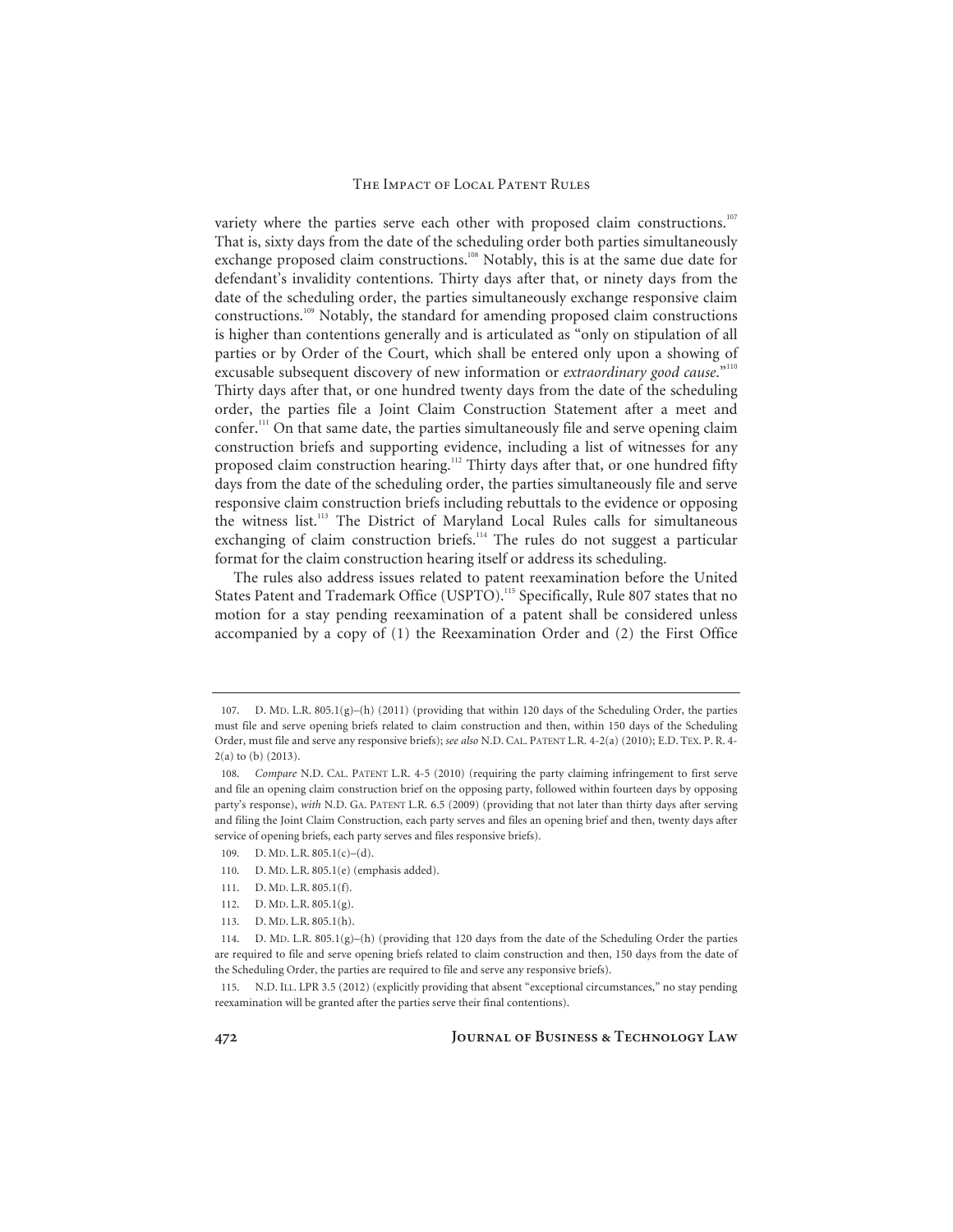Action issued by the Central Reexamination Unit of the USPTO.<sup>116</sup> A now common situation in patent litigation is for the defendant — i.e., an accused infringer — to file of a request for reexamination<sup>117</sup> against the patent-in-suit while the case is pending before the district court.<sup>118</sup> The defendant will motion for a stay pending reexamination of the patent urging that the USPTO is in a better position to assess the validity of the claims and that the result of reexamination will also narrow issues before the district court. However, the average pendency for *ex parte* and *inter*  partes reexamination is 25.4 to 36.1 months respectively.<sup>119</sup> The District of Maryland Rule 807 advises that the court will not even consider a motion to stay until the USPTO grants<sup>120</sup> any such request for reexamination and there is a first office action on the merits<sup>121</sup> available for inspection by the judge.

The Leahy-Smith America Invents Act (AIA) eliminated the availability of *inter partes* reexaminations on September 16, 2012, which have been replaced by the post-grant proceeding called *inter partes* review.122 However, the existing docket of pending *inter partes* reexaminations instituted before the cutoff, not to mention the continuing availability of *ex parte* reexamination, make these provisions of local patent rules relevant for the foreseeable future. Indeed, in the case of *inter partes* reexamination, the USPTO received a spike of several hundred requests for *inter partes* reexamination in the days leading up to the September 16, 2012 cutoff.<sup>123</sup> As sixty-seven percent of *inter partes* reexaminations are currently associated with

<sup>116.</sup> D. MD. L.R. 807 (2011).

<sup>117.</sup> *See generally* 35 U.S.C. § 302 (2006) (setting forth certain requirements for requesting reexamination of an issued patent).

<sup>118.</sup> *See generally* Robert G. Sterne et al., *Reexamination Practice with Concurrent District Court Litigation or Section 337 USITC Investigations*, 10 SEDONA CONFERENCE J. 115 (2010) (discussing "the interplay between patent litigation before the Federal Courts . . . and co-pending reexamination proceedings involving the patentin-suit before the United States Patent and Trademark Office").

<sup>119.</sup> U.S. PATENT AND TRADEMARK OFFICE, *EX PARTE* REEXAMINATION FILING DATA — June 30, 2012, (2012); U.S. PATENT AND TRADEMARK OFFICE, *INTER PARTES* REEXAMINATION FILING DATA — June 30, 2012 (2012).

<sup>120.</sup> *See generally* MANUAL OF PATENT EXAMINING PROCEDURE (MPEP) § 2247.01 (8th ed. Rev. 7, Sept. 2008) (explaining decisions to grant or to deny reexamination based on a request).

<sup>121.</sup> *See id.* § 2260, § 2262 (explaining that once a request for reexamination is granted, the examiner "shall make a thorough study thereof and shall make a thorough investigation of the available prior art relating to the subject matter of the claimed invention" and then issue a first office action that "will be a statement of the examiner's position").

<sup>122.</sup> Changes To Implement Post-Grant Review Proceedings, 77 Fed. Reg. 7,075 (proposed Feb. 10, 2012) (explaining that "*inter partes* reexamination practice will be eliminated, except for requests filed before the effective date of September 16, 2012." (citing Leahy-Smith America Invents Act of 2011, Pub. L. No. 112-29, § 6(c)(3)(C), 125 Stat. 283, 305 (2011))); *see infra* Part II.D (discussing the new *inter partes* review proceedings).

<sup>123.</sup> Dennis Crouch, *A Rush to File at the End of* Inter Partes *Reexaminations*, PATENTLY-O BLOG (Sept. 20, 2012), http://www.patentlyo.com/patent/2012/09/my-entry.html (documenting the filing of "several hundred" requests for *inter partes* reexamination in the days leading up to September 16, 2012).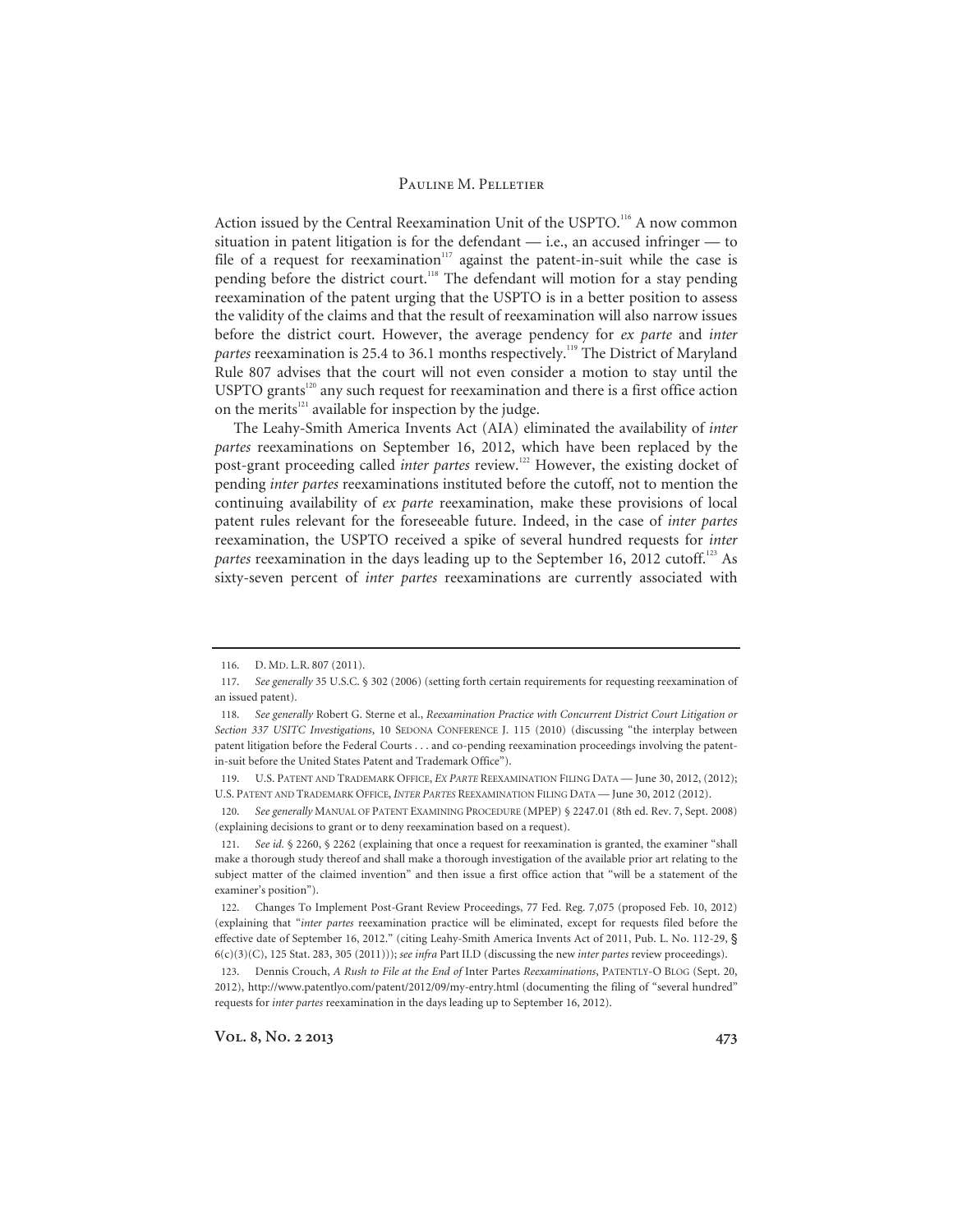concurrent litigation, district courts will still continue to face procedural issues related to stays pending reexamination. $124$ 

*C. The Validity of Patent Rules Depends Upon Their Accordance with U.S. Patent Law as Reviewed by the Federal Circuit, Unlike Local Rules of General Application* 

*[A] procedural issue that is not itself a substantive patent law issue is nonetheless governed by Federal Circuit law if the issue pertains to patent*  law, if it bears an essential relationship to matters committed to our *exclusive control by statute, or if it clearly implicates the jurisprudential responsibilities of this court in a field within its exclusive jurisdiction.*<sup>12</sup>

The authority to promulgate local rules derives from Rule 83 of the Federal Rules of Civil Procedure,<sup>126</sup> giving district courts wide discretion to adopt and amend rules governing local practice.<sup>127</sup> However, the Court of Appeals for the Federal Circuit has exclusive authority to interpret and or invalidate local rules related to patent law.<sup>128</sup> The Federal Circuit endorses various local rules, both on a case by case basis and through a policy of deference.<sup>129</sup> This deference also seems to recognize a policy

128. O2 Micro Int'l Ltd. v. Monolithic Power Sys., 467 F.3d 1355, 1364–65 (Fed. Cir. 2006) (asserting the court's authority to refuse enforcement of local rules, for example, that unduly limit discovery, and concluding that issues concerning the validity and interpretation of local patent rules that are "intimately involved in the substance of enforcement of the patent right" and/or pertain to or are unique to patent law must be governed by the law of the Federal Circuit (quoting Sulzer Textil A.G. v. Picanol N.V., 358 F.3d 1356, 1363 (Fed. Cir. 2004))); Advanced Cardiovascular Sys., v. Medtronic, Inc., 265 F.3d 1294, 1303 (Fed. Cir. 2001) (finding that determining sufficiency of notice under the patent statutes "clearly implicates the [Federal Circuit's] jurisprudential responsibilities").

129. *O2 Micro*, 467 F.3d at 1366 (stating that "we see nothing in the Federal Rules that is inconsistent with local rules requiring the early disclosure of infringement and invalidity contentions . . . ."); Safeclick, LLC v. Visa Int'l Serv. Ass'n, 208 F. App'x 829, 834 (Fed. Cir. 2006) (explaining in an unpublished decision that the standard of review is "very deferential" with respect to application of local patent rules); SanDisk Corp. v. Memorex Prods., Inc., 415 F.3d 1278, 1292 (Fed. Cir. 2005) (elaborating that the Federal Circuit gives "broad deference" by an abuse of discretion standard to the trial court's application of local procedural rules given the trial court's imperative to control the parties and flow of litigation); Genentech, Inc. v. Amgen, Inc., 289 F.3d 761, 774 (Fed. Cir. 2002) (upholding enforcement of local patent rules precluding plaintiff from asserting

**474 Journal of Business & Technology Law** 

<sup>124.</sup> U.S. PATENT AND TRADEMARK OFFICE, INTER PARTES REEXAMINATION FILING DATA *supra* note 119.

<sup>125.</sup> Midwest Indus., Inc. v. Karavan Trailers, Inc., 175 F.3d 1356, 1359 (Fed. Cir. 1999) (en banc) (citation omitted) (internal quotation marks omitted).

FED. R. CIV. P. 83(a) ("After giving public notice and an opportunity for comment, a district court, acting by a majority of its district judges, may make and amend rules governing its practice.").

<sup>127.</sup> FED. R. CIV. P. 83(b) ("A judge may regulate practice in any manner consistent with federal law, rules adopted under 28 U.S.C. §§ 2072 and 2075, and district's local rules."). A line of inquiry not explored in this Article is the extent to which local rules, perhaps not limited to those directed to substantive issues of patent law, have been viewed as in tension with FED. R. CIV. P. 83(a)(2), which states that "[a] local rule imposing a requirement of form must not be enforced in a way that causes a party to lose rights because of a nonwillful failure to comply."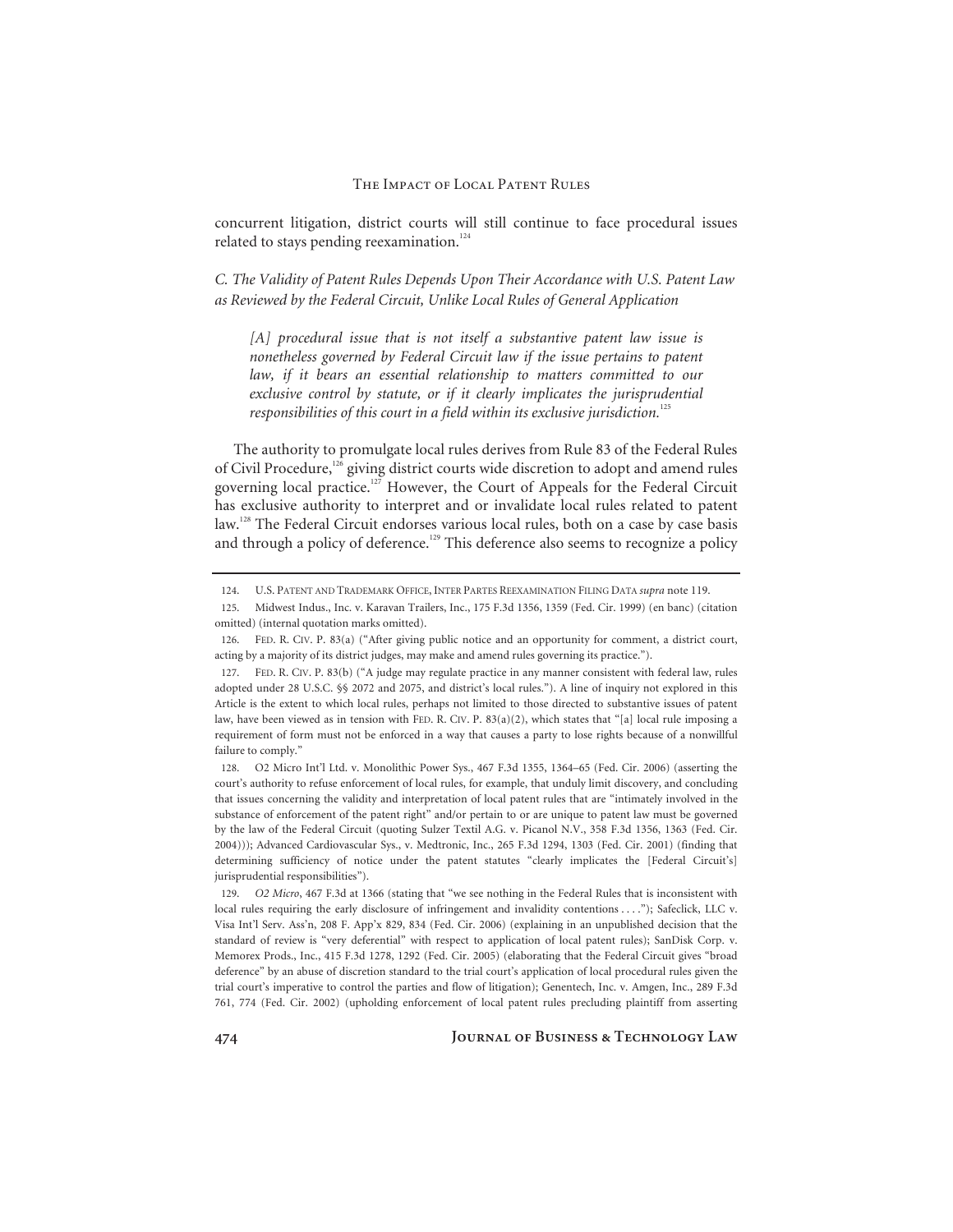emanating from Rule 16, encouraging trial courts to adopt local rules to promote judicial efficiency.<sup>130</sup> Local rules must be consistent with acts of Congress and the Federal Rules of Civil Procedure and cannot otherwise frustrate the purpose or spirit of the Federal Rules — e.g., broad scope of discovery. A unique aspect of *patent* local rules, however, is the extent to which their review or interpretation is "intimately involved in the substance of enforcement of the patent right."<sup>31</sup> That is, where the rule is particularly related to patent law the Federal Circuit claims exclusive jurisdiction.

In what appears to be deference, the Federal Circuit has recognized — in cases such as *Genentech v. Amgen* — that enforcement of local rules, in most circumstances, is reviewed only for abuse of discretion.132 In a more recent case, *O2 Micro International Ltd. v. Monolithic Power Systems*, however, the Federal Circuit approached the issue in deciding whether Federal Circuit law or Ninth Circuit law would govern interpretation and review of the Northern District of California's Local Patent Rules.<sup>133</sup> In *O2 Micro*, the court noted that there is an "important distinction between local rules of general applicability, which by definition are not unique to patent law  $\ldots$ , and local rules that only apply to patent cases."<sup>134</sup> Here the court noted that the rule in question  $-$  i.e., the "good cause" standard<sup>135</sup> for amending infringement contentions outside of a specified 30-day window — was not only unique to patent cases, and thus particularly within its jurisdiction, but also "likely to directly affect the substantive patent law theories that may be presented at trial."136

infringement under the doctrine of equivalents when plaintiff failed to include that theory in its claim chart and stating that the Federal Circuit defers to the district court when interpreting and enforcing local rules "so as not to frustrate local attempts to manage patent cases according to prescribed guidelines").

<sup>130.</sup> FED. R. CIV. P. 16 advisory committee's note (commenting that the Federal Rules permit each district court to promulgate local rules under Rule 83 that exempt "certain categories of cases" in which the burdens of scheduling orders exceed the administrative efficiencies gained).

<sup>131.</sup> *Sulzer Textil A.G.*, 358 F.3d at 1362–63 (stating that the Federal Circuit will apply its own law to both substantive and procedural issues that are "intimately involved in the substance of enforcement of the patent right" (quoting Viam Corp. v. Iowa Exp.-Imp. Trading Co., 84 F.3d 424, 428 (Fed. Cir. 1996))).

<sup>132.</sup> *Genentech*, 289 F.3d at 774 (holding the Federal Circuit defers to the district court when interpreting and enforcing local patent rules "so as not to frustrate local attempts to manage patent cases according to prescribed guidelines"); *see also O2 Micro*, 467 F.3d at 1366–69 (deciding that decisions enforcing local rules patent cases will be affirmed unless the court finds an abuse of discretion); In re Cambridge Biotech Corp., 186 F.3d 1356, 1369 (Fed. Cir. 1999) (establishing criteria for reviewing a district court's exercise of discretion as whether "(1) the decision was clearly unreasonable, arbitrary, or fanciful; (2) the decision was based on an erroneous conclusion of law; (3) the court's findings were clearly erroneous; or (4) the record contains no evidence upon which the court rationally could have based its decision").

<sup>133.</sup> *O2 Micro*, 467 F.3d at 1363–66.

<sup>134.</sup> *O2 Micro*, 467 F.3d at 1364.

<sup>135.</sup> N.D. CAL. PATENT L.R. 3-6 (2010) ("Amendment of the Infringement Contentions or the Invalidity Contentions may be made only by order of the Court upon a timely showing of good cause.").

<sup>136.</sup> *O2 Micro*, 467 F.3d at 1364 (Fed. Cir. 2006).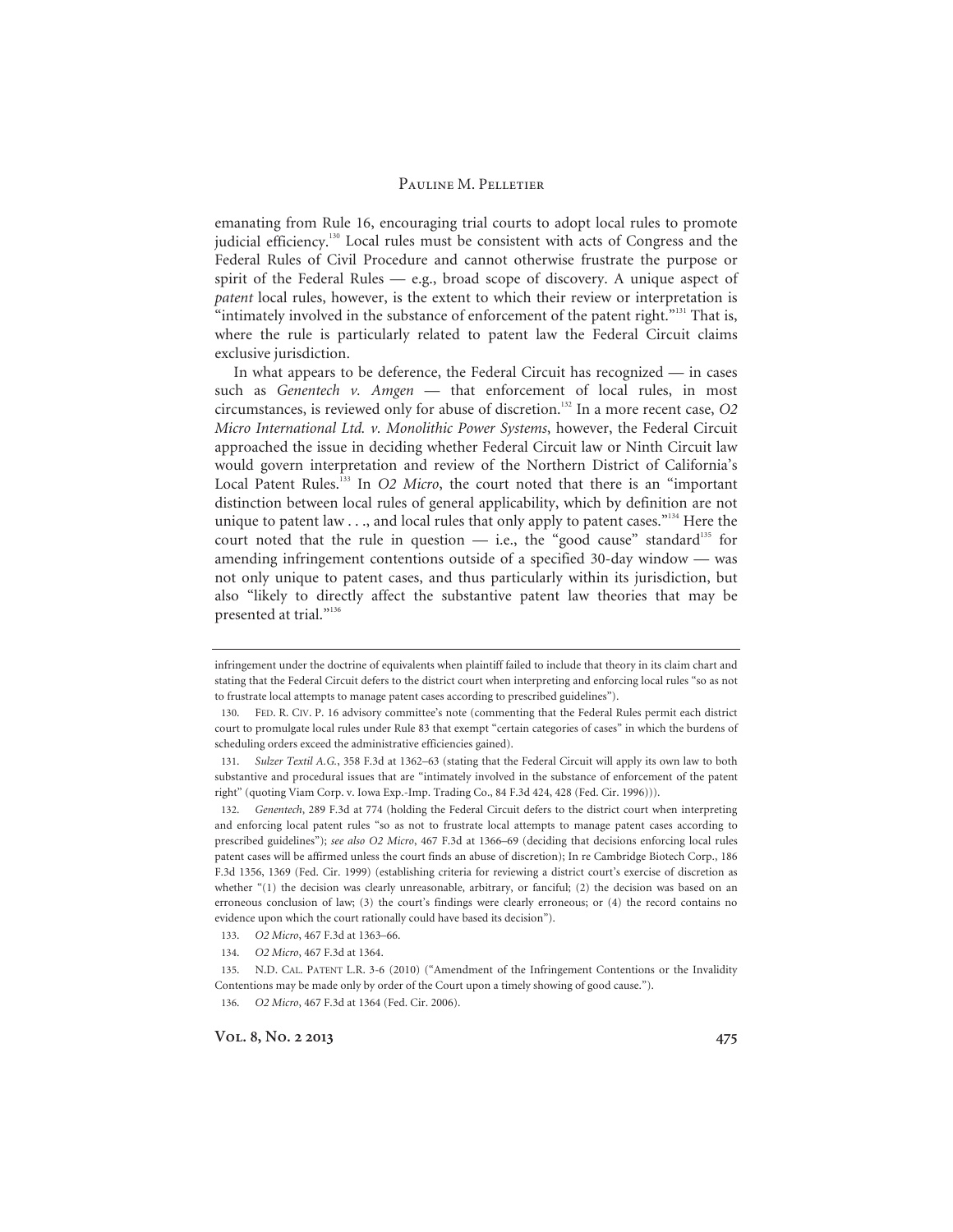To support the initial determination that it had exclusive jurisdiction to decide the issue, the court cited *Advanced Cardiovascular Systems, v. Medtronic, Inc.*, a case in which the court reviewed the district court's refusal to allow a party to amend the pleadings under Federal Circuit law.<sup>137</sup> The court then went on to defend the Northern District of California's justification for restricting ongoing amendment of infringement and invalidity contentions by analogizing the objective to that of the Federal Rules in notifying parties of their opponent's theories of liability and to crystallize issues.138 The court explained that the "good cause" standard was not in tension with either the Federal Rules' pleading standard or the broad scope of discovery because parties were permitted to file amended contentions.<sup>139</sup> The Federal Circuit found "nothing in the Federal Rules that is inconsistent with local rules requiring the early disclosure of infringement and invalidity contentions and requiring amendments to contentions to be filed with diligence."<sup>140</sup>

In conclusion, while the Federal Circuit appears deferential to local rulemaking, it retains substantial authority to intervene and apply its patent jurisprudence to discipline a trial court's discretion when employing procedural mechanisms in furtherance of improving the "economy of time and effort for itself, for counsel and for litigants."141 To this end, the court has stated "we do not doubt our power in the appropriate circumstance to refuse to enforce a local rule that unduly limits discovery in patent cases" — a statement which is less an assertion than a concession by all local rules to yield in the event of any conflict with the Federal Rules.<sup>142</sup>

It remains to be seen, however, whether *all* local patent rules will *always* be subject to the exclusive jurisdiction of the Federal Circuit as likely "to directly affect the substantive patent law theories that may be presented at trial."<sup>143</sup> To the extent a rule relates to patent law — as distinct from a rule of general application — Federal Circuit law would appear to govern its interpretation.

<sup>137.</sup> *Id.* at 1364; *see* Advanced Cardiovascular Sys., v. Medtronic, Inc., 265 F.3d 1294, 1303 (Fed. Cir. 2001) (restating that decisions concerning amendment of pleadings are reviewed under the abuse of discretion standard (citing E.W. Bliss Co. v. United States, 77 F.3d 445, 450 (Fed. Cir. 1996))).

<sup>138.</sup> *O2 Micro*, 467 F.3d at 1364–66.

<sup>139.</sup> *Id.* at 1366.

<sup>140.</sup> *Id*.

<sup>141.</sup> Landis v. N. Am. Co., 299 U.S. 248, 254 (1936) (stating that district courts have inherent power to control their dockets in furtherance of gaining "economy of time and effort for itself, for counsel, and for litigants").

<sup>142.</sup> *O2 Micro*, 467 F.3d at 1365 n.11.

<sup>143.</sup> *Id.* at 1363; *see* Sulzer Textil A.G. v. Picanol N.V., 358 F.3d 1356, 1363 (Fed. Cir. 2004) (citing Winner Int'l Royalty Corp. v. Wang, 202 F.3d 1340, 1345 (Fed. Cir. 2000)) (asserting that where a district court rules, as a matter of patent law, that a party is precluded from introducing evidence, then the Federal Circuit applies Federal Circuit law and reviews the district court's ruling de novo).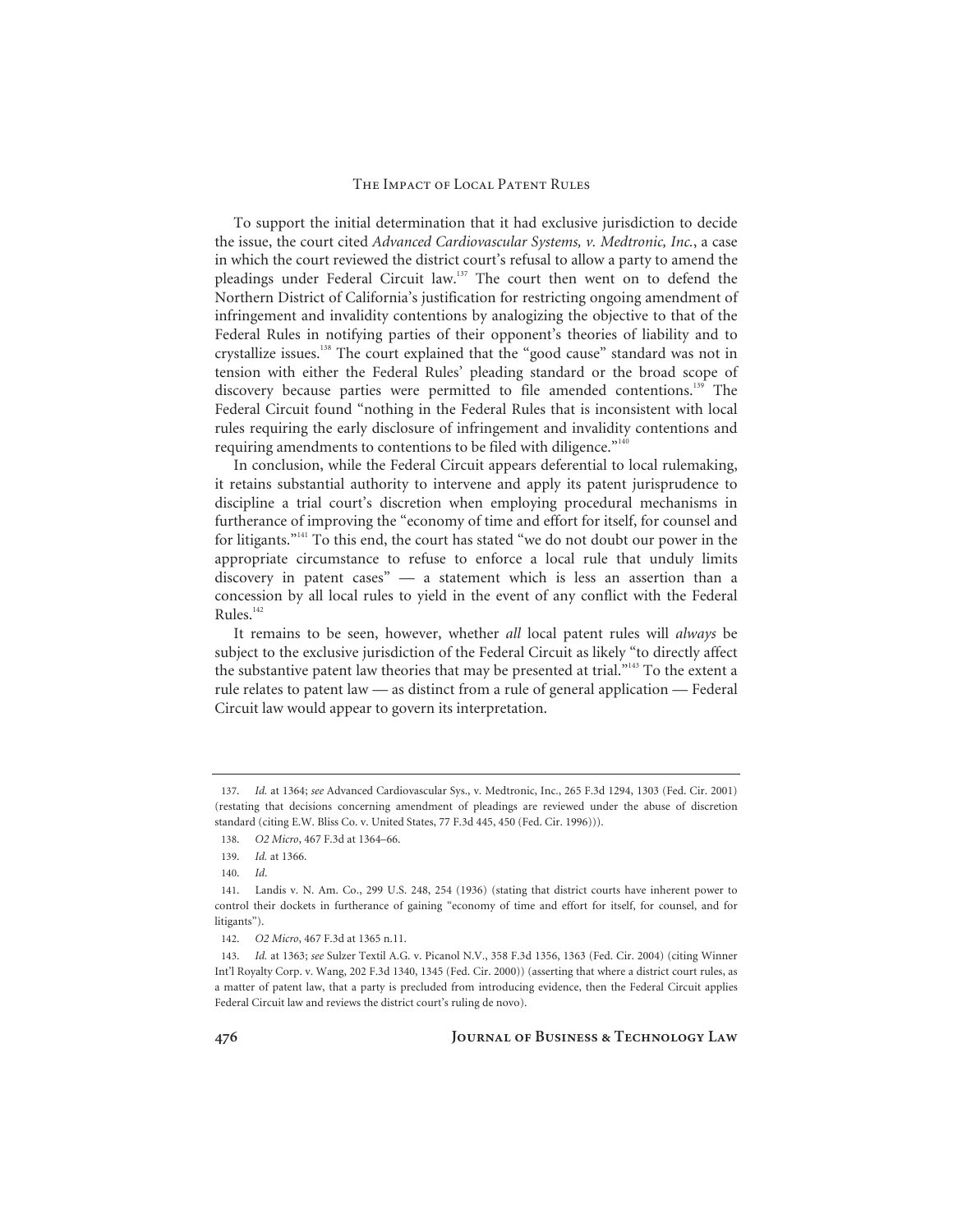### **II. Rates and Timing**

This data set is comprised of all patent cases that were opened and closed between 2000 and 2010, reviewed using Lex Machina.144 Lex Machina provides a filter in its advanced search setting to limit results to cases that reach a variety of milestones e.g., claim construction, trial, appeal.<sup>145</sup> First, cases filed in each jurisdiction from 2000 to 2010 were indexed. Second, cases in each jurisdiction reaching a claim construction milestone in each year from 2000 to 2010 were indexed. The totals were analyzed to determine that the ratio reaching the claim construction milestone was on average ten percent among all ninety-four U.S. district courts. That is, of the total of 28,377 patent cases filed in U.S. district courts over the past decade, 2,871 reached claim construction. The approximate duration of time from filing to claim construction among these 2,871 cases was determined to be, on average, 1.8 years.

These results were then analyzed to compare jurisdictions with and without local patent rules. Of the fourteen jurisdictions with over 500 cases filed between 2000 and 2010, those with local patent rules adopted by 2008 reached a decision on claim construction on average fourteen percent of the time.<sup>146</sup> Those without local patent rules reached a decision on claim construction on average eight percent of the time.<sup>147</sup> Jurisdictions with the highest percentages of cases to reach claim construction were the Eastern District of Texas (23.7%), Northern District of California (22.7%), and Southern District of California (16.7%).<sup>148</sup> Each have had local patent rules in effect for at least five years.<sup>149</sup> Jurisdictions with the lowest were the District of New Jersey (4.1%) which adopted rules in 2009, Southern District of New York (5.4%), and the Northern District of Georgia (6.0%), which adopted rules in 2006.<sup>150</sup>

<sup>144.</sup> The data service Lex Machina, also known as the Intellectual Property Litigation Clearinghouse (IPLC), was created by the Stanford Program in Law, Science and Technology in collaboration with the Stanford Department of Computer Science. Lex Machina tracks lawsuits filed in U.S. District Courts based information obtained from sources such as Public Access to Court Electronic Records (PACER). *About,* LEX MACHINA, https://lexmachina.com/ (last visited May 2, 2013). A one year subscription was generously granted to the author from 2011 to 2012 for purposes of academic research in connection with this Article. The data presented in this Article is original analysis of data reviewed using Lex Machina as a tool for browsing and searching court records.

<sup>145.</sup> *See* LEX MACHINA, https://lexmachina.com/ (last visited May 2, 2013).

<sup>146.</sup> *See* Compendium, *supra* note 21, Exhibit A1, at 2; *infra* Part II, Table 4, Table 5.B. The results also include average pendency to claim construction. *See* Compendium, *supra* note 21, Exhibit A, at 3; *infra* Part II, Table 4, Table 5.C. An unpaired t-test reveals, however, that there is no statistically significant difference between the two groups with respect to pendency from filing to claim construction based on analysis of this data.

<sup>147.</sup> *See* Compendium, *supra* note 21, Exhibit A1, at 2; *infra* Part II, Table 4, Table 5.B.

<sup>148.</sup> *See* Compendium, *supra* note 21, Exhibit A1, at 2; *infra* Part II, Table 4, Table 5.B.

<sup>149.</sup> Compendium, *supra* note 21, Exhibits B1–B2, at 86–87; *supra* note 8.

<sup>150.</sup> *See* Compendium, *supra* note 21, Exhibit A1, at 2; *infra* Part II, Table 4, Table 5.B.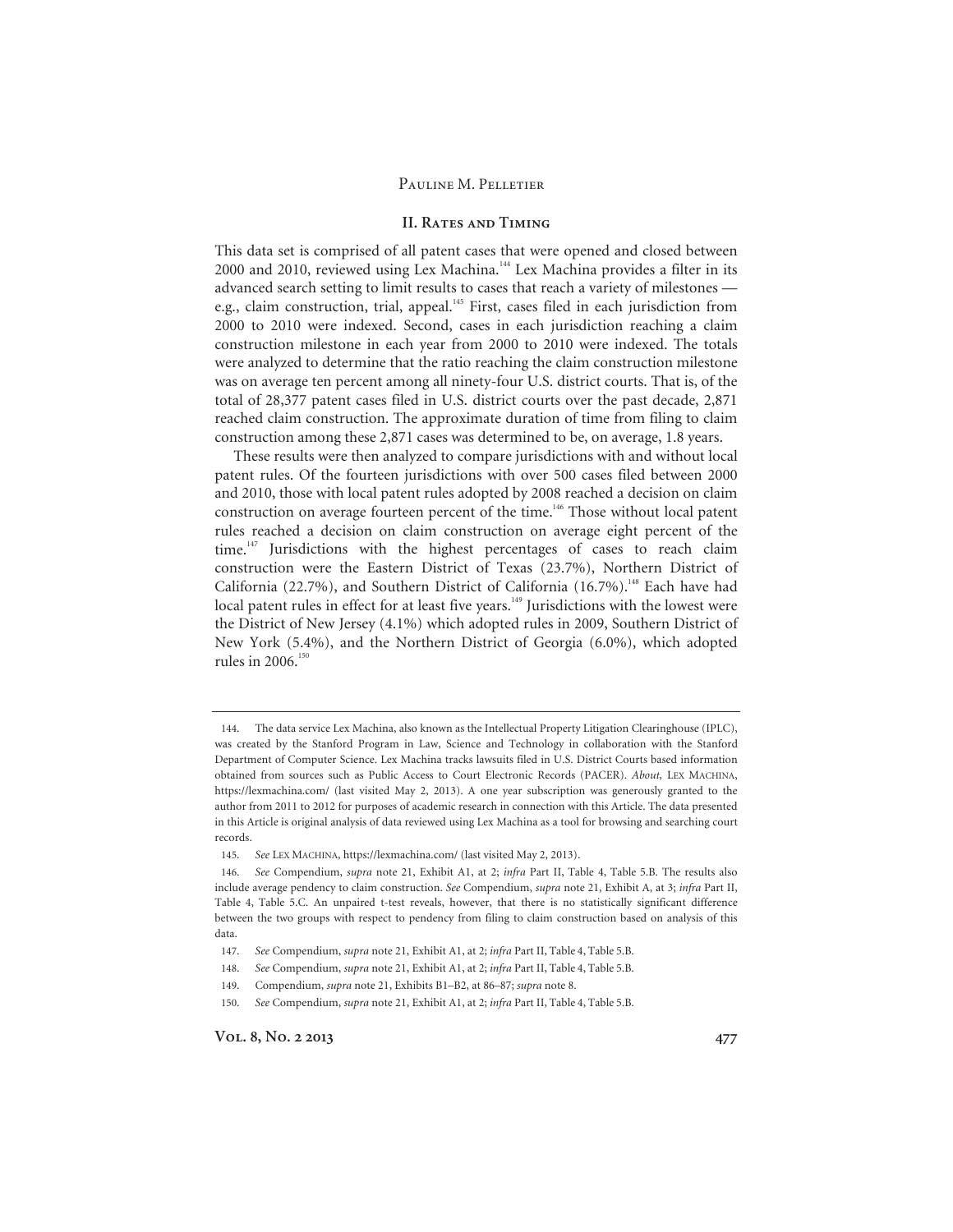This search was then restricted to the cases returned as reaching the claim construction milestone  $-$  i.e., the ten percent.<sup>151</sup> Within these results, each case in the Northern District of California, the District of Delaware, and the Eastern District of Texas was manually reviewed to determine the filing date, termination date, and the date(s) claim construction order(s) were issued.<sup>152</sup> It was not always possible to determine the precise date the court construed the claims, and a number of initial results were excluded from the final pendency sample for this reason.<sup>153</sup> For purposes of calculating total pendency relative to claim construction, the last claim construction order issued in a series of claim constructions was used as the anchor date. The results of the survey of these cases are available in Part II.C of this Article. The particular jurisdictions reviewed were chosen for comparison because (a) the Northern District of California is the acknowledged model and pioneer of local patent rules, having adopted its first version in 2000; (b) the Eastern District of Texas is a high volume patent litigation venue that adopted local patent rules in 2005, allowing for comparison of pre-and-post adoption data; and (c) the District of Delaware is a high volume patent litigation venue that has not yet adopted local patent rules.<sup>154</sup>

This study specifically does not discriminate between cases reaching trial and those that settle before, during, or after. The justification for this approach is that trials represent "a small and uncharacteristic subset of filed patent suits."155 Because a clear majority of patent cases settle or are dismissed on procedural grounds, this study simply measures pendency to resolution relative to claim construction, regardless of the outcome.<sup>156</sup>

<sup>151.</sup> *See* Compendium, *supra* note 21, Exhibit B1, at 8-86, Exhibit B3, at 87; *infra* Part II, Table 4.

<sup>152.</sup> A relational database was developed using Microsoft Access to index the cases analyzed. Results were generated and analyzed in various spreadsheets currently on file with the author and available upon request. Compendium, *supra* note 21, Exhibits B1–B3, at 8–87.

<sup>153.</sup> The final sample represents at least sixty percent of the total returned from IPLC's filter for the relevant time period. Compendium, *supra* note 21, Exhibits B1–3, at 8–87.

<sup>154.</sup> *See generally* Pak, *supra* note 40, at 51 (noting that the Northern District of California was the only court with local patent rules in the United States for three years, from December 2000–2004); Schneider, *supra* note 41, at 1 & n.3.

<sup>155.</sup> James Bessen & Michael Meurer, *Lessons for Patent Policy from Empirical Research on Patent Litigation*, 9 LEWIS & CLARK L. REV. 1, 4 (2005); *see also* Joel Waldfogel, *Reconciling Asymmetric Information and Divergent Expectations Theories of Litigation*, 41 J.L. & ECON. 451, 474 (1998) (recognizing that only a highly limited sample of patent suits make it to trial).

<sup>156.</sup> Because settlement is largely confidential, and thus difficult or impossible to confirm using publicly available information, the terms "likely settlement" and "resolutions" are used almost interchangeably to mean consent judgment, settlement, or any other resolution not resulting in a final decision on the merits in favor of either the defendant or claimant by a judge or jury. Information reviewed using Lex Machina, and confirmed where possible, was relied upon for such determinations. Compendium, *supra* note 21, Exhibits B4–5, at 88–90, Exhibits C1–4, at 93–101.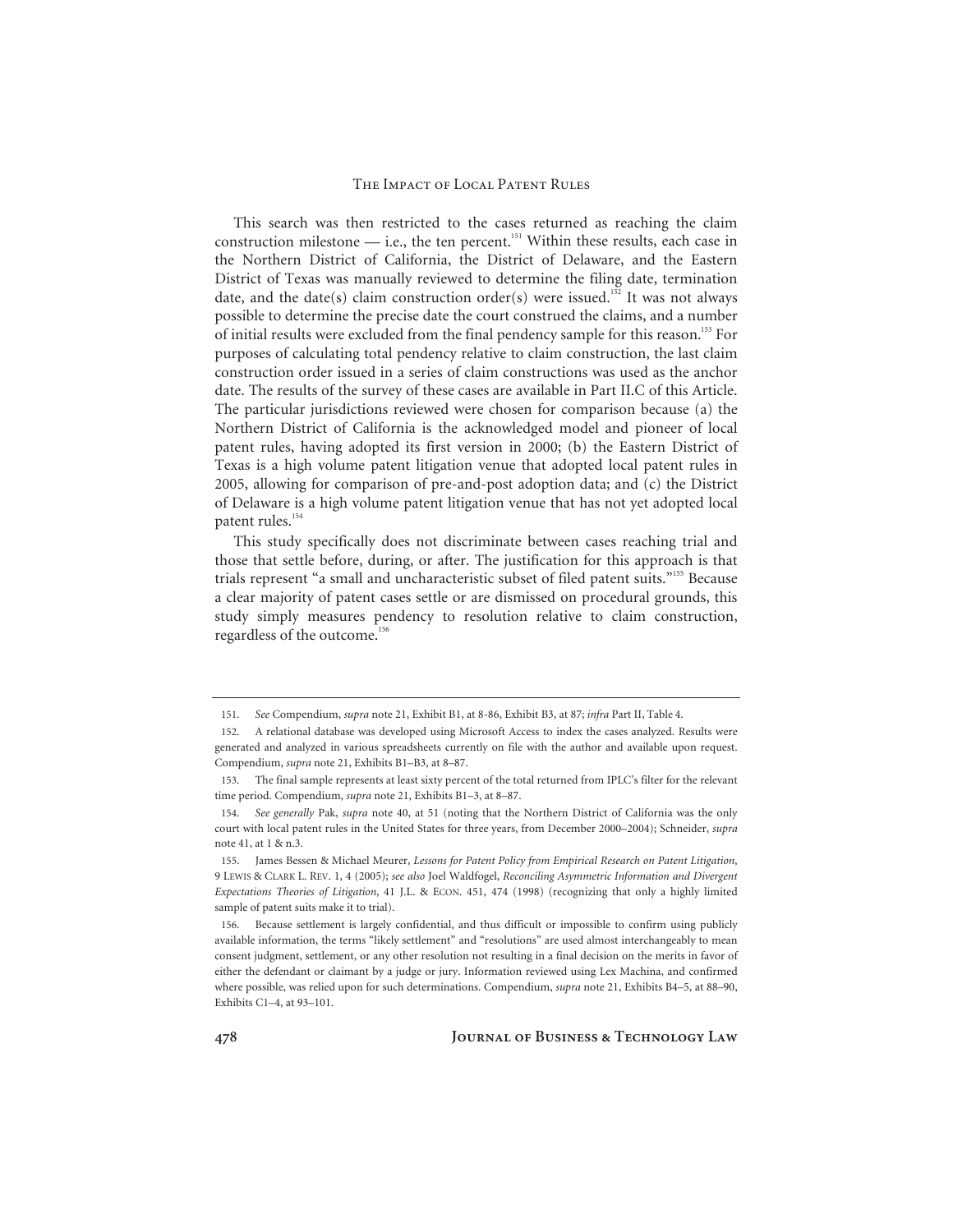Lex Machina also provides summary data on claimant and defendant "winrates" — i.e., cases resolved on the merits in favor of one party either, for example, on summary judgment or by trial — which have been analyzed for purposes of comparing jurisdictions with and without local patent rules.<sup>157</sup> Based on the summary data made available by Lex Machina, an unpaired t-test performed on these numbers fails to show a statistically significant difference between win rates, for either the claimant or defendant, and either the presence or absence of local patent rules.<sup>158</sup> Similarly, there does not appear to be a clear tendency for matters to be "resolved" — i.e., on procedural grounds, likely settlement, consent judgment more frequently in jurisdictions with local patent rules.<sup>159</sup>

Following the analysis discussed above, presented in various charts, graphs, and tables, available in Part II.A, this study concludes with a discussion of the implications. First, a growing body of literature focuses on forum shopping in patent litigation.<sup>160</sup> The impact of local rules on speed and outcome is not statistically based on the analysis performed in this study. As noted by other authors, such data often plays less of a role in forum choice than the *perception* by litigants that a case will proceed swiftly to trial and come before a sympathetic jury — and perception is hard to gauge. Second, the centrality of claim construction to patent litigation makes it a critical discussion point for rulemakers considering either adoption of local patent rules or the proposal of Federal Rules of Patent Procedure.<sup>161</sup>

<sup>157.</sup> *See infra* Table 6. The IPLC general statistics were accessed on October 17, 2011. *See also* Compendium, *supra* note 21, Exhibits B4–5, at 88–89, Exhibits C1–4, at 93–101.

<sup>158.</sup> *See* Compendium, *supra* note 21, Exhibit A1, at 6–7; *infra* Tables 7C–D; *supra* Introduction.

<sup>159.</sup> *See* Compendium, *supra* note 21, Exhibit A1, at 4–5; *infra* Tables 7A–B; *supra* Introduction.

<sup>160.</sup> *See infra* Part II.B.

<sup>161.</sup> *See infra* Part II.C.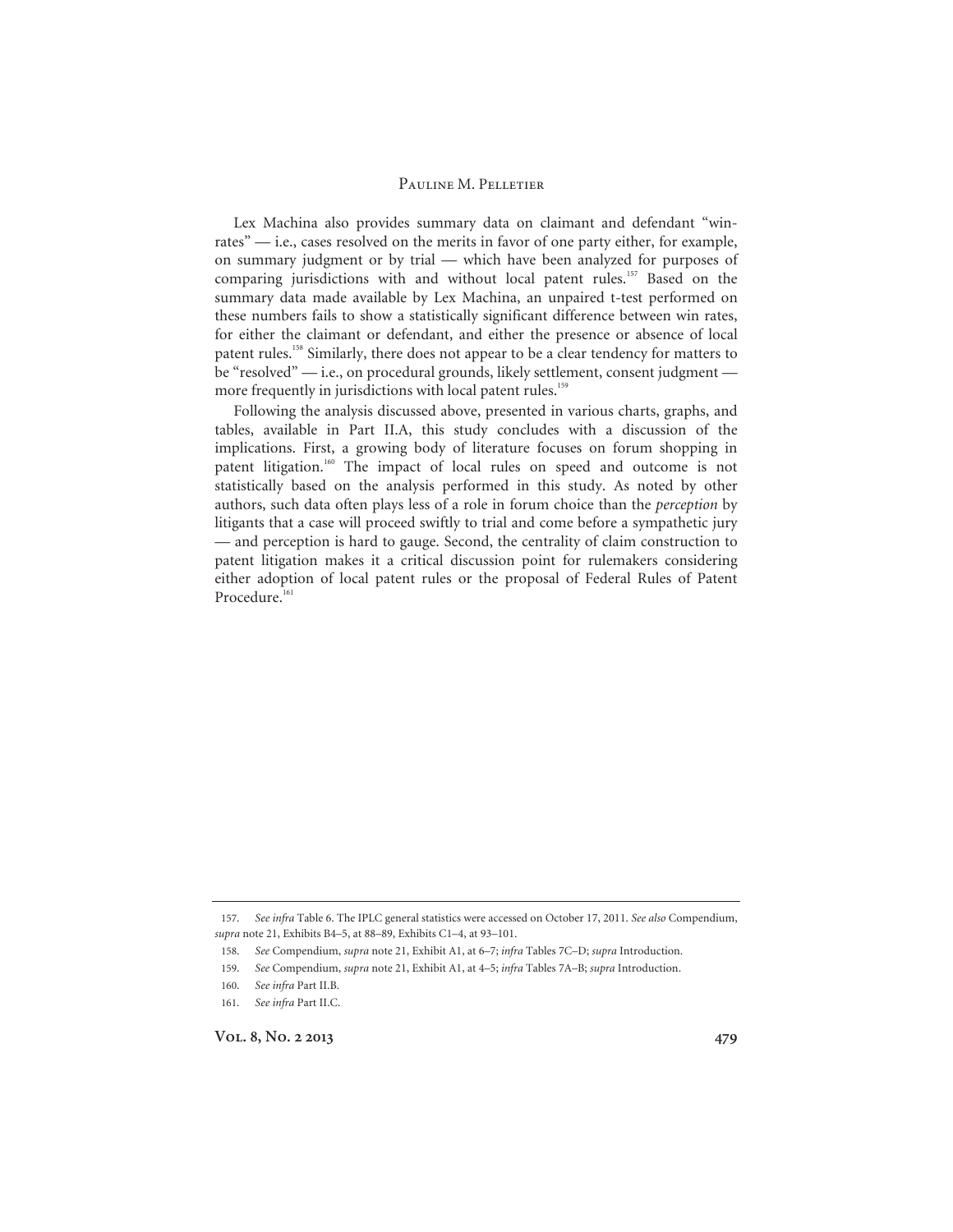| 2006 Eastern District of Texas<br>2006 Northern District of Georgia<br>2006 Northern District of Georgia<br>2006 Southern District of California<br>2005 District of Minnesota<br>2005 District of Minnesota<br>2008 District of Massachusetts<br>2008 District of Massachusetts<br>2009 District of New Jersey<br>2009 District of New Jersey<br>2009 Northern District of Illinois<br>2001 Northern District of California<br>2006 Eastern District of Texas<br>2006 Southern District of California<br>2009 Northern District of Illinois<br>Northern District of California<br>Southern District of New York<br>Southern District of Florida<br>Southern District of Florida<br>Eastern District of Michigan<br>Eastern District of Michigan<br>Southern District of New York<br>Central District of California<br>Central District of California<br>Middle District of Florida<br>Middle District of Florida<br>Eastern District of Pennsylvania<br>Eastern District of Pennsylvania<br>District of Delaware<br>District of Delaware<br>lurisdiction<br>2000<br><b>245</b><br><b>III</b><br>153<br>155<br>43<br>97<br>47<br>38<br>ගි<br>54<br>52<br>69<br>25<br>\$<br>75<br>$\omega$<br>Н<br><b>2001</b><br>223<br>145<br>104<br>126<br>143<br>$\frac{48}{6}$<br>27<br>95<br>47<br>47<br>46<br>65<br>89<br>ခြ<br>71<br>.೫ ಎ<br>10<br>$\frac{4}{8}$<br>$\omega$<br>$\overline{4}$<br>4<br>$\Rightarrow$<br>N<br>$\omega$<br>$\sim$<br>$\sim$<br>$\ddot{\phantom{a}}$<br>N |
|-------------------------------------------------------------------------------------------------------------------------------------------------------------------------------------------------------------------------------------------------------------------------------------------------------------------------------------------------------------------------------------------------------------------------------------------------------------------------------------------------------------------------------------------------------------------------------------------------------------------------------------------------------------------------------------------------------------------------------------------------------------------------------------------------------------------------------------------------------------------------------------------------------------------------------------------------------------------------------------------------------------------------------------------------------------------------------------------------------------------------------------------------------------------------------------------------------------------------------------------------------------------------------------------------------------------------------------------------------------------------------------------------------------------------------------------------------------------------------|
|                                                                                                                                                                                                                                                                                                                                                                                                                                                                                                                                                                                                                                                                                                                                                                                                                                                                                                                                                                                                                                                                                                                                                                                                                                                                                                                                                                                                                                                                               |
|                                                                                                                                                                                                                                                                                                                                                                                                                                                                                                                                                                                                                                                                                                                                                                                                                                                                                                                                                                                                                                                                                                                                                                                                                                                                                                                                                                                                                                                                               |
|                                                                                                                                                                                                                                                                                                                                                                                                                                                                                                                                                                                                                                                                                                                                                                                                                                                                                                                                                                                                                                                                                                                                                                                                                                                                                                                                                                                                                                                                               |
|                                                                                                                                                                                                                                                                                                                                                                                                                                                                                                                                                                                                                                                                                                                                                                                                                                                                                                                                                                                                                                                                                                                                                                                                                                                                                                                                                                                                                                                                               |
|                                                                                                                                                                                                                                                                                                                                                                                                                                                                                                                                                                                                                                                                                                                                                                                                                                                                                                                                                                                                                                                                                                                                                                                                                                                                                                                                                                                                                                                                               |
|                                                                                                                                                                                                                                                                                                                                                                                                                                                                                                                                                                                                                                                                                                                                                                                                                                                                                                                                                                                                                                                                                                                                                                                                                                                                                                                                                                                                                                                                               |
|                                                                                                                                                                                                                                                                                                                                                                                                                                                                                                                                                                                                                                                                                                                                                                                                                                                                                                                                                                                                                                                                                                                                                                                                                                                                                                                                                                                                                                                                               |
|                                                                                                                                                                                                                                                                                                                                                                                                                                                                                                                                                                                                                                                                                                                                                                                                                                                                                                                                                                                                                                                                                                                                                                                                                                                                                                                                                                                                                                                                               |
|                                                                                                                                                                                                                                                                                                                                                                                                                                                                                                                                                                                                                                                                                                                                                                                                                                                                                                                                                                                                                                                                                                                                                                                                                                                                                                                                                                                                                                                                               |
|                                                                                                                                                                                                                                                                                                                                                                                                                                                                                                                                                                                                                                                                                                                                                                                                                                                                                                                                                                                                                                                                                                                                                                                                                                                                                                                                                                                                                                                                               |
|                                                                                                                                                                                                                                                                                                                                                                                                                                                                                                                                                                                                                                                                                                                                                                                                                                                                                                                                                                                                                                                                                                                                                                                                                                                                                                                                                                                                                                                                               |
|                                                                                                                                                                                                                                                                                                                                                                                                                                                                                                                                                                                                                                                                                                                                                                                                                                                                                                                                                                                                                                                                                                                                                                                                                                                                                                                                                                                                                                                                               |
|                                                                                                                                                                                                                                                                                                                                                                                                                                                                                                                                                                                                                                                                                                                                                                                                                                                                                                                                                                                                                                                                                                                                                                                                                                                                                                                                                                                                                                                                               |
|                                                                                                                                                                                                                                                                                                                                                                                                                                                                                                                                                                                                                                                                                                                                                                                                                                                                                                                                                                                                                                                                                                                                                                                                                                                                                                                                                                                                                                                                               |
|                                                                                                                                                                                                                                                                                                                                                                                                                                                                                                                                                                                                                                                                                                                                                                                                                                                                                                                                                                                                                                                                                                                                                                                                                                                                                                                                                                                                                                                                               |
|                                                                                                                                                                                                                                                                                                                                                                                                                                                                                                                                                                                                                                                                                                                                                                                                                                                                                                                                                                                                                                                                                                                                                                                                                                                                                                                                                                                                                                                                               |
|                                                                                                                                                                                                                                                                                                                                                                                                                                                                                                                                                                                                                                                                                                                                                                                                                                                                                                                                                                                                                                                                                                                                                                                                                                                                                                                                                                                                                                                                               |
|                                                                                                                                                                                                                                                                                                                                                                                                                                                                                                                                                                                                                                                                                                                                                                                                                                                                                                                                                                                                                                                                                                                                                                                                                                                                                                                                                                                                                                                                               |
|                                                                                                                                                                                                                                                                                                                                                                                                                                                                                                                                                                                                                                                                                                                                                                                                                                                                                                                                                                                                                                                                                                                                                                                                                                                                                                                                                                                                                                                                               |
|                                                                                                                                                                                                                                                                                                                                                                                                                                                                                                                                                                                                                                                                                                                                                                                                                                                                                                                                                                                                                                                                                                                                                                                                                                                                                                                                                                                                                                                                               |
|                                                                                                                                                                                                                                                                                                                                                                                                                                                                                                                                                                                                                                                                                                                                                                                                                                                                                                                                                                                                                                                                                                                                                                                                                                                                                                                                                                                                                                                                               |
|                                                                                                                                                                                                                                                                                                                                                                                                                                                                                                                                                                                                                                                                                                                                                                                                                                                                                                                                                                                                                                                                                                                                                                                                                                                                                                                                                                                                                                                                               |
|                                                                                                                                                                                                                                                                                                                                                                                                                                                                                                                                                                                                                                                                                                                                                                                                                                                                                                                                                                                                                                                                                                                                                                                                                                                                                                                                                                                                                                                                               |
|                                                                                                                                                                                                                                                                                                                                                                                                                                                                                                                                                                                                                                                                                                                                                                                                                                                                                                                                                                                                                                                                                                                                                                                                                                                                                                                                                                                                                                                                               |
|                                                                                                                                                                                                                                                                                                                                                                                                                                                                                                                                                                                                                                                                                                                                                                                                                                                                                                                                                                                                                                                                                                                                                                                                                                                                                                                                                                                                                                                                               |
|                                                                                                                                                                                                                                                                                                                                                                                                                                                                                                                                                                                                                                                                                                                                                                                                                                                                                                                                                                                                                                                                                                                                                                                                                                                                                                                                                                                                                                                                               |
|                                                                                                                                                                                                                                                                                                                                                                                                                                                                                                                                                                                                                                                                                                                                                                                                                                                                                                                                                                                                                                                                                                                                                                                                                                                                                                                                                                                                                                                                               |
|                                                                                                                                                                                                                                                                                                                                                                                                                                                                                                                                                                                                                                                                                                                                                                                                                                                                                                                                                                                                                                                                                                                                                                                                                                                                                                                                                                                                                                                                               |
|                                                                                                                                                                                                                                                                                                                                                                                                                                                                                                                                                                                                                                                                                                                                                                                                                                                                                                                                                                                                                                                                                                                                                                                                                                                                                                                                                                                                                                                                               |
|                                                                                                                                                                                                                                                                                                                                                                                                                                                                                                                                                                                                                                                                                                                                                                                                                                                                                                                                                                                                                                                                                                                                                                                                                                                                                                                                                                                                                                                                               |
|                                                                                                                                                                                                                                                                                                                                                                                                                                                                                                                                                                                                                                                                                                                                                                                                                                                                                                                                                                                                                                                                                                                                                                                                                                                                                                                                                                                                                                                                               |

Table 4. Percentage in High Volume Jurisdictions to Reach Claim Construction<sup>162</sup>

<sup>162.</sup> Compendium, *supra* note 21, Exhibit B3, at 87. This chart lists sixteen high volume jurisdictions, where over 500 cases were filed between 2000 and 2010. Under "total filed" appears the total number of cases to reach the claim construction milestone. The percentage of the total is displayed in the far right column, above the average approximated time to reach the milestone from the filing date.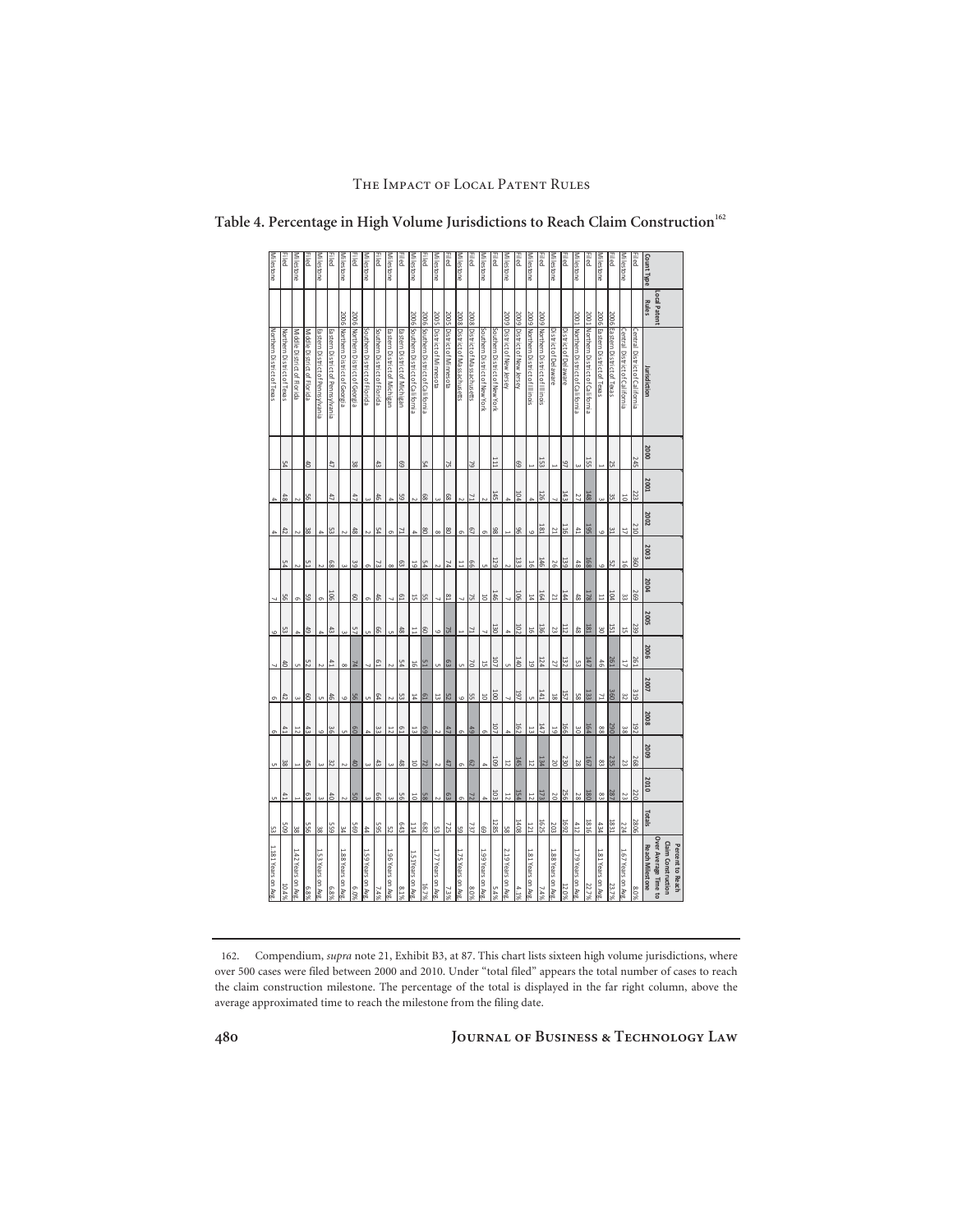|  |  |  |  | Table 5.A. High Volume Jurisdictions with and Without Local Patent Rules <sup>163</sup> |
|--|--|--|--|-----------------------------------------------------------------------------------------|
|--|--|--|--|-----------------------------------------------------------------------------------------|

|                           |                                      | <b>Total Cases Filed Between</b> | <b>Total Cases to Reach Claim</b> | <b>Average Number of Years to</b> | <b>Percent to Reach Claim</b> |
|---------------------------|--------------------------------------|----------------------------------|-----------------------------------|-----------------------------------|-------------------------------|
| <b>Local Patent Rules</b> | <b>Jurisdiction</b>                  | 2000-2010                        | Construction                      | Reach Milestone*                  | Construction                  |
|                           | 2001 Northern District of California | 1816                             | 412                               | 1.79                              | 22.69%                        |
|                           | 2005 District of Minnesota           | 725                              | 53                                | 1.77                              | 7.31%                         |
|                           | 2006 Eastern District of Texas       | 1831                             | 434                               | 1.81                              | 23.70%                        |
|                           | 2006 Southern District of California | 682                              | 114                               | 1.51                              | 16.72%                        |
|                           | 2006 Northern District of Georgia    | 569                              | 34                                | 1.88                              | 5.98%                         |
|                           | 2008 District of Massachusetts       | 737                              | 59                                | 1.75                              | 8.01%                         |
|                           | Central District of California       | 2806                             | 224                               | 1.67                              | 7.98%                         |
|                           | District of Delaware                 | 1692                             | 203                               | 1.88                              | 12.00%                        |
|                           | Southern District of New York        | 1285                             | 69                                | 1.99                              | 5.37%                         |
|                           | Eastern District of Michigan         | 643                              | 52                                | 1.96                              | 8.09%                         |
|                           | Southern District of Florida         | 595                              | 44                                | 1.59                              | 7.39%                         |
|                           | Eastern District of Pennsylvania     | 559                              | 38                                | 1.53                              | 6.80%                         |
|                           | Middle District of Florida           | 556                              | 38                                | 1.42                              | 6.83%                         |

|                                 | Local Patent Rules Percent to Reach<br><b>Claim Construction</b> |                                        | No Local Patent Rules Percent to<br><b>Reach Claim Construction</b> |
|---------------------------------|------------------------------------------------------------------|----------------------------------------|---------------------------------------------------------------------|
| Northern District of California |                                                                  | 22.69% Central District of California  | 7.98%                                                               |
| District of Minnesota           |                                                                  | 7.31% District of Delaware             | 12.00%                                                              |
| Eastern District of Texas       |                                                                  | 23.70% Southern District of New York   | 5.37%                                                               |
| Southern District of California |                                                                  | 16.72% Eastern District of Michigan    | 8.09%                                                               |
| Northern District of Georgia    |                                                                  | 5.98% Southern District of Florida     | 7.39%                                                               |
| District of Massachusetts       |                                                                  | 8.01% Eastern District of Pennsylvania | 6.80%                                                               |
|                                 |                                                                  | Middle District of Florida             | 6.83%                                                               |
| Group                           | Local Patent Rules                                               |                                        | No Local Patent Rules                                               |
| Mean                            | 14.07                                                            |                                        | 7.78                                                                |
| SD                              | 8.02                                                             |                                        | 2.07                                                                |
| SEM                             | 3.28                                                             |                                        | 0.78                                                                |
| İΝ                              |                                                                  |                                        | $\overline{7}$                                                      |
|                                 | P value and statistical significance:                            |                                        |                                                                     |
|                                 | The two-tailed P value equals 0.0696                             |                                        |                                                                     |
|                                 | Difference is almost conventionally statistically significant.   |                                        |                                                                     |

| Table 5.B. Unpaired T-Test — Percentage of Cases to Reach Claim Construction <sup>164</sup> |  |  |
|---------------------------------------------------------------------------------------------|--|--|
|                                                                                             |  |  |

164. Compendium, *supra* note 21, Exhibit B6, at 91; *see also supra* Introduction.

Vol. 8, No. 2 2013 **481** 

<sup>163.</sup> Compendium, *supra* note 21, Exhibit B6, at 90. The sample of jurisdictions used for statistical analysis excludes data from the Southern District of Texas, Eastern District of North Carolina, and Western District of Pennsylvania (with less than 500 cases) and any district court which adopted local patent rules after 2008. Statistical analysis was performed using the R programming language for running unpaired t-tests to compare the two samples (jurisdictions with local patent rules and jurisdictions without local patent rules) against each other for statistical significance. *See* Compendium, *supra* note 21, Exhibits B1–3, at 8–87 (providing records of collected data, data inputs provided to analysis program, and statistical output of unpaired t-tests); *supra* Introduction.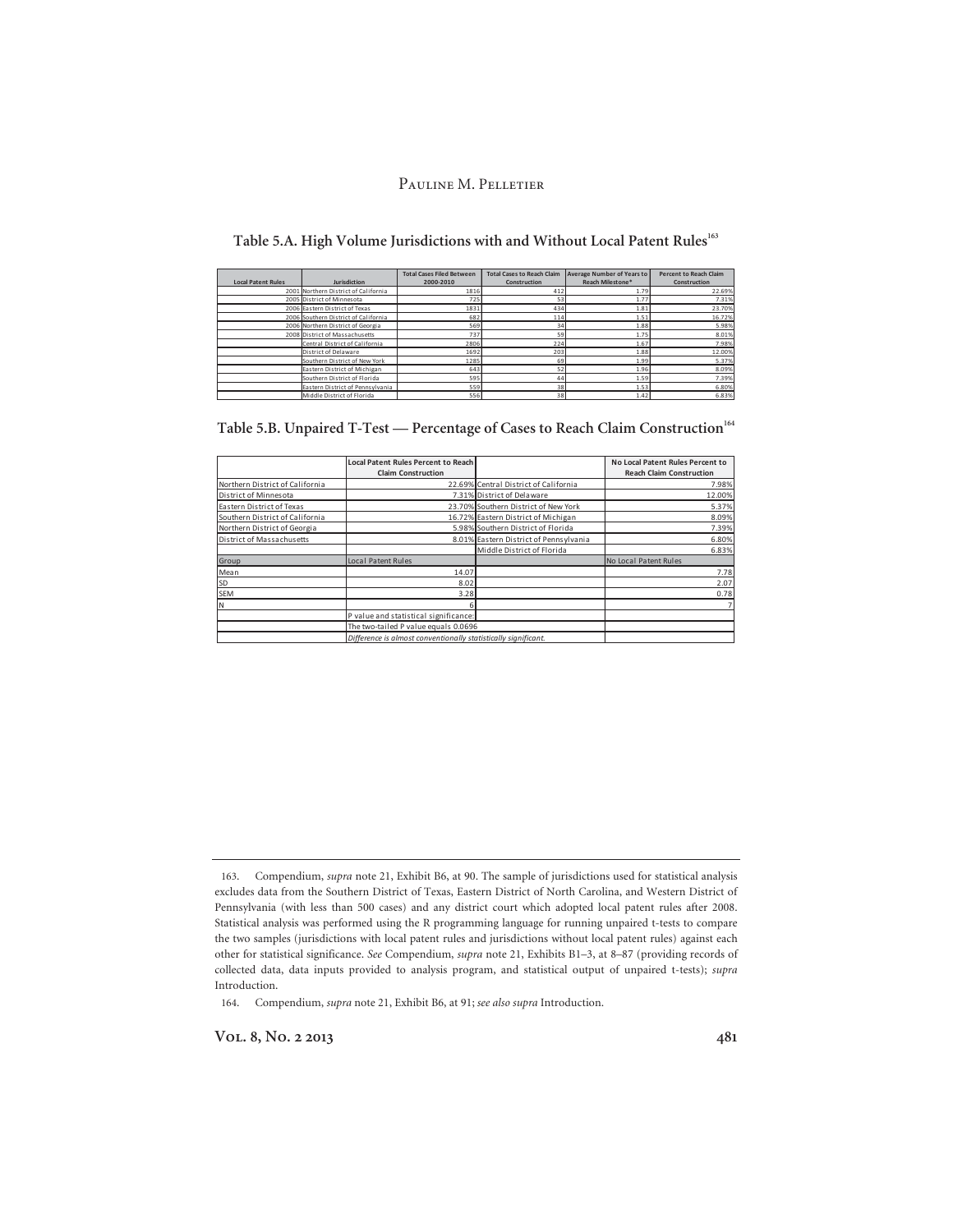|                                 | Local Patent Rules Average Number<br>of Years to Reach |                                       | No Local Patent Rules Average<br><b>Number of Years to Reach</b> |
|---------------------------------|--------------------------------------------------------|---------------------------------------|------------------------------------------------------------------|
| Northern District of California |                                                        | 1.79 Central District of California   | 1.67                                                             |
| District of Minnesota           |                                                        | 1.77 District of Delaware             | 1.88                                                             |
| Eastern District of Texas       |                                                        | 1.81 Southern District of New York    | 1.99                                                             |
| Southern District of California |                                                        | 1.51 Eastern District of Michigan     | 1.96                                                             |
| Northern District of Georgia    |                                                        | 1.88 Southern District of Florida     | 1.59                                                             |
| District of Massachusetts       |                                                        | 1.75 Eastern District of Pennsylvania | 1.53                                                             |
|                                 |                                                        | Middle District of Florida            | 1.42                                                             |
| Group                           | Local Patent Rules                                     |                                       | No Local Patent Rules                                            |
| Mean                            | 1.75                                                   |                                       | 1.72                                                             |
| SD <sup>1</sup>                 | 0.13                                                   |                                       | 0.22                                                             |
| SEM                             | 0.05                                                   |                                       | 0.08                                                             |
| lΝ                              |                                                        |                                       |                                                                  |
|                                 | P value and statistical significance:                  |                                       |                                                                  |
|                                 | The two-tailed P value equals 0.7656                   |                                       |                                                                  |
|                                 | Difference is not statistically sianificant.           |                                       |                                                                  |

Table 5.C. Unpaired T-Test — Average Years to Reach Claim Construction<sup>165</sup>

165. Compendium, *supra* note 21, Exhibit B6, at 92; *see also supra* Introduction.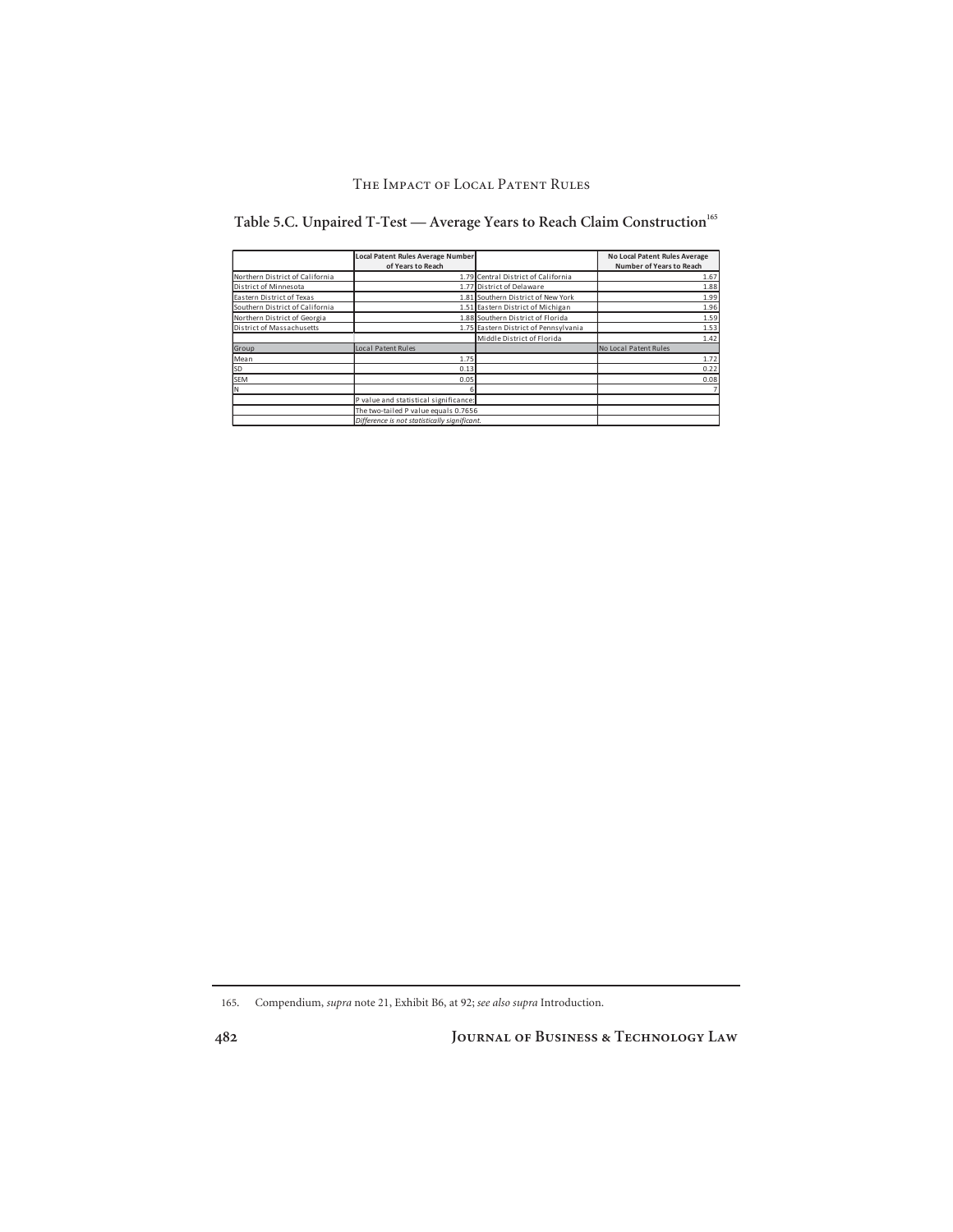### **Table 6. Jurisdictions Sorted by Volume with Outcomes — Wins Versus**  Resolutions<sup>166</sup>

| <b>Local Rules</b> | <b>Jurisdictions Ranked by Volume</b> | Terminated  | (a)                     | (b)                     | (c)                     | (d)        | (e)            | (f)           | (g)       |
|--------------------|---------------------------------------|-------------|-------------------------|-------------------------|-------------------------|------------|----------------|---------------|-----------|
| Adopted            | 100 or More Cases Filed and           | by 10/17/11 | Claimant                | <b>Defendant</b>        | Procedural              | Likely     | Consent        | Percent       | Percent   |
|                    |                                       |             | Win                     | Win                     | Grounds                 | Settlement | Judgment       | "Win"         | "Resolve" |
|                    |                                       |             |                         |                         |                         |            |                | <b>Result</b> | Result    |
|                    | Central District of California        | 2816        | 144                     | 270                     | 256                     | 1774       | 372            | 14.7%         | 85.3%     |
| (2001)             | Northern District of California       | 1734        | 74                      | 185                     | 171                     | 1218       | 86             | 14.9%         | 85.1%     |
| (2006)             | Eastern District of Texas             | 1610        | 69                      | 114                     | 285                     | 1084       | 58             | 11.4%         | 88.6%     |
| (2009)             | Northern District of Illinois         | 1561        | 52                      | 134                     | 156                     | 1111       | 108            | 11.9%         | 88.1%     |
|                    | District of Delaware                  | 1467        | 89                      | 120                     | 224                     | 955        | 79             | 14.2%         | 85.8%     |
| (2009)             | District of New Jersey                | 1356        | 48                      | 134                     | 268                     | 806        | 100            | 13.4%         | 86.6%     |
|                    | Southern District of New York         | 1236        | 57                      | 105                     | 125                     | 816        | 133            | 13.1%         | 86.9%     |
| (2008)             | District of Massachusetts             | 711         | 46                      | 84                      | 53                      | 480        | 48             | 18.3%         | 81.7%     |
| (2005)             | District of Minnesota                 | 705         | 32                      | 61                      | 40                      | 515        | 57             | 13.2%         | 86.8%     |
| (2006)             | Southern District of California       | 630         | 23                      | 64                      | 35                      | 467        | 41             | 13.8%         | 86.2%     |
|                    | Eastern District of Michigan          | 621         | 24                      | 62                      | 45                      | 459        | 31             | 13.8%         | 86.2%     |
|                    | Southern District of Florida          | 598         | 37                      | 74                      | 86                      | 363        | 38             | 18.6%         | 81.4%     |
| (2006)             | Northern District of Georgia          | 552         | 18                      | 62                      | 90                      | 312        | 70             | 14.5%         | 85.5%     |
|                    | Eastern District of Pennsylvania      | 531         | 16                      | 44                      | 68                      | 367        | 36             | 11.3%         | 88.7%     |
|                    | Middle District of Florida            | 520         | 35                      | 34                      | 68                      | 327        | 56             | 13.3%         | 86.7%     |
| (2009)             | Northern District of Texas            | 492         | 34                      | 28                      | 70                      | 329        | 31             | 12.6%         | 87.4%     |
|                    | Eastern District of Virginia          | 485         | 17                      | 42                      | 90                      | 302        | 34             | 12.2%         | 87.8%     |
| (2009)             | Western District of Washington        | 457         | 13                      | 55                      | 64                      | 286        | 39             | 14.9%         | 85.1%     |
| (2009)             | Northern District of Ohio             | 448         | 18                      | 40                      | 28                      | 342        | 20             | 12.9%         | 87.1%     |
|                    | District of Colorado                  | 445         | 11                      | 30                      | 35                      | 348        | 21             | 9.2%          | 90.8%     |
|                    | District of Utah                      | 435         | 17                      | 42                      | 38                      | 316        | 22             | 13.6%         | 86.4%     |
| (2008)             | Southern District of Texas            | 425         | 19                      | 55                      | 65                      | 265        | 21             | 17.4%         | 82.6%     |
|                    | Eastern District of New York          | 416         | 8                       | 44                      | 48                      | 276        | 40             | 12.5%         | 87.5%     |
|                    | District of Connecticut               | 337         | 5                       | 22                      | 32                      | 244        | 34             | 8.0%          | 92.0%     |
| (2011)             | Eastern District of Missouri          | 335         | 17                      | 26                      | 29                      | 198        | 65             | 12.8%         | 87.2%     |
|                    | Western District of Wisconsin         | 322         | 17                      | 51                      | 43                      | 190        | $^{21}$        | 21.1%         | 78.9%     |
|                    | District of Arizona                   | 304         | 12                      | 29                      | 29                      | 211        | 23             | 13.5%         | 86.5%     |
|                    | District of Oregon                    | 285         | 23                      | 25                      | 12                      | 183        | 42             | 16.8%         | 83.2%     |
|                    | Eastern District of Wisconsin         | 284         | 9                       | 40                      | 24                      | 193        | 18             | 17.3%         | 82.7%     |
| (2011)             | District of Maryland                  | 283         | $\overline{7}$          | 27                      | 45                      | 189        | 15             | 12.0%         | 88.0%     |
| (2010)             | Southern District of Ohio             | 257         | 11                      | 27                      | 28                      | 174        | 17             | 14.8%         | 85.2%     |
|                    | Western District of Texas             | 247         | 11                      | 21                      | 28                      | 177        | 10             | 13.0%         | 87.0%     |
| (2011)             | District of Nevada                    | 240         | 33                      | 30                      | 18                      | 144        | 15             | 26.3%         | 73.8%     |
| (2005)             | Western District of Pennsylvania      | 220         | 8                       | 22                      | 24                      | 150        | 16             | 13.6%         | 86.4%     |
| (2009)             | Southern District of Indiana          | 206         | 10                      | 12                      | 30                      | 143        | 11             | 10.7%         | 89.3%     |
|                    | District of Columbia                  | 183         | 14                      | 34                      | 53                      | 78         | $\overline{4}$ | 26.2%         | 73.8%     |
|                    | Western District of Michigan          | 179         | 10                      | 18                      | 11                      | 123        | 17             | 15.6%         | 84.4%     |
|                    | Western District of New York          | 176         | 6                       | 11                      | 19                      | 129        | 11             | 9.7%          | 90.3%     |
| (2011)             | Western District of North Carolina    | 170         | 6                       | 11                      | 10                      | 125        | 18             | 10.0%         | 90.0%     |
| (2012)             | Middle District of North Carolina     | 159         | $\overline{7}$          | 11                      | $\overline{6}$          | 112        | 23             | 11.3%         | 88.7%     |
|                    | District of South Carolina            | 147         | $6\phantom{a}$          | 18                      | 12                      | 99         | 12             | 16.3%         | 83.7%     |
|                    | Northern District of Indiana          | 128         | $\mathbf{1}$            | 11                      | 9                       | 93         | 14             | 9.4%          | 90.6%     |
| (2012)             | Northern District of New York         | 119         | 5                       | $\overline{7}$          | 8                       | 90         | 9              | 10.1%         | 89.9%     |
|                    | Eastern District of California        | 119         | 9                       | 18                      | 8                       | 76         | 8              | 22.7%         | 77.3%     |
|                    | Western District of Missouri          | 112         | 5                       | 13                      | $\overline{\mathbf{3}}$ | 82         | 9              | 16.1%         | 83.9%     |
|                    | Eastern District of Louisiana         | 101         | $\overline{4}$          | $\overline{\mathbf{c}}$ | 22                      | 59         | 14             | 5.9%          | 94.1%     |
|                    | District of Kansas                    | 101         | $\overline{\mathbf{3}}$ | 6                       | 9                       | 74         | 9              | 8.9%          | 91.1%     |

166. Compendium, *supra* note 21, Exhibit C4, at 101. This represents a survey of all 27,096 cases in the Lex Machina database terminated at the district court level by October 17, 2011, when this data was collected and analyzed. The above table lists only jurisdictions where 100 or more cases terminated and available for review in the Lex Machina database in order to focus on the most active patent districts. The remaining of the ninety-four U.S. district courts can be found in Appendix A. *See supra* note 242. Summary of the data reviewed using Lex Machina is on file with the author and available upon request. The reviewed data has been analyzed as follows. The outcome columns are labeled similarly to how outcomes are classified in Lex Machina with some modifications to clarify the value in the context of this study. These outcome labels are otherwise selfexplanatory: (a) claimant win; (b) claim defendant win; (c) resolved on procedural grounds; (d) likely settlement; and (e) consent judgment. Column (f) combines (a) and (b) to provide a percentage of cases with a "win" result. Column (g) combines (c), (d), and (e) to provide a percentage of cases with a "resolved" result, meaning generally that the case was not decided in favor of one party or the other "on the merits." *See, e.g.*, Lemley, *supra* note 11, at 405 n.12, 406, 411 (explaining the reasoning for characterizing cases in this manner when analyzing litigation outcomes).

**Vol. 8, No. 2 2013 483**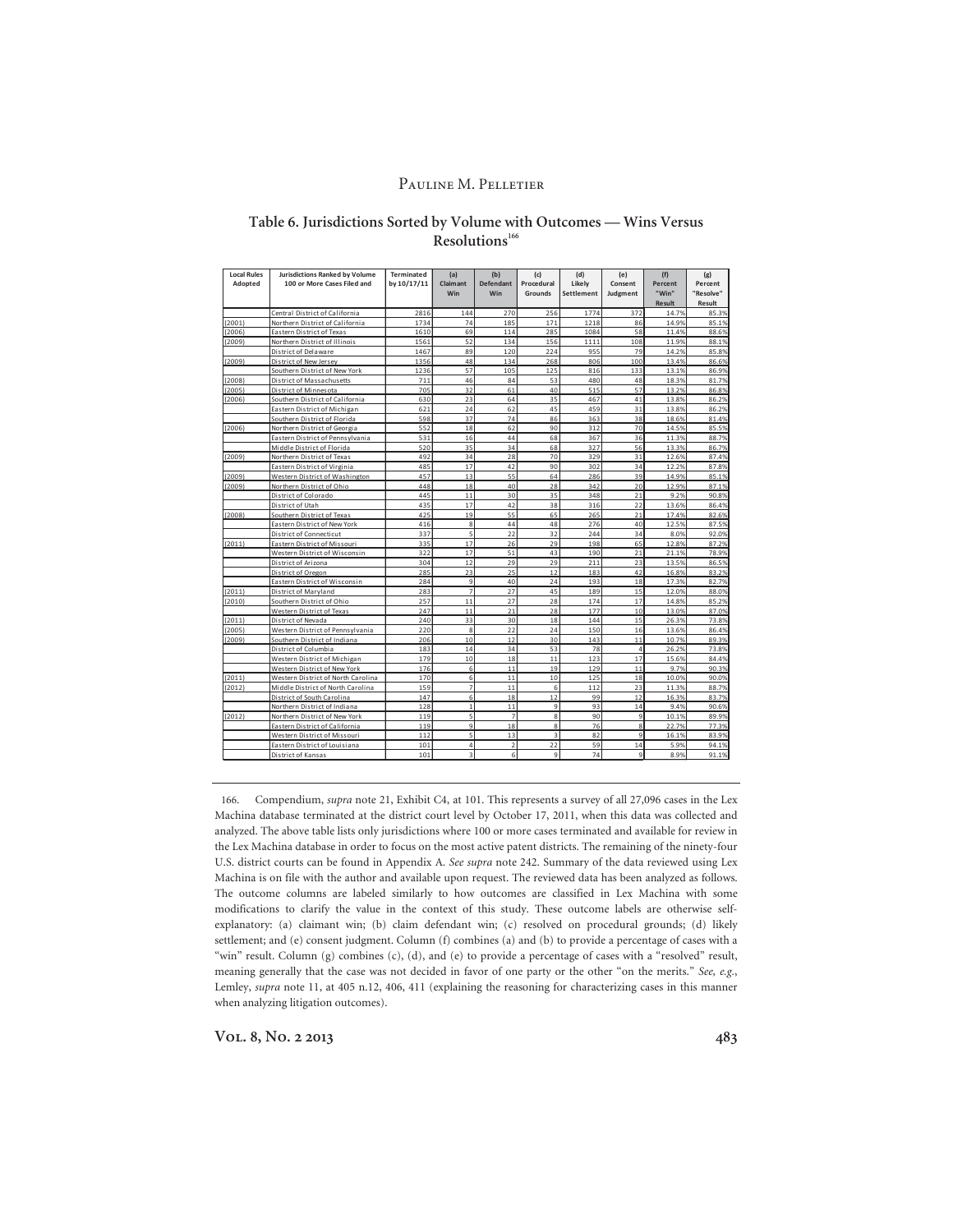# Table 7.A. Comparison of Outcomes (Win Result and *Not* Resolution)<sup>167</sup>

|                                 | <b>Local Patent Rules Percent</b>            |                                        | <b>No Local Patent Rules Percent</b> |
|---------------------------------|----------------------------------------------|----------------------------------------|--------------------------------------|
|                                 | "Win" Result                                 |                                        | "Win" Result                         |
| District of Massachusetts       |                                              | 18.3% Central District of California   | 14.7%                                |
| Eastern District of Texas       |                                              | 11.4% District of Delaware             | 14.2%                                |
| Southern District of California |                                              | 13.8% Southern District of New York    | 13.1%                                |
| Northern District of Georgia    |                                              | 14.5% Eastern District of Michigan     | 13.8%                                |
| District of Minnesota           |                                              | 13.2% Southern District of Florida     | 18.6%                                |
| Northern District of California |                                              | 14.9% Eastern District of Pennsylvania | 11.3%                                |
|                                 |                                              | Middle District of Florida             | 13.3%                                |
| Group                           | Local Patent Rules                           |                                        | No Local Patent Rules                |
| Mean                            | 14.35                                        |                                        | 14.14                                |
| SD                              | 2.29                                         |                                        | 2.24                                 |
| <b>SEM</b>                      | 0.94                                         |                                        | 0.85                                 |
| IΝ                              | 6.00                                         |                                        | 7.00                                 |
|                                 | P value and statistical significance:        |                                        |                                      |
|                                 | The two-tailed P value equals 0.8724         |                                        |                                      |
|                                 | Difference is not statistically sianificant. |                                        |                                      |

Table 7.B. Comparison of Resolution (Settlement/Consent/Procedural)<sup>168</sup>

|                                 | <b>Local Patent Rules Percent</b>            |                                        | <b>No Local Patent Rules Percent</b> |
|---------------------------------|----------------------------------------------|----------------------------------------|--------------------------------------|
|                                 | "Resolve" Result                             |                                        | "Resolve" Result                     |
| District of Massachusetts       |                                              | 81.7% Central District of California   | 85.3%                                |
| Eastern District of Texas       |                                              | 88.6% District of Delaware             | 85.8%                                |
| Southern District of California |                                              | 86.2% Southern District of New York    | 86.9%                                |
| Northern District of Georgia    |                                              | 85.5% Eastern District of Michigan     | 86.2%                                |
| District of Minnesota           |                                              | 86.8% Southern District of Florida     | 81.4%                                |
| Northern District of California |                                              | 85.1% Eastern District of Pennsylvania | 88.7%                                |
|                                 |                                              | Middle District of Florida             | 86.7%                                |
| Group                           | Local Patent Rules                           |                                        | No Local Patent Rules                |
| Mean                            | 85.65                                        |                                        | 85.86                                |
| <b>SD</b>                       | 2.29                                         |                                        | 2.24                                 |
| SEM                             | 0.94                                         |                                        | 0.85                                 |
| lΝ                              | 6                                            |                                        |                                      |
|                                 | P value and statistical significance:        |                                        |                                      |
|                                 | The two-tailed P value equals 0.8724         |                                        |                                      |
|                                 | Difference is not statistically sianificant. |                                        |                                      |

Table 7.C. Comparison of Claimant Win Outcomes (Claimant Wins)<sup>169</sup>

|                                 | <b>Local Patent Rules Percent of</b>         |                                       | No Local Patent Rules Percent of |
|---------------------------------|----------------------------------------------|---------------------------------------|----------------------------------|
|                                 | <b>Claimant Wins</b>                         |                                       | <b>Claimant Wins</b>             |
| Northern District of California |                                              | 4.3% Central District of California   | 5.1%                             |
| District of Minnesota           |                                              | 4.5% District of Delaware             | 6.1%                             |
| Eastern District of Texas       |                                              | 4.3% Southern District of New York    | 4.6%                             |
| Southern District of California |                                              | 3.7% Eastern District of Michigan     | 3.9%                             |
| Northern District of Georgia    |                                              | 3.3% Southern District of Florida     | 6.2%                             |
| District of Massachusetts       |                                              | 6.5% Eastern District of Pennsylvania | 3.0%                             |
|                                 |                                              | Middle District of Florida            | 6.7%                             |
| Group                           | <b>Local Patent Rules</b>                    |                                       | No Local Patent Rules            |
| Mean                            | 4.43                                         |                                       | 5.09                             |
| <b>SD</b>                       | 1.11                                         |                                       | 1.35                             |
| SEM                             | 0.45                                         |                                       | 0.51                             |
| IN.                             |                                              |                                       |                                  |
|                                 | P value and statistical significance:        |                                       |                                  |
|                                 | The two-tailed P value equals 0.3658         |                                       |                                  |
|                                 | Difference is not statistically significant. |                                       |                                  |

167. Compendium, *supra* note 21, Exhibit D1, at 102; *see also supra* Introduction.

168. Compendium, *supra* note 21, Exhibit D1, at 103; *see also supra* Introduction.

169. Compendium, *supra* note 21, Exhibit D1, at 104; *see also supra* Introduction.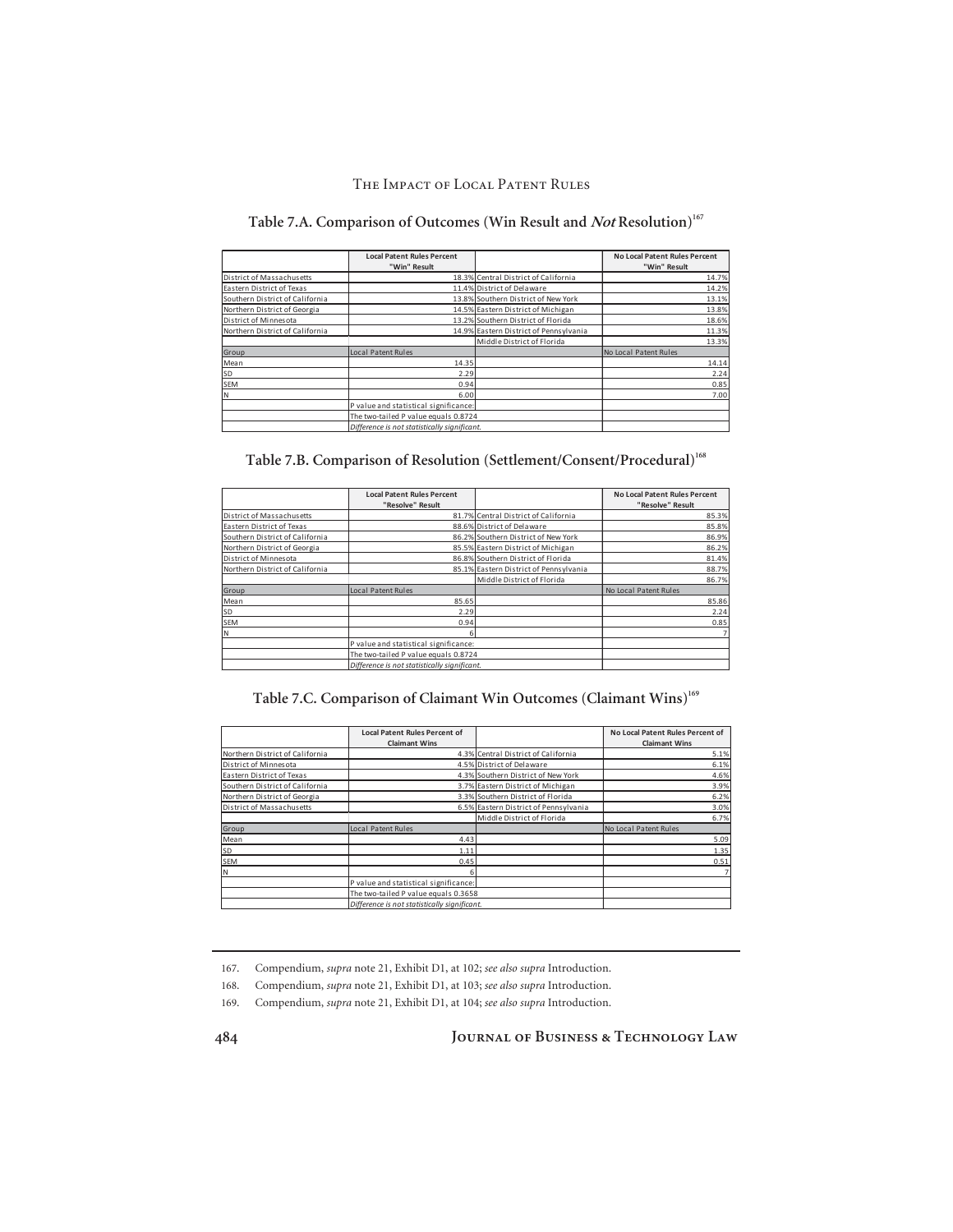**Table 7.D. Comparison of Defendant Win Outcomes (Defendant Wins)170**

|                                 | <b>Local Patent Rules Percent of</b>         |                                        | No Local Patent Rules Percent of |
|---------------------------------|----------------------------------------------|----------------------------------------|----------------------------------|
|                                 | <b>Claim Defendant Wins</b>                  |                                        | <b>Claim Defendant Wins</b>      |
| Northern District of California |                                              | 10.7% Central District of California   | 9.6%                             |
| District of Minnesota           |                                              | 8.7% District of Delaware              | 8.2%                             |
| Eastern District of Texas       |                                              | 7.1% Southern District of New York     | 8.5%                             |
| Southern District of California |                                              | 10.2% Eastern District of Michigan     | 10.0%                            |
| Northern District of Georgia    |                                              | 11.2% Southern District of Florida     | 12.4%                            |
| District of Massachusetts       |                                              | 11.8% Eastern District of Pennsylvania | 8.3%                             |
|                                 |                                              | Middle District of Florida             | 6.5%                             |
| Group                           | <b>Local Patent Rules</b>                    |                                        | No Local Patent Rules            |
| Mean                            | 9.95                                         |                                        | 9.07                             |
| SD                              | 1.75                                         |                                        | 1.85                             |
| <b>SEM</b>                      | 0.71                                         |                                        | 0.70                             |
| N                               |                                              |                                        | $\overline{7}$                   |
|                                 | P value and statistical significance:        |                                        |                                  |
|                                 | The two-tailed P value equals 0.4001         |                                        |                                  |
|                                 | Difference is not statistically sianificant. |                                        |                                  |

*A. Comparing Local Patent Rules and Predicting Effects on Timing of Resolution Likely to Result from Scheduling, Initial Disclosures, and Claim Construction*

*1. Comparison of Local Patent Rules* 

**Chart 1. Northern District of California Versus Eastern District of Texas<sup>171</sup>**

| Northern District of California, Local Patent Rules (2000) |                                    | Eastern District of Texas, Local Patent Rules (2005) |                                                   |                                    |                               |
|------------------------------------------------------------|------------------------------------|------------------------------------------------------|---------------------------------------------------|------------------------------------|-------------------------------|
| <b>Case Management</b><br>Conference                       | Infringement<br><b>Contentions</b> | <b>Invalidity Contentions</b>                        | <b>Case Management</b><br>Conference              | Infringement<br><b>Contentions</b> | <b>Invalidity Contentions</b> |
| Rule 26(f) addresses                                       | Due ≤ 14 Days after                | Due ≤ 45 Days after                                  | Rule 26(f) addresses                              | Due 10 Days before                 | Due ≤ 45 Days after           |
| lclaim construction                                        | Case Management                    | Inf. Cont. received by                               | claim construction                                | Case Management                    | Inf. Cont. received by        |
| issues. L.R. 2-1(a)(2)-                                    | Conference L.R. 3-1;               | Def. L.R. 3-3; and                                   | issues. L.R. 2-1(a)(1)-                           | Conference L.R. 3-1;               | Def. L.R. 3-3; and            |
| (4); Rule 16 as well.                                      | produce documents.                 | produce documents.                                   | (5); Rule 16 as well.                             | produce documents.                 | produce documents.            |
| <b>Proposed Terms of</b>                                   | <b>Preliminary Claim</b>           | <b>Joint Claim</b>                                   | <b>Proposed Terms of</b>                          | <b>Preliminary Claim</b>           | <b>Joint Claim</b>            |
| <b>Claim Construction</b>                                  | <b>Constructions</b>               | <b>Constructions</b>                                 | <b>Claim Construction</b>                         | <b>Constructions</b>               | <b>Constructions</b>          |
| lDue ≤ 14 after Inv.                                       | Due $\leq$ 21 after terms:         | Due $\leq 60$ after Inv.                             | Due $\leq 10$ after Inv.                          | Due $\leq 20$ after terms;         | Due $\leq 60$ after Inv.      |
| Cont.; exchanged by                                        | exchanged by the                   | Cont. served L.R. 4-3:                               | Cont.; exchanged by                               | exchanged by the                   | Cont. served L.R. 4-3:        |
| the parties L.R. 4-1;                                      | parties L.R. 4-2; with             | identifying claim                                    | the parties L.R. 4-1; $\S$ parties L.R. 4-2; with |                                    | identifying claim             |
| list of top 10 terms.                                      | extrinsic evidence.                | const. witnesses.                                    | 112 contentions.                                  | extrinsic evidence.                | const. witnesses.             |
| <b>Claim Construction</b>                                  | <b>Claim Construction</b>          | <b>Claim Construction</b>                            | <b>Claim Construction</b>                         | <b>Claim Construction</b>          | <b>Claim Construction</b>     |
| <b>Discovery Closed</b>                                    | <b>Briefing Period</b>             | <b>Hearing Scheduled</b>                             | <b>Discovery Closed</b>                           | <b>Briefing Period</b>             | <b>Hearing Scheduled</b>      |
| Must be completed ≤                                        | $P's Brief Due \leq 45$            | Subject to Court's                                   | Must be completed ≤                               | P's Brief Due < 45                 | Subject to Court's            |
| 30 after joint claim                                       | from Joint Const.; D's             | calendar but ~ 14                                    | 30 after joint claim                              | from Joint Const.; D's             | calendar but ~ 14             |
| const. filed L.R. 4-4.                                     | $Resp. Due \leq 14; P's$           | days after reply brief                               | const. filed L.R. 4-4.                            | Resp. Due $\leq 14$ ; P's          | days after reply brief        |
| L.R. 4-5 for Briefing.                                     | Reply Due $\leq 7$ .               | lin L.R. 4-5 is filed.                               | L.R. 4-5 for Briefing.                            | Reply Due $\leq 7$ .               | lin L.R. 4-5 is filed.        |

Comparing the Northern District of California's local patent rules side-by-side with those of the Eastern District of Texas emphasizes their similarity as discussed previously in Part I.A.

Charts included in Part II.A.2(a) through (c) on the following page illustrate that patent cases — whether litigated in districts with or without local patent rules proceed along roughly the same timeline. More than half (fifty-two percent, sixty-

<sup>170.</sup> Compendium, *supra* note 21, Exhibit D1, at 105; *see also supra* Introduction.

<sup>171.</sup> Compendium, *supra* note 21, Exhibit E1, at 106; *see also supra* Part I.A.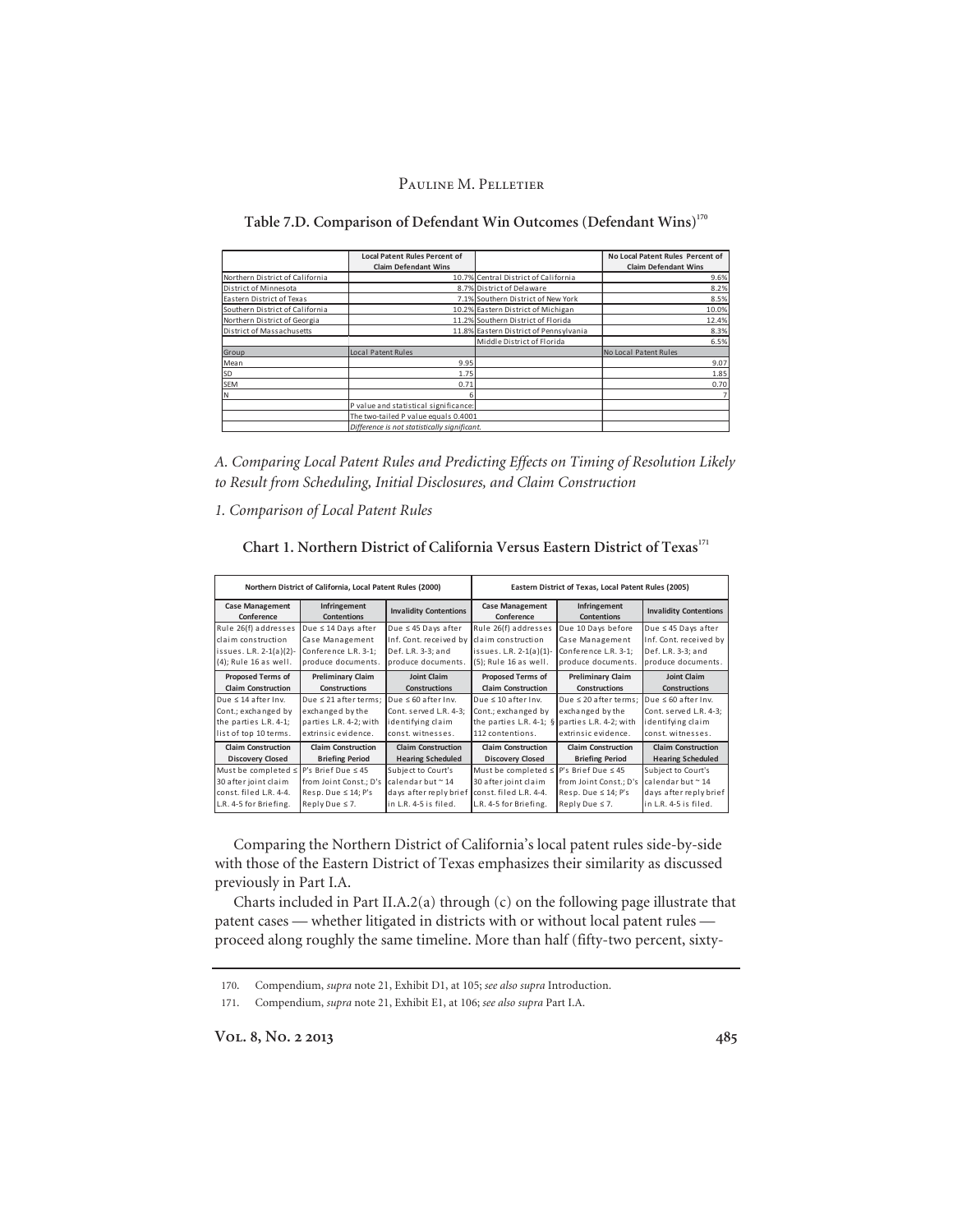three percent, seventy-one percent) in the Northern District of California, the District of Delaware, and the Eastern District of Texas respectively, take one to two years to reach claim construction.<sup>172</sup> After that, a majority (sixty-six percent, sixtytwo percent, eighty-two percent) in the Northern District of California, the District of Delaware, and the Eastern District of Texas respectively, will close *within a year* of the claim construction.<sup>173</sup>

Despite the notable similarity of their rules, more cases reached claim construction in less than a year in the Northern District of California, twenty-two percent, than in the Eastern District of Texas, six percent, and significantly more cases closed within a year of claim construction in the Eastern District of Texas, eighty-two percent.<sup>174</sup> The variation may reflect the impact of case management on pendency.

### *2. Overview of Pendency by Percentage*



### **Chart 2. Overview of Pendency — Northern District of California175**

<sup>172.</sup> *See* Compendium, *supra* note 21, Exhibits F1–2, at 107–11, Exhibits G1–2, at 112–15, Exhibits H1–4, at 116–26; *infra* Charts 2–4.

<sup>173.</sup> *See* Compendium, *supra* note 21, Exhibits F1–2, at 107–11, Exhibits G1–2, at 112–15, Exhibits H1–4, at 116–26; *infra* Charts 2–4.

<sup>174.</sup> *See* Compendium, *supra* note 21, Exhibits F1–2, at 107–11, Exhibits G1–2, at 112–15, Exhibits H1–4, at 116–26; *infra* Charts 2–4.

<sup>175.</sup> Compendium, *supra* note 21, Exhibit F2, at 111.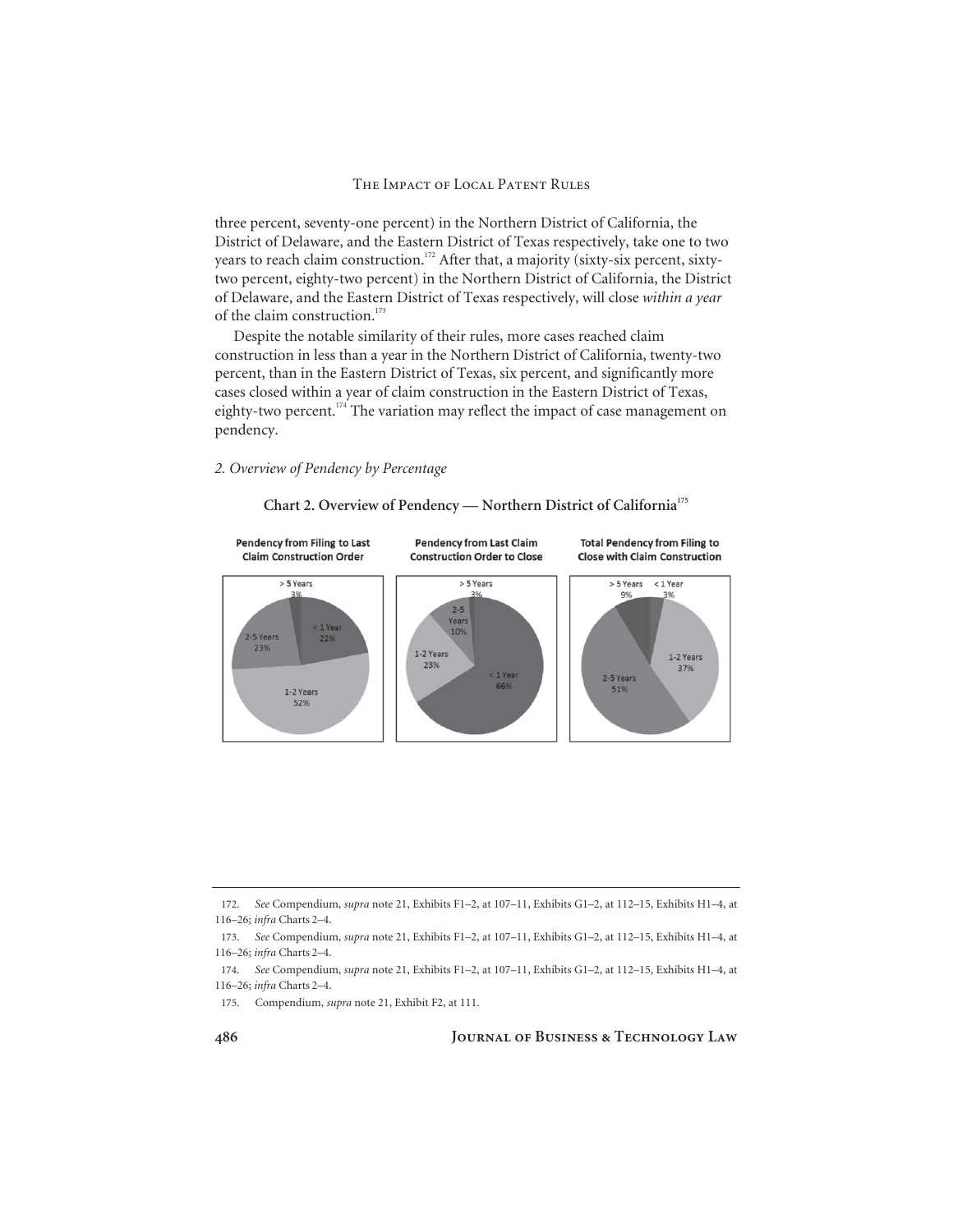

## Chart 3. Overview of Pendency — District of Delaware<sup>176</sup>





176. Compendium, *supra* note 21, Exhibit G2, at 115.

177. Compendium, *supra* note 21, Exhibit H4, at 126.

Vol. 8, No. 2 2013 **487**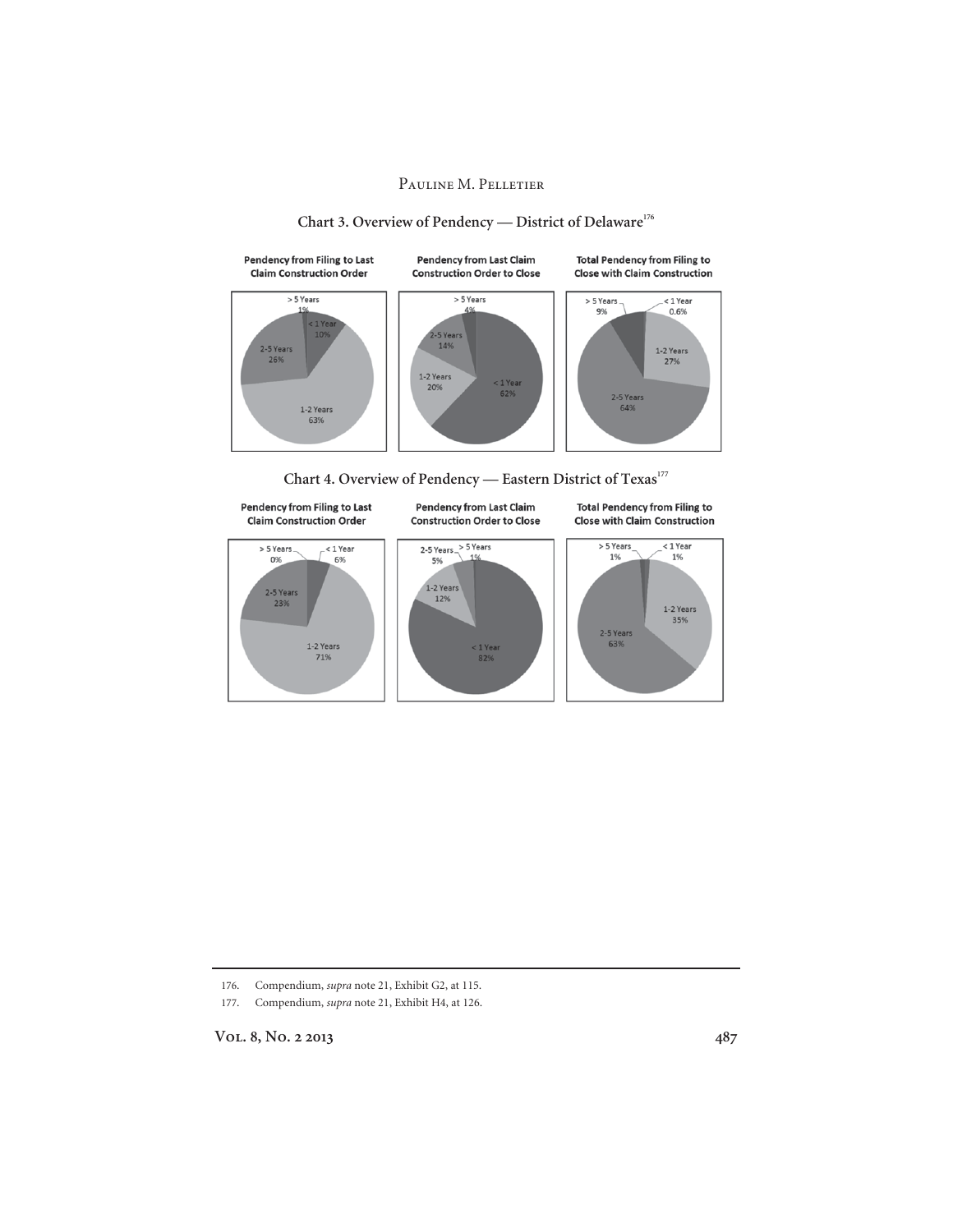- *3. Ten Year Filing Trends and Pendency by Percentage*
- *a. Northern District of California*



Chart 5. Northern District of California — Ten Year Filing Trends<sup>178</sup>

### **Table 8. Northern District of California — Timing Relative to Claim**  Construction<sup>179</sup>

| Total Cases Opened and Closed: 1734 Claim Construction Milestone: 209                |  |  |  |  |  |
|--------------------------------------------------------------------------------------|--|--|--|--|--|
| Sample Size 209, excluding cases without date of court's claim construction order(s) |  |  |  |  |  |
| Average Time from Filing to Claim Construction: 1.72 years                           |  |  |  |  |  |
| Number and Percentage < 1 Year: 46, 22%                                              |  |  |  |  |  |
| Number and Percentage 1-2 Years: 109, 52%                                            |  |  |  |  |  |
| Number and Percentage 2-5 Years: 48, 23%                                             |  |  |  |  |  |
| Number and Percentage > 5 Years: 6, 3%                                               |  |  |  |  |  |
| Average Time from Claim Construction to Resolution: 0.96 years                       |  |  |  |  |  |
| Number and Percentage < 1 Year: 138, 66%                                             |  |  |  |  |  |
| Number and Percentage 1-2 Years: 47, 23%                                             |  |  |  |  |  |
| Number and Percentage 2-5 Years: 21, 10%                                             |  |  |  |  |  |
| Number and Percentage > 5 Years: 3, 1%                                               |  |  |  |  |  |
| Average Overall Pendency with Claim Construction: 2.7 years                          |  |  |  |  |  |
| Number and Percentage < 1 Year: 7, 3%                                                |  |  |  |  |  |
| Number and Percentage 1-2 Years: 77, 37%                                             |  |  |  |  |  |
| Number and Percentage 2-5 Years: 107, 51%                                            |  |  |  |  |  |
| Number and Percentage > 5 Years: 18, 9%                                              |  |  |  |  |  |

178. Compendium, *supra* note 21, Exhibit F2, at 111.

179. *Id.*

**488 Journal of Business & Technology Law**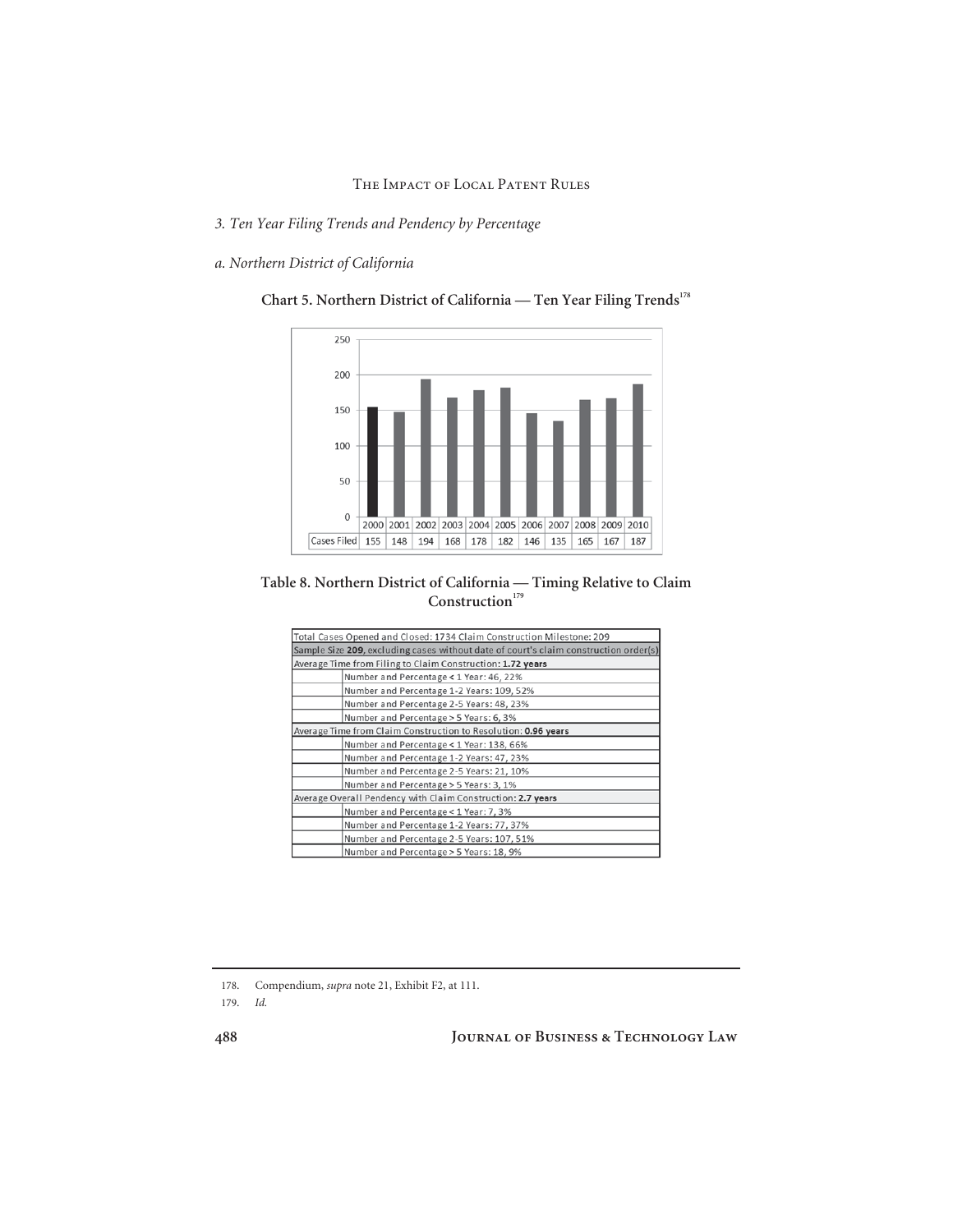

Chart 6. Northern District of California — Overview of Pendency by Percentage<sup>180</sup>

*b. District of Delaware* 





180. *Id.*

181. Compendium, *supra* note 21, Exhibit G2, at 115.

**Vol. 8, No. 2 2013 489**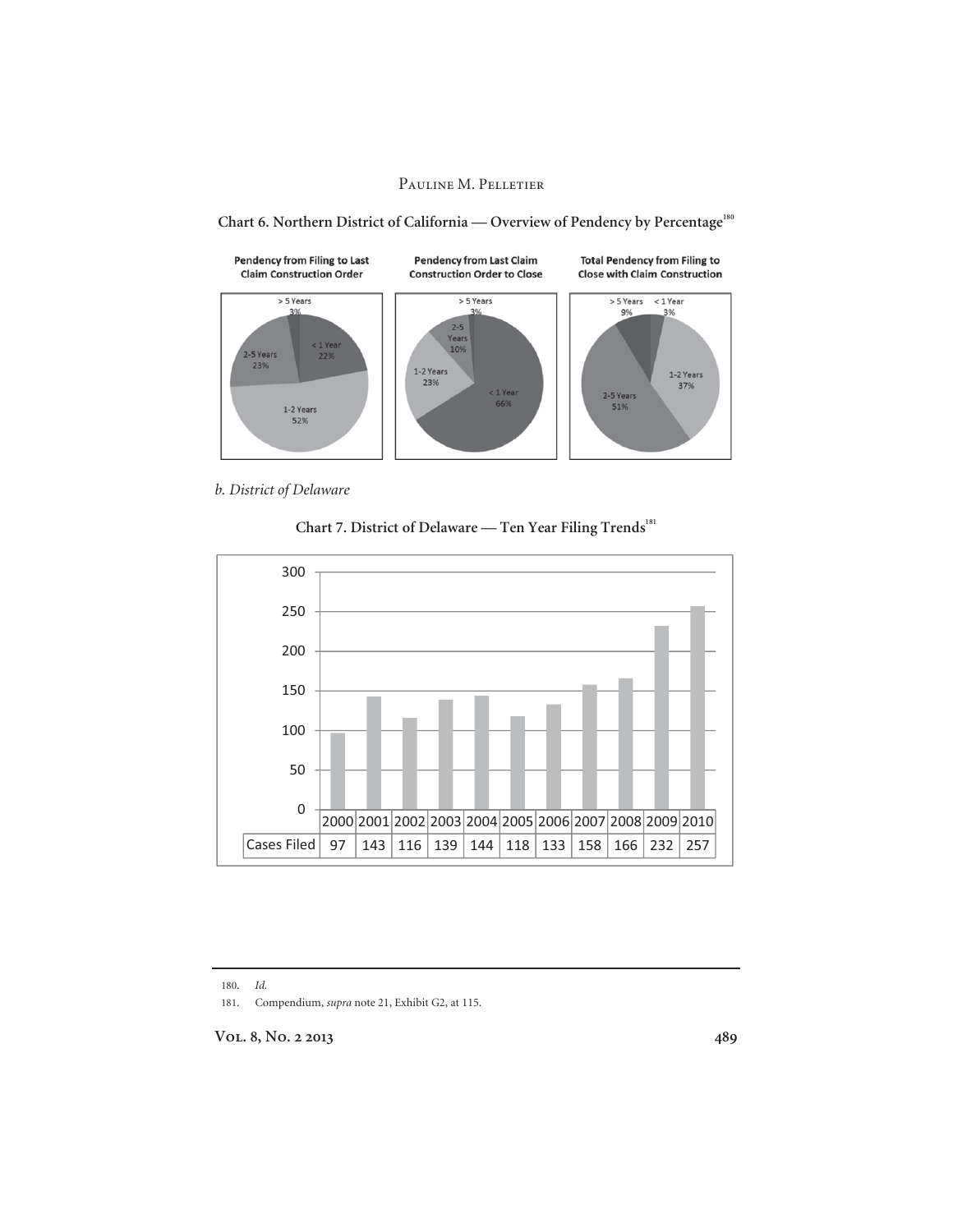| Total Cases Opened and Closed: 1467 Claim Construction Milestone: 257                |  |
|--------------------------------------------------------------------------------------|--|
| Sample Size 161, excluding cases without date of court's claim construction order(s) |  |
| Average Time from Filing to Claim Construction: 1.76 years                           |  |
| Number and Percentage < 1 Year: 16, 10%                                              |  |
| Number and Percentage 1-2 Years: 102, 63%                                            |  |
| Number and Percentage 2-5 Years: 41, 26%                                             |  |
| Number and Percentage > 5 Years: 2, 1%                                               |  |
| Average Time from Claim Construction to Resolution: 1.2 years                        |  |
| Number and Percentage < 1 Year: 100, 62%                                             |  |
| Number and Percentage 1-2 Years: 33, 21%                                             |  |
| Number and Percentage 2-5 Years: 22, 14%                                             |  |
| Number and Percentage > 5 Years: 6, 4%                                               |  |
| Average Overall Pendency with Claim Construction: 3.0 years                          |  |
| Number and Percentage < 1 Year: 1, 0.6%                                              |  |
| Number and Percentage 1-2 Years: 43, 27%                                             |  |
| Number and Percentage 2-5 Years: 103, 64 %                                           |  |
| Number and Percentage > 5 Years: 14, 9%                                              |  |

Table 9. District of Delaware — Timing Relative to Claim Construction<sup>182</sup>

Chart 10. District of Delaware — Overview of Pendency by Percentage<sup>183</sup>



| o m<br>$\sim$ |  |
|---------------|--|
|               |  |

183. *Id.*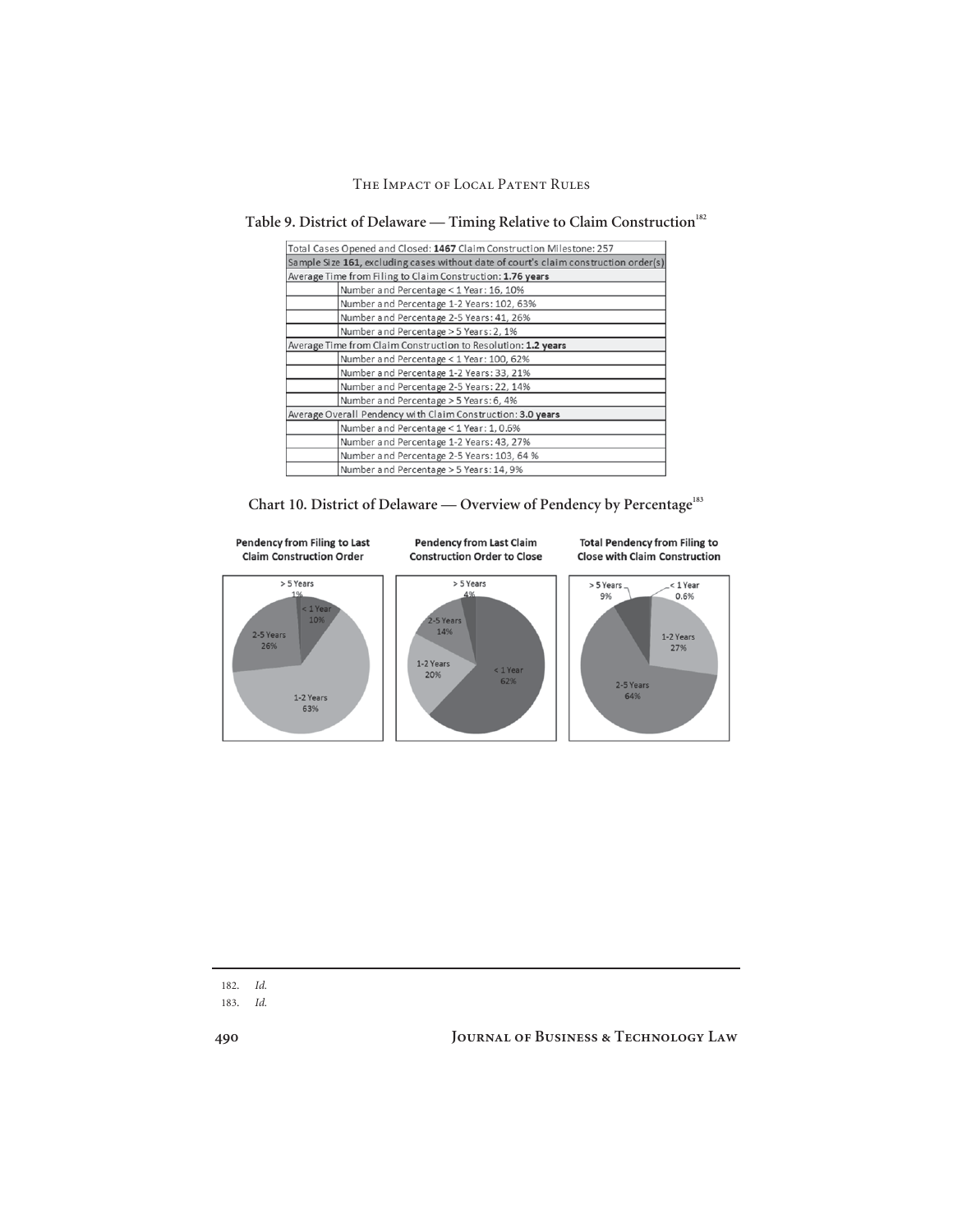### *c. Eastern District of Texas*





**Table 10. Eastern District of Texas — Timing Relative to Claim Construction<sup>185</sup>**

| Total Cases Opened and Closed: 1610 Claim Construction Milestone: 443 |                    |                     |                    |  |  |  |  |
|-----------------------------------------------------------------------|--------------------|---------------------|--------------------|--|--|--|--|
| Average Timing and Pendency                                           | Pre-2005 61 cases  | Post-2005 260 cases | Overall Sample 321 |  |  |  |  |
| Filing to Claim Construction                                          | Pre-2005 1.5 Years | Post-2005 1.8 Years | Overall 1.7 Years  |  |  |  |  |
| Number and Percent < 1 Year:                                          | 3,5%               | 15,6%               | 18,6%              |  |  |  |  |
| Number and Percent 1-2 Years:                                         | 51,84%             | 178,68%             | 229, 71%           |  |  |  |  |
| Number and Percent 2-5 Years:                                         | 7,11%              | 67,26%              | 74,23%             |  |  |  |  |
| Number and Percent > 5 Years:                                         | 0. N/A             | 0, N/A              | 0, N/A             |  |  |  |  |
| Claim Construction to Resolution                                      | Pre-2005 1.0 Years | Post-2005 0.6 Years | Overall 0.7 Years  |  |  |  |  |
| Number and Percent < 1 Year:                                          | 40.66%             | 223,86%             | 263, 82%           |  |  |  |  |
| Number and Percent 1-2 Years:                                         | 15, 25%            | 25,10%              | 40,12%             |  |  |  |  |
| Number and Percent 2-5 Years:                                         | 4,7%               | 12,5%               | 16,5%              |  |  |  |  |
| Number and Percent > 5 Years:                                         | 2.3%               | 0. N/A              | 2.0.6%             |  |  |  |  |
| Overall Pendency with Markman                                         | Pre-2005 2.6 Years | Post-2005 2.4 Years | Overall 2.4 Years  |  |  |  |  |
| Number and Percent < 1 Year:                                          | 1.2%               | 3.1%                | 4.1%               |  |  |  |  |
| Number and Percent 1-2 Years:                                         | 21, 34%            | 91,35%              | 132, 41%           |  |  |  |  |
| Number and Percent 2-5 Years:                                         | 36,59%             | 165.63%             | 201.63%            |  |  |  |  |
| Number and Percent > 5 Years:                                         | 3,5%               | 1,0.4%              | 4,1%               |  |  |  |  |

184. Compendium, *supra* note 21, Exhibit H4, at 126.

185. *Id.*

**Vol. 8, No. 2 2013 491**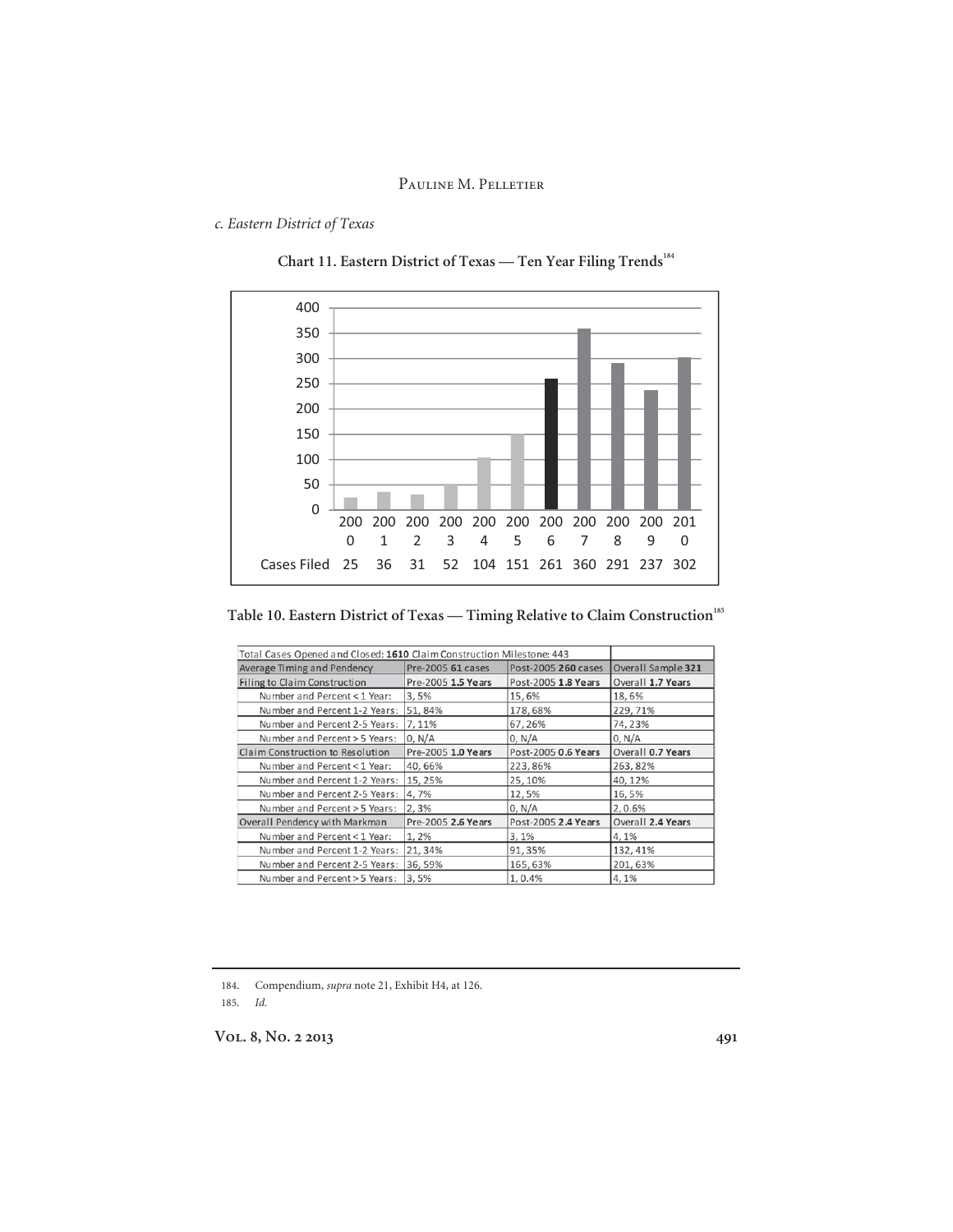

**Chart 12. Eastern District of Texas — Overview of Pendency by Percentage<sup>186</sup>**

*B. Litigants Often Select Venue Based on the Speed with Which They Perceive a Case Will Proceed to Trial, but Ninety Percent Do Not Reach* Markman *and Seventy-Five Percent Are Resolved* 

The increasing number of jurisdictions adopting local patent rules reflects their growing acceptance and acclaim.<sup>187</sup> However, perhaps an unintentional and inevitable consequence of the resulting procedural variation is that it sets the ideal climate for forum shopping.188 A growing body of commentary has focused on the speed of dockets as driving the probability of reaching differential outcomes in these so-called "rocket-dockets."189 As a strategic matter, litigants often select venue based on the probability that, and speed with which, their case will likely proceed to trial.190 Indeed, many commentators note that local trends not only have the potential to influence such forum choices but in fact reflect the belief of litigants

<sup>186.</sup> *Id.*

<sup>187.</sup> *See* Pak, *supra* note 40, at 44 n.1 (listing the districts to adopt local patent rules following the Northern District of California).

<sup>188.</sup> *See* Lemley, *supra* note 11, at 419 (noting that certain districts are more desirable than others); Leychkis, *supra* note 46, at 204 (finding an increased concentration of patent litigation in certain districts); Moore, *supra* note 46, at 561 (mentioning that different procedures and potential outcomes creates an environment for forum shopping); Carter G. Phillips, *Lewis F. Powell Lecture*, 66 WASH. & LEE L. REV. 1467, 1472 (2009) (declaring forum shopping a "serious problem" in patent litigation); Taylor, *supra* note 46, at 583 (discussing possible solutions to the forum shopping problem).

<sup>189.</sup> *See generally* Leychkis, *supra* note 46; George F. Pappas & Robert G. Sterne, *Patent Litigation in the Eastern District of Virginia*, 35 IDEA 36 (1995).

<sup>190.</sup> *See* Lemley, *supra* note 11, at 413 (discussing benefits of speedy trials); Leychkis, *supra* note 46, at 204 (noting the concentration of patent litigation); Moore, *supra* note 46, at 568 (stating that speed of trial is one of the main factors considered when forum shopping); Phillips, *supra* note 188, at 1472 (finding that inconsistent decisions by district courts contributes to forum shopping); Taylor, *supra* note 46, at 583 (noting that patent rules may be the reason for increased patent litigation in the Eastern District of Texas).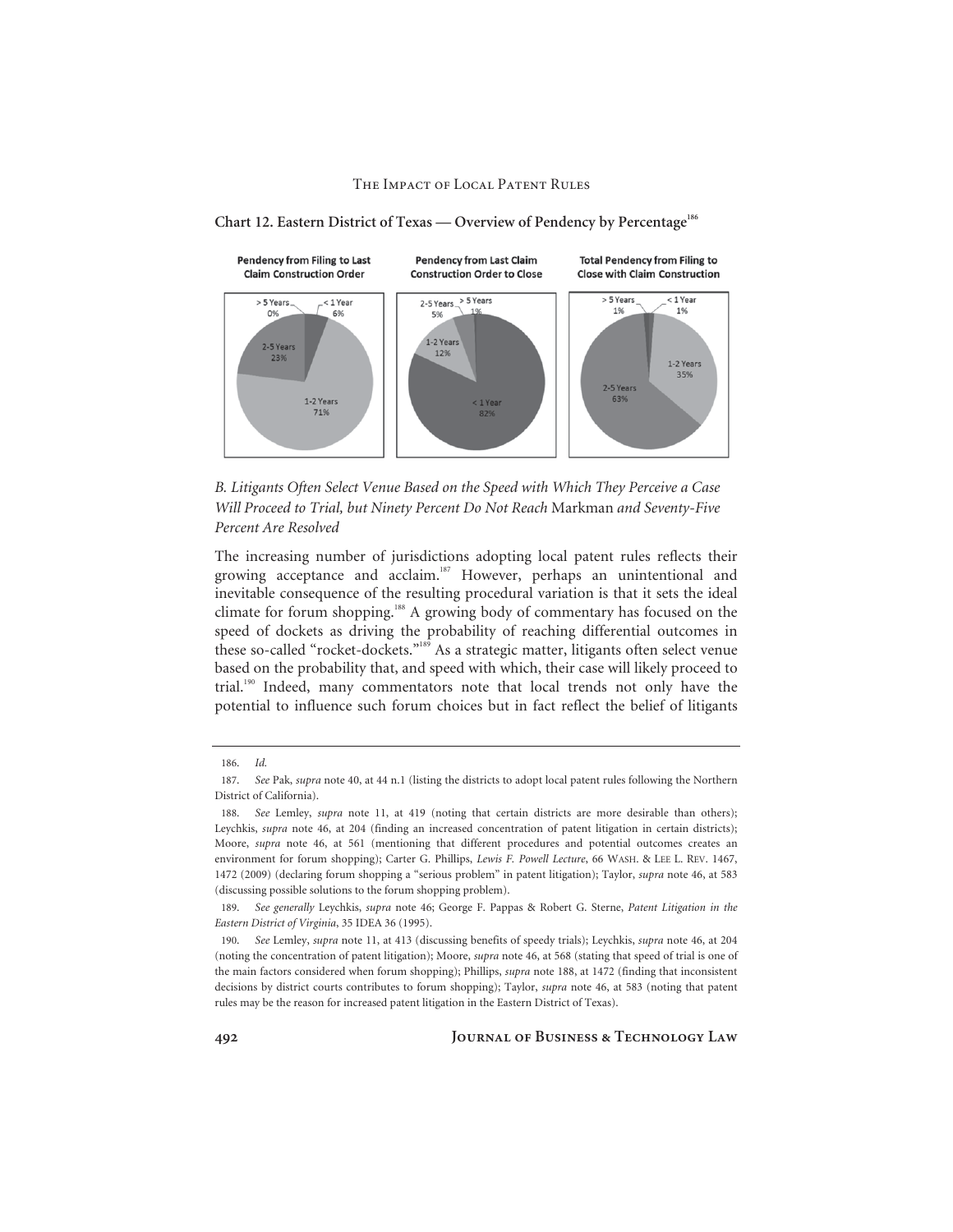that such trends have the potential to determine outcomes.<sup>191</sup> Convenient stereotypes for the litigious patent-owner plaintiff and risk- or trial-averse defendant act out the forum shopping hypothesis.<sup>192</sup> Patent owners will seek out sympathetic juries in jurisdictions where patent claims reach trial as quickly as possible — e.g., to obtain injunctive relief, leave less time for defendants to design around, avoid wasting patent term, and get a quick settlement to stock their war chest.<sup>193</sup> For the same reasons, defendants often prefer jurisdictions reputed to grant summary judgment and docket trial far in the future — e.g., to stave off a jury trial and leave time to settle claims more favorably.<sup>194</sup> To the extent local patent rules dictate a contracted schedule and move swiftly towards trial, the result follows that patent owners would flock there to collect their winnings following a speedy jury verdict.

Obviously this forum shopping hypothesis assumes plaintiffs get everything they expect with some degree of predictability and choose the forum based on their perception that win rates and speed will work to their advantage. A recent empirical analysis by Professor Mark Lemley, however, underscores the fact that forum choices do not appear to be driven by outcome data.<sup>195</sup> Compare the claimant win rate in the Northern District of Texas (55.1%) with that of the Northern District of Georgia (11.5%), noting that both jurisdictions docketed 405 and 457 cases respectively in the past decade, with forty-nine and sixty-one cases disposed in clear favor of either claimant or defendant, ten and eight of those reaching trial, with cases resolved on average within 0.97 and 1.02 years from the date of filing.<sup>196</sup> While roughly comparable, the dramatic variation between these two underscores how little "win" statistics may factor into the calculus of forum choice, at least in the abstract.

By contrast, the more tangible metric of "speed to trial" draws out districts renowned for high stakes patent litigation that "seem more reflective of the conventional wisdom among patent plaintiffs."<sup>197</sup> The Western District of

Vol. 8, No. 2 2013 **493** 

<sup>191.</sup> *See* Travis M. Jensen, Patent Local Rules, 997 PLI/Pat 959, 981 (2010); Lemley, *supra* note 11, at 413 (noting that statistics from study support conventional wisdom for forum shopping among plaintiffs); Leychkis, *supra* note 46, at 204 (finding an increased concentration of patent litigation in certain districts); Moore, *supra* note 46, at 561 (finding that data suggest patent holders are forum shopping); Phillips, *supra* note 188, at 1472 (suggesting that inconsistency in patent decisions leads to forum shopping); Taylor, *supra* note 46, at 583 (implying that an increase in patent litigation in the Eastern District of Texas directly resulted from patent rules being adopted by that court).

<sup>192.</sup> *See* Lemley, *supra* note 11, at 1–3 (describing the general concerns of patent plaintiffs and defendants).

<sup>193.</sup> *Id.* at 413.

<sup>194.</sup> *Id.* at 403 (describing what a patent defendant generally desires in its forum).

<sup>195.</sup> *Id.* at 410 (stating that the data may not support the conclusion that litigants shop by win rates: "if patentees or accused infringers are to pick a forum only by win rate, both sides should probably be picking different districts than they currently do").

<sup>196.</sup> *See id*. at 407–10 (chart concerning win rate for districts with 25 or more outcomes).

<sup>197.</sup> *Id*. at 413.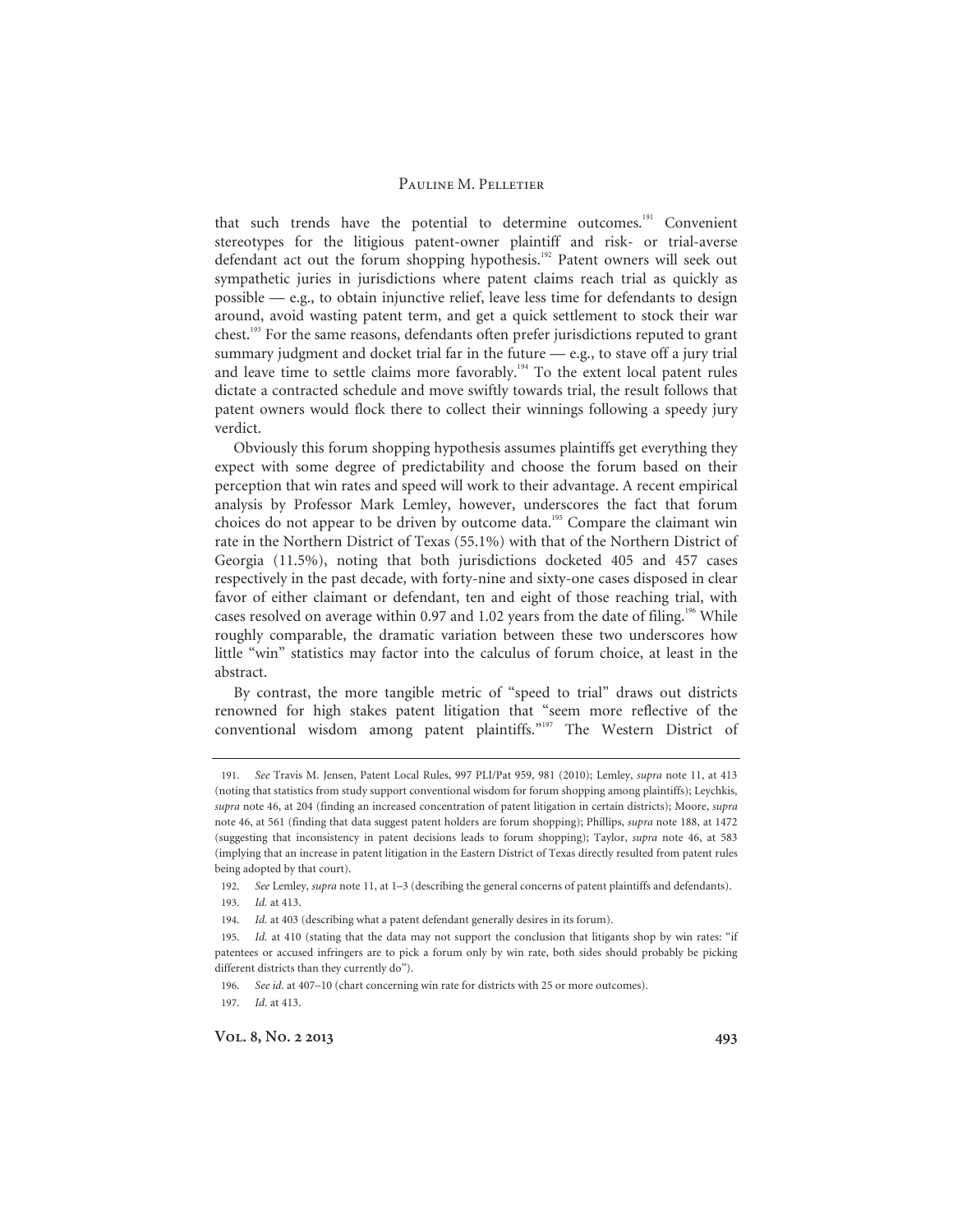Wisconsin and the Eastern District of Virginia complete the average patent trial in less than a year and resolve the average case in just over 6 months after suit is filed.<sup>198</sup> Ironically, the Eastern District of Texas and the Northern District of California have become among the slowest, largely as a result of congestion.<sup>199</sup> Nothing in the local rules of the Eastern District of Texas guarantees a final decision within any specified period of time or even requires a determination "at the earliest practicable time,"200 let alone a favorable outcome.

Despite the valuable insight this data provides on outcomes and pendency, the metrics are not a formula for winning patent disputes.<sup>201</sup> As in most areas of civil litigation, about 75% of patent cases settle.<sup>202</sup> This study seeks to analyze the flip side of the coin by reviewing data on rates and timing of case resolution relative to claim construction.203 Instead of viewing rules as designed to hurl litigants towards trial, this review seeks to inform the proposition that: (a) a clear majority of patent cases are resolved rather than decided on the merits;<sup>204</sup> (b) when cases are resolved affects the cost and delay associated with discovery;<sup>205</sup> (c) only ten percent of cases on average ever reach claim construction;<sup>206</sup> and (d) of those examined in the Northern District of California and the Eastern District of Texas, most conclude within a year.<sup>207</sup> This study suggests that local patent rules do not impact either the speed or the outcome of patent cases. But to the extent they create structure and predictability, the data indicates that fourteen percent as compared with eight percent of cases reach a decision on claim construction in jurisdictions with local patent rules.<sup>208</sup> Those with the highest percentage of cases to reach a decision on claim construction are the Eastern District of Texas (23.7%) and Northern District of California  $(22.7\%)$ .<sup>209</sup>

<sup>198.</sup> *Id.* at 414–15.

<sup>199.</sup> *Id*. at 415.

<sup>200.</sup> *Compare* E.D. Tex. P. R. 4-6 (2013) (reserving discretion to schedule the claim construction hearings), *with* 19 U.S.C. § 1337(b)(1) (1994) (stating the administrative law judge in a proceeding before the USITC is required to make a determination "at the earliest practicable time," generally between twelve to eighteen months from initiation of the action).

<sup>201.</sup> *See* Lemley, *supra* note 11, at 19 (disclaiming that "no district court stands out as the best" and that parties must make tradeoffs and carefully consider the merits).

<sup>202.</sup> *See* Kesan & Ball, *supra* note 39, at 259 (finding that approximately eighty percent of patent cases settle); Lemley, *supra* note 11, at 405 (finding that seventy-five percent of patent cases settle).

<sup>203.</sup> *See supra* Part II.A.

<sup>204.</sup> *See supra* Table 6; Compendium, *supra* note 21, Exhibits C1–4, at 93–101.

<sup>205.</sup> Rader, *supra* note 34, at 1–3.

<sup>206.</sup> *See supra* Table 4; Compendium, *supra* note 21, Exhibits B1–3, at 8–87, Exhibit B6, at 90.

<sup>207.</sup> *See* Compendium, *supra* note 21, Exhibits F1–2, at 107–11, Exhibits G1–2, at 112–15, Exhibits H1–4, at 116–26; *supra* Charts 2–4.

<sup>208.</sup> *See supra* Part II, Table 1.

<sup>209.</sup> *See* Compendium, *supra* note 21, Exhibit A1, at 2–3, Exhibits B1–3, at 8–87, Exhibit B6, at 90–91; *supra* Tables 4, 5.B.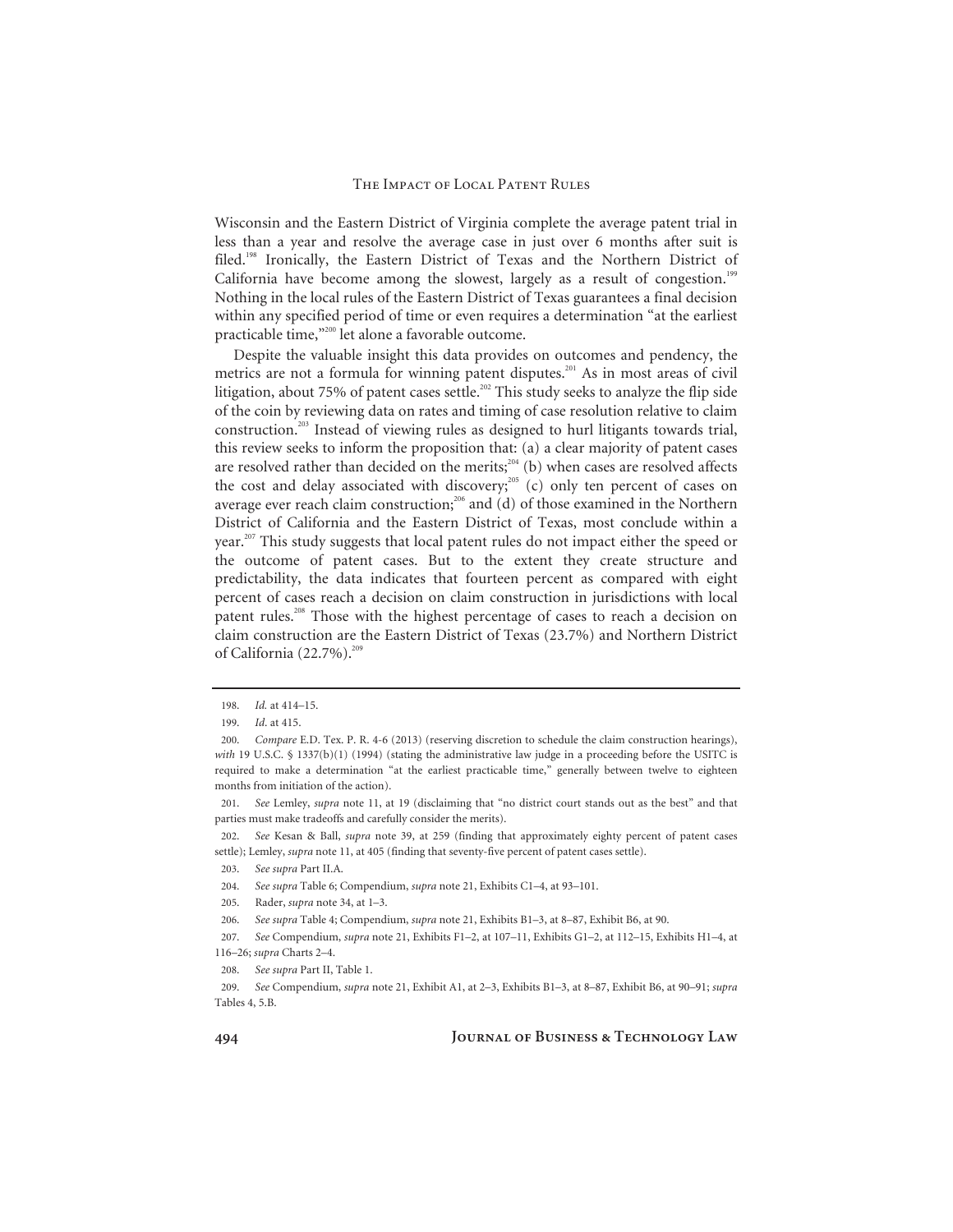### *C. Claim Construction Defines the Scope of Claims and "Is Often the Difference Between Infringement and Non-Infringement, or Validity and Invalidity"<sup>210</sup>*

As Judge Moore noted in her dissent to the denial of a petition for rehearing en banc in *Retractable Technologies v. Becton Dickinson*, "[c]laim construction is the single most important event in the course of a patent litigation. It defines the scope of the property right being enforced, and is often the difference between infringement and non-infringement, or validity and invalidity."211 It should not be surprising then that, of the ten percent subset of all cases filed that ever reached a claim construction decision that were examined in this study, on average seventy percent were resolved within a year after the *Markman* order.<sup>21</sup>

Many authoritative sources echo this fundamental observation.<sup>213</sup> Indeed jurists, scholars, and practitioners alike ponder the effects of *Markman v*. Westview,<sup>214</sup> now a recognized feature of both the trial *and* appeal process in patent litigation.<sup>215</sup> Judge Moore's dissent in *Retractable Technologies* — with whom Chief Judge Rader joined — articulated the importance of revisiting Federal Circuit case law addressing, among other things, whether deference should be given to the district court on issues of claim construction.<sup>216</sup> Indeed, the process by which courts interpret claims

Vol. 8, No. 2 2013 **495** 

<sup>210.</sup> Retractable Techs., Inc. v. Becton, Dickinson & Co., 659 F.3d 1369, 1370 (Fed. Cir. 2011) (Moore, J., dissenting) (expressing importance of addressing the role of the specification in construing claims and whether deference should be given to the district court in the claim construction process).

<sup>211.</sup> *Id*.

<sup>212.</sup> *See supra* Part II.A.2.

<sup>213.</sup> *See* MENELL ET AL., *supra* note 74 (citing Althletic Alternatives, Inc. v. Prince Mfg., Inc., 73 F.3d 1573, 1578 (Fed. Cir. 1996)).

<sup>214. 517</sup> U.S. 370 (1996) (holding that claim construction is a matter for the court and beyond the province of the jury, signifying in Federal Circuit case law that the standard of review on claim construction is *de novo*).

<sup>215.</sup> Edward Brunel, *Markman Hearings, Summary Judgment, and Judicial Discretion*, 9 LEWIS & CLARK L. REV. 93 (2005) (concluding that criticisms of the *Markman* process are overblown and the flexibility that comes from *Markman* in terms of hearings and timings for claim construction is useful); William F. Lee & Anita K. Krug, *Still Adjusting to* Markman*: A Prescription for the Timing of Claim Construction Hearings,* 13 HARV. J.L. & TECH. 55 (1999) (finding that *Markman* changed patent litigation by way of claim construction hearings that should be timed after all discovery has been completed when the court considers all of the parties' summary judgment motions); Andrew T. Zidel, *Patent Claim Construction in the Trial Courts: A Study Showing the Need for Clear Guidance from the Federal Circuit*, 33 SETON HALL L. REV. 711 (2003) (commenting on the role trial judges play in claim construction after *Markman* and the need for federal courts to be more proactive in providing guidance to trial judges because the reversal rate is still around forty percent for patent claim construction cases); Anderson et al., *supra* note 73, at 10 (commenting on the timing and complexity of *Markman* hearings at the trial level and the issues that ensue on the appellate level including the high reversal rate of the trial judges).

<sup>216.</sup> Retractable Techs., Inc. v. Becton, Dickinson & Co., 659 F.3d 1369, 1370 (Fed. Cir. 2011) (Moore, J., dissenting).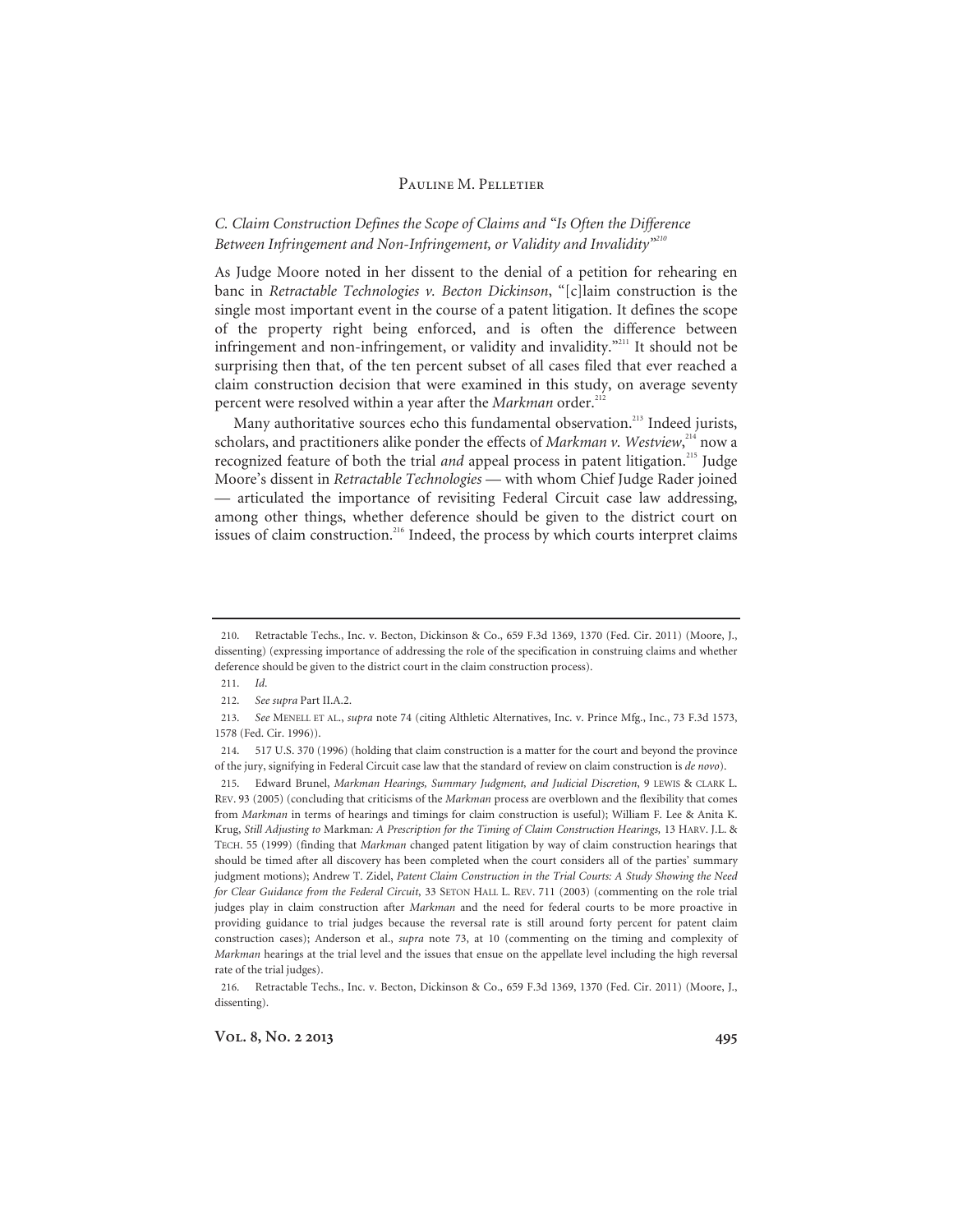as a question of law and or fact under *Markman* remains an ongoing source of tension.<sup>217</sup>

In theory, claim construction may occur at any point in the case — e.g., prior to discovery, on motions for summary judgment, even at trial — however, early claim construction is generally regarded as preferable. First, holding *Markman* prior to trial allows the court to narrow the issues and provide a focus for discovery, as reflected by the structure of most local patent rules — e.g., in limiting the number of disputed terms to ten or less.<sup>218</sup> As mentioned, early clarification of the claim terms avoids the shifting sands approach to claim interpretation. Importantly, early claim construction eliminates the need to propose alternative claim constructions to a jury.219 Within this general consensus, however, there is considerable difference of opinion regarding timing relative to close of discovery — e.g., hold the hearing before discovery, $220$  after expert discovery but before the conclusion of fact discovery, $221$  or after the close of all discovery.<sup>222</sup> In many cases, "optimal" timing will often depend on the case and the court's ad hoc assessment of the specific circumstances.

Where claim construction is conducted before trial, the milestone has become the object of much focus and attention by litigants, jurists, and scholars as well. As

<sup>217.</sup> *Id.* ("We have waited five years for that ever-elusive perfect vehicle to review the issue of deference to the district court's claim construction."). In his dissent, Judge Moore referred to an opportunity the Court had to revisit precedent for de novo review of district court claim construction as a legal issue. Cybor Corp. v. FAS Techs., 138 F.3d 1448, 1451 (Fed. Cir. 1998) (en banc). Recently, the Court decided to re-examine this issue. Lighting Ballast Control v. Philips Elecs. N. Am. Corp., Nos. 2012-1014, -1015, 2013 WL 1035092, at 2 (Fed. Cir. Mar. 15, 2013) (granting petition for rehearing en banc on the issue of whether the Federal Circuit should afford any deference to district court rulings on claim construction and to reconsider the Federal Circuit's ruling in *Cybor*); *see also* Flo Healthcare Solutions v. Kappos, 697 F.3d 1367, 1376 (Fed. Cir. 2012) (Plager, J., concurring) (Newman, J., concurring) (presenting additional views regarding the appropriate standard for appellate review of USPTO claim construction and arguing that Federal Circuit precedent is unclear). The concurring opinions in *Flo Healthcare* raise counterpart concerns about the standard of review when claims are construed by the USPTO. This standard becomes particularly relevant in the context of new trial-like review proceedings now available under the America Invents Act (AIA). *See infra* Part II.D (discussing the role of claim construction before the Patent Trial and Appeal Board in the new *inter partes* review and covered business method review proceedings available under the AIA).

<sup>218.</sup> *See, e.g.*, N.D. CAL. PATENT L.R. 4-1(b) (2000) ("The parties shall also jointly identify the 10 terms likely to be most significant to resolving the parties' dispute, including those terms for which construction may be case or claim dispositive.").

<sup>219.</sup> MANUAL FOR COMPLEX LITIGATION (FOURTH), *supra* note 73, §33.223 at 608 (discussing timing of the *Markman* hearing and listing as a specific disadvantage of deciding claim construction late in litigation as "requiring the jury to disregard evidence and testimony relating to alternative claim interpretations").

<sup>220.</sup> Anderson et al., *supra* note 73 (discussing case law indicating that timing of *Markman* is within the discretion of the district court and that nothing binds it to construe claims at either an early or later stage in the case but noting there are considerations based on stage of discovery and timing relative to summary judgment).

<sup>221.</sup> *Id.*

<sup>222.</sup> *Id.*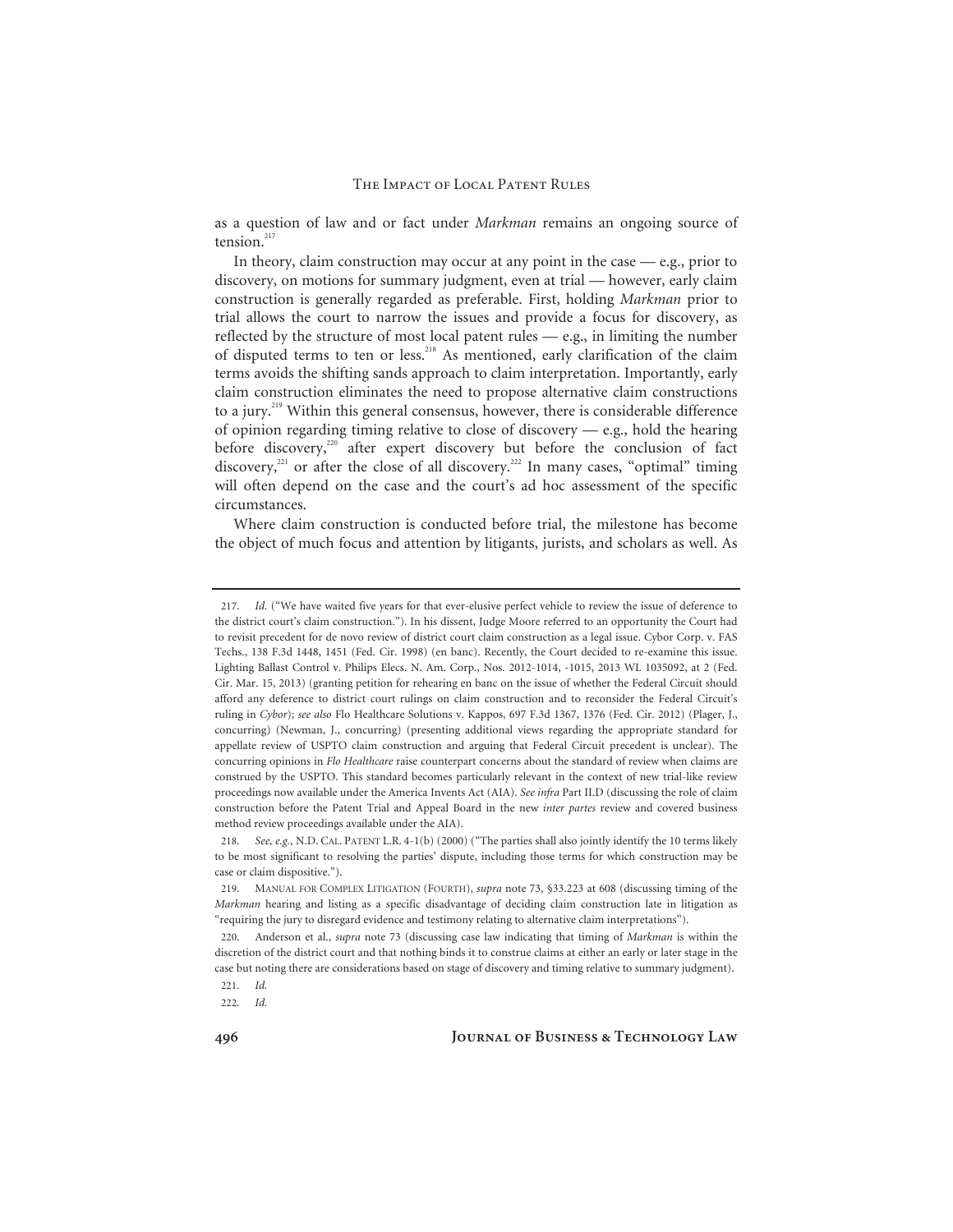the centerpiece of pretrial activities, the question of timing inevitably arises. As the *Patent Case Management Judicial Guide* for federal judges notes, "the most important case-management decision relating to the *Markman* process is its timing."<sup>223</sup> If the substantive issues were not confounding enough, according to the *Manual for Complex Litigation* (MCL), "[t]iming is one of the more problematic issues" for courts in addressing issues of claim construction.<sup>224</sup> Many sources attribute this lack of any consistent approach dictated to, or applied by, courts both with respect to its boundaries and procedure, since *Markman* did not establish when or even how claims were to be construed.<sup>225</sup>

As a result, courts have employed various formulations ranging from ad hoc scheduling to stated goals of producing a claim construction ruling within one year.<sup>226</sup> The variation breeds much uncertainty. Thus, for purposes of analyzing the interaction between local patent rules and rates and timing of resolution, timing of the *Markman* ruling represents a significant landmark — especially when local rules describe specific procedures with respect to briefing and limiting the number of terms. That on average more cases proceed to claim construction in jurisdictions with local patent rules, fourteen percent, than in jurisdictions without them, eight percent, can be interpreted in a number of ways.<sup>227</sup> That more than twice the average proceed to claim construction in the Eastern District of Texas, 23.7%, and Northern District of California, 22.7%, may help focus the inquiry.<sup>228</sup>

If an underlying policy of *Markman* is to administratively promote claim construction — to promote reaching core issues of infringement and validity, to bring the parties closer to what the claims at issue cover and whether or not accused products infringe — then local patent rules that operate similar to those of the Northern District of California's serve this policy well in the administrative reality of complex patent litigation before the U.S. district courts.<sup>229</sup> One position is that this is a healthy result, that the parties are obtaining an early decision touching the merits of the case rather than being subjected to the financial burdens and inconveniences of discovery and often being induced to settle before knowing where they stand in the eyes of the court. The other position is that, for the same reason, claim construction is an ultimate issue and it is both natural and preferable

<sup>223.</sup> MENELL ET AL., *supra* note 74.

<sup>224.</sup> MANUAL FOR COMPLEX LITIGATION (FOURTH), *supra* note 73, § 33.223.

<sup>225.</sup> This inconsistency is notable in the range of scheduling formats, or lack thereof, between jurisdictions. *Compare, e.g.*, N.D. CAL. PATENT L.R. 4-6 (stating two weeks after submission of the reply claim construction brief the court *shall* conduct a Claim Construction Hearing), *with, e.g.*, N.D. GA. PATENT L.R. 6-6 (stating that the court will conduct a Claim Construction Hearing only if the court believes a hearing is necessary).

<sup>226.</sup> Integrated Circuit Sys., Inc. v. Realtek Semiconductor Co., 308 F. Supp. 2d 1106, 1107 (N.D. Cal. 2004).

<sup>227.</sup> *See* Compendium, *supra* note 21, Exhibit A1, at 1–2, Exhibits B1–3, at 8–87; *supra* Tables 4, 5.A–B.

<sup>228.</sup> Compendium, *supra* note 21, Exhibit A1, at 1–2, Exhibits B1–3, at 8–87.

<sup>229.</sup> *See supra* Part I.A.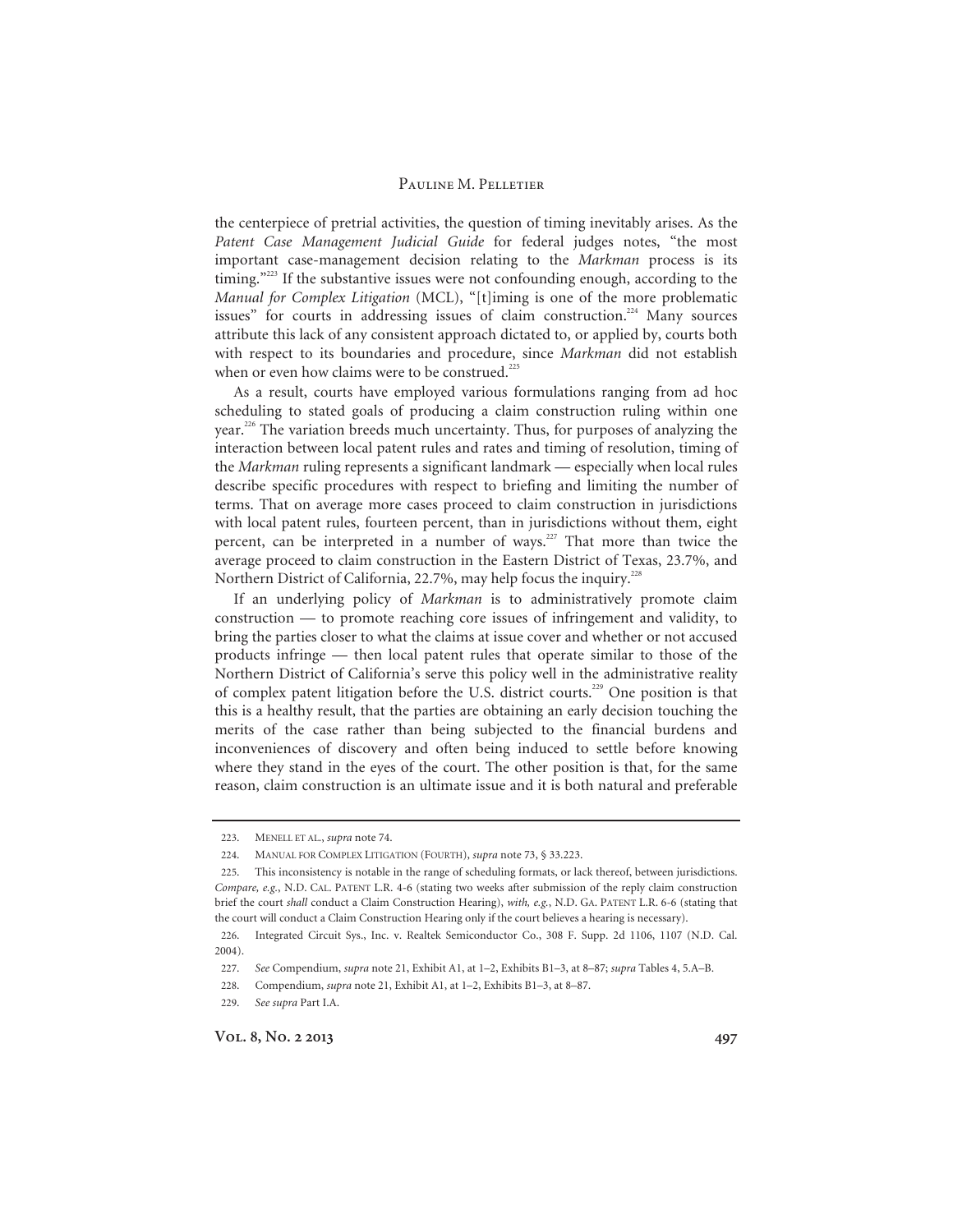that such a decision be held off until the parties are fully committed to the dispute, the evidence and expert testimony has been fully developed, and the jury is ready to hear it. This debate makes assumptions about the policies underlying *Markman*. Determining whether those policies are served will require a more complete understanding of what those policies are.

### *D. The U.S. Patent & Trademark Office Has Demonstrated a Willingness to Construe Disputed Claim Terms in Decisions Instituting New Trial-Like Review Proceedings*

As a brief sidebar to the discussion regarding the new review proceedings before the U.S. Patent & Trademark Office, as discussed above in Part I.B., the Leahy-Smith America Invents Act, signed into law on September 16, 2011, provides for new triallike proceedings available to petitioners with standing to challenge the validity of issued patents before the U.S. Patent and Trademark Office (USPTO) Patent Trial and Appeal Board (PTAB), formerly known as the Board of Patent Appeals and Interferences (BPAI).<sup>230</sup> One of these proceedings is *inter partes* review, an administrative proceeding which, once initiated, is to be concluded within one year, extendable by six months for good cause.231 It has been remarked that *inter partes* review and its companion proceedings, covered business method review (CBM) and post-grant review (PGR) proceedings, will more closely resemble administrative adjudication and litigation than the examination proceedings associated with its predecessor, *inter partes* reexamination.<sup>232</sup>

According to the Final Rules promulgated by the USPTO governing these proceedings, a petition for *inter partes* review *must* include a proposed claim construction.233 The patent owner in turn (whose patent has become the subject of a

<sup>230.</sup> *See* General Administrative Trial Final Rules, 77 Fed. Reg. 48612 (Aug. 14, 2012) (to be codified at 37 C.F.R. pt. 42); Inter Partes, Post Grant, and Covered Business Method Review Final Rules, 77 Fed. Reg. 48680 (Aug. 14, 2012) (37 C.F.R. pt. 42); Trial Practice Guide, 77 Fed. Reg. 48756 (Aug. 14, 2012) (to be codified at 37 C.F.R. pt. 42).

<sup>231. 37</sup> C.F.R. § 42.100(c) (2012).

<sup>232.</sup> Jake Holdreith & Cy Morton, *Patent Office Trials—A Good Way To Deal With Bad Patents?*, INSIDE COUNSEL (Feb. 26, 2013), *available at* http://www.insidecounsel.com/2013/02/26/ip-patent-office-trialsa-goodway-to-deal-with-bad ("Through the creation of a new breed of trial-like proceeding in the U.S. Patent and Trademark Office (PTO), companies now have a relatively quick way to challenge questionable patents before a technically savvy decision maker and at a much lower cost than district court litigation."); Jon E. Wright & Jason D. Eisenberg, *The Good, the Bad and the Ugly of Discovery in PTO Contested Cases*, INSIDE COUNSEL (Dec. 18, 2012), *available at* http://www.insidecounsel.com/2012/12/04/ip-navigating-a-contested-case-trial-in-frontof-t.

<sup>233. 37</sup> C.F.R. § 42.104(b)(3) (2012) ("The statement must identify . . . [h]ow the challenged claim is to be construed."); *see also* STERNE, KESSLER, GOLDSTEIN & FOX P.L.L.C., PATENT OFFICE LITIGATION §16:27, at 175–76 (2012) (discussing differences between claim construction before the USPTO and the district courts); Jon E. Wright & Jason D. Eisenberg, *Navigating a Contested Case Trial in Front of the New PTAB*, INSIDE COUNSEL (Dec. 18, 2012), *available at* http://www.insidecounsel.com/2012/12/04/ip-navigating-a-contested-case-trial-infront-of-t.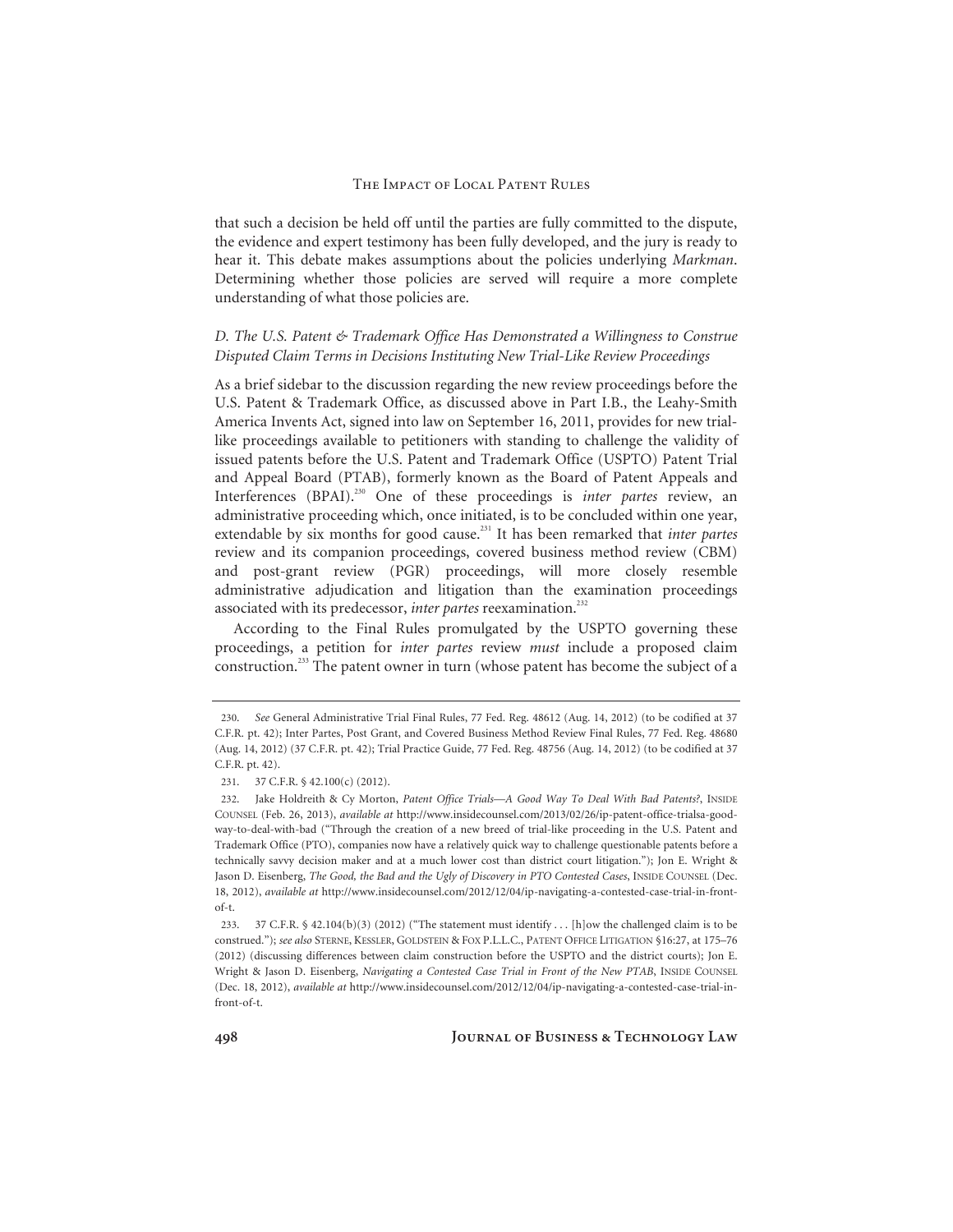petition for *inter partes* review) may then file a preliminary response to the petition. The patent owner's preliminary response may include opposing constructions.<sup>234</sup> The PTAB then determines whether or not to institute *inter partes* review and notifies the parties of its decision.<sup>235</sup> Interestingly, during the rulemaking period, in response to a comment suggesting that the PTAB include "a statement of the claim construction applied by the Board in making the decision," the USPTO remarked "the Office will provide a written determination of whether to institute a trial when deciding a petition. Where claim construction is in dispute, *the Office envisions that*  the Board will provide an initial claim construction for the trial."<sup>236</sup>

In what appears to have been the first decision on a petition for *inter partes* review in the matter of *Microsoft Corp. v. Proxyconn, Inc.*, issued on December 21, 2012, the PTAB provided over four pages of carefully considered claim construction.<sup>237</sup> As such decisions continue to issue in a fast growing number of petitions decided by the PTAB since *inter partes* review became available on September 16, 2012, it will be interesting to observe whether or not the PTAB claim construction takes on the same dimensions as claim construction before the U.S. district courts. However, it is important to note that such trials before the USPTO are governed by rules and regulations which, *inter alia*, set page limits, circumscribe the scope of discovery, and impose time constraints consistent with the mandate of concluding each proceeding in eighteen months or, in most cases, one year or less.<sup>238</sup> Nevertheless, in recognizing the central importance of construing claim terms at the outset, the USPTO has been quick to absorb the lessons of the U.S. district courts in avoiding the shifting sands approach to claim interpretation. Regardless, these new proceedings begin a new and exciting chapter in patent dispute resolution.

### **Conclusion**

A subject of much debate is the optimal timing of claim construction in patent litigation, a central concern of local patent rules. Data from the jurisdictions analyzed in this study suggests that the vast majority of cases, on average ninety percent, do not reach a decision on claim construction.<sup>239</sup> Nevertheless, a comparison of jurisdictions with and without local patent rules shows that a decision on claim construction is reached more frequently in jurisdictions with local patent rules, on average fourteen percent of the time, than those without local patent rules, on average eight percent of the time.<sup>240</sup> Moreover, based on available

<sup>234. 37</sup> C.F.R. § 42.107 (2012).

<sup>235. 37</sup> C.F.R. § 42.108 (2012).

<sup>236.</sup> Response to Comment 17, 77 Fed. Reg. 147, 48,627 (Aug. 14, 2012) (emphasis added).

<sup>237.</sup> Microsoft Corp. v. Proxyconn, Inc., No. IPR2012-00026 (P.T.A.B. Dec. 21, 2012).

<sup>238.</sup> *See, e.g.*, 37 C.F.R. §§ 42.100–42.123 (2012).

<sup>239.</sup> *See supra* Part II.

<sup>240.</sup> *See supra* Introduction; *supra* Tables 4, 5.B.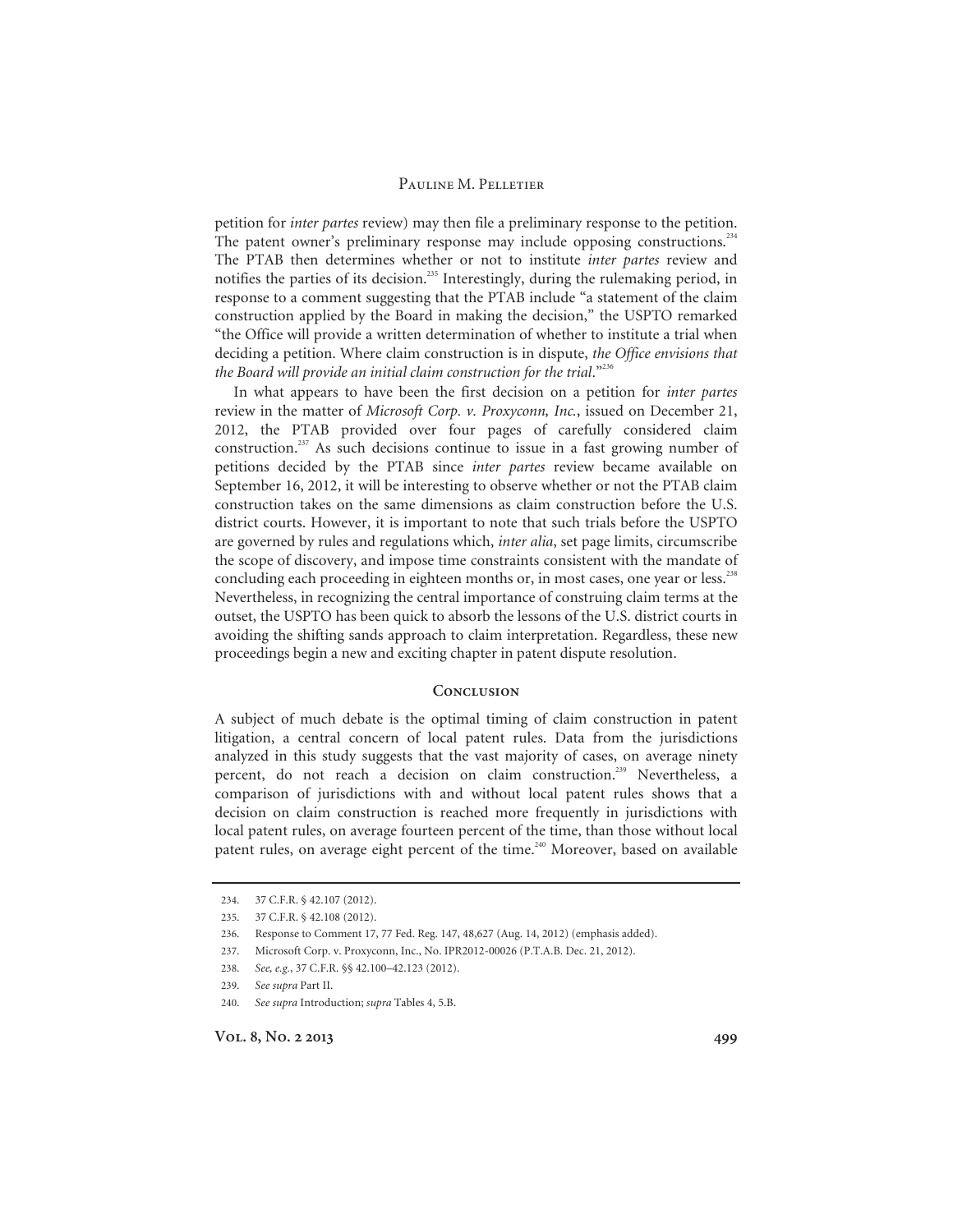data it does not appear that such rules yield a bias with respect to the outcome of patent cases.<sup>241</sup>

**500 Journal of Business & Technology Law** 

<sup>241.</sup> *See supra* Introduction; *supra* Tables 6, 7.A–D.